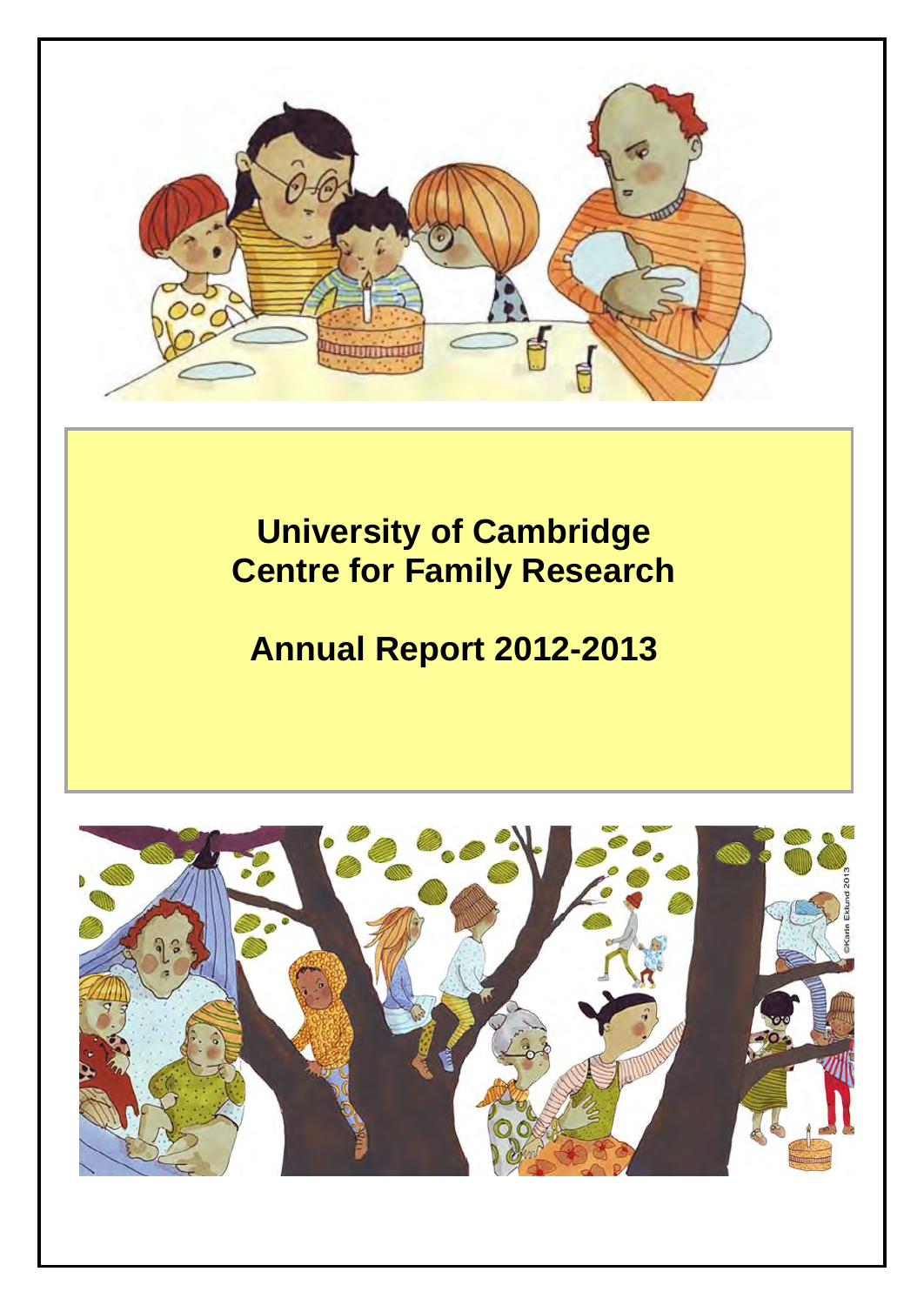## **Centre for Family Research**

## **Director of Centre**

Professor Susan Golombok

## **Deputy Director and Senior Research Associate**

Helen Statham

## **Professor**

Professor Claire Hughes

## **Senior Research Associates**

Dr Gail Ewing

Dr Vasanti Jadva

## **Research Associates**

Dr Lucy Blake

Dr Irenee Daly

Dr Rory Devine

Dr Rosie Ensor

Dr Tabitha Freeman

Dr Nothando Ngwenya

## **Research Assistants**

Sarah Foley

Susan Imrie

Sherina Persaud

Elizabeth Raffanello

Jenna Slutsky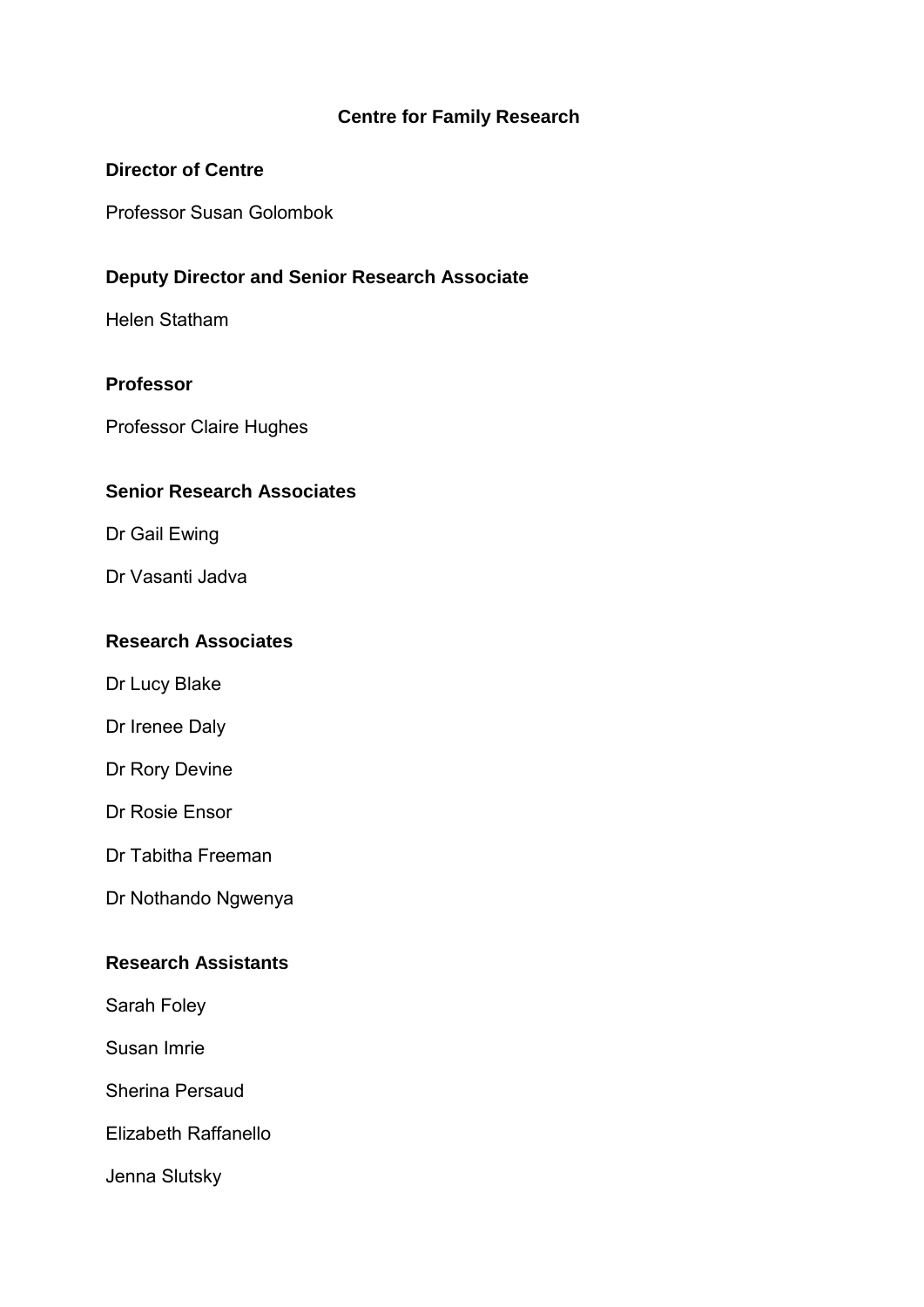## **PhD Students**

- Amanda Aldercotte
- John Appleby
- Nik Darshane
- Nao Fujita
- Susanna Graham
- Susan Imrie
- Jennifer Landt
- Adelle Pushparatnam
- Gabriela Roman
- Naomi White
- Keri Wong
- Sophie Zadeh

## **Visiting Post-doctoral Researcher**

Dr Christina Moses Passini

## **Emeritus Professor**

Professor Martin Richards

## **Distinguished Associates**

Professor Judy Dunn

Professor Sir Michael Rutter

## **Administrator and PA to the Director**

Abby Scott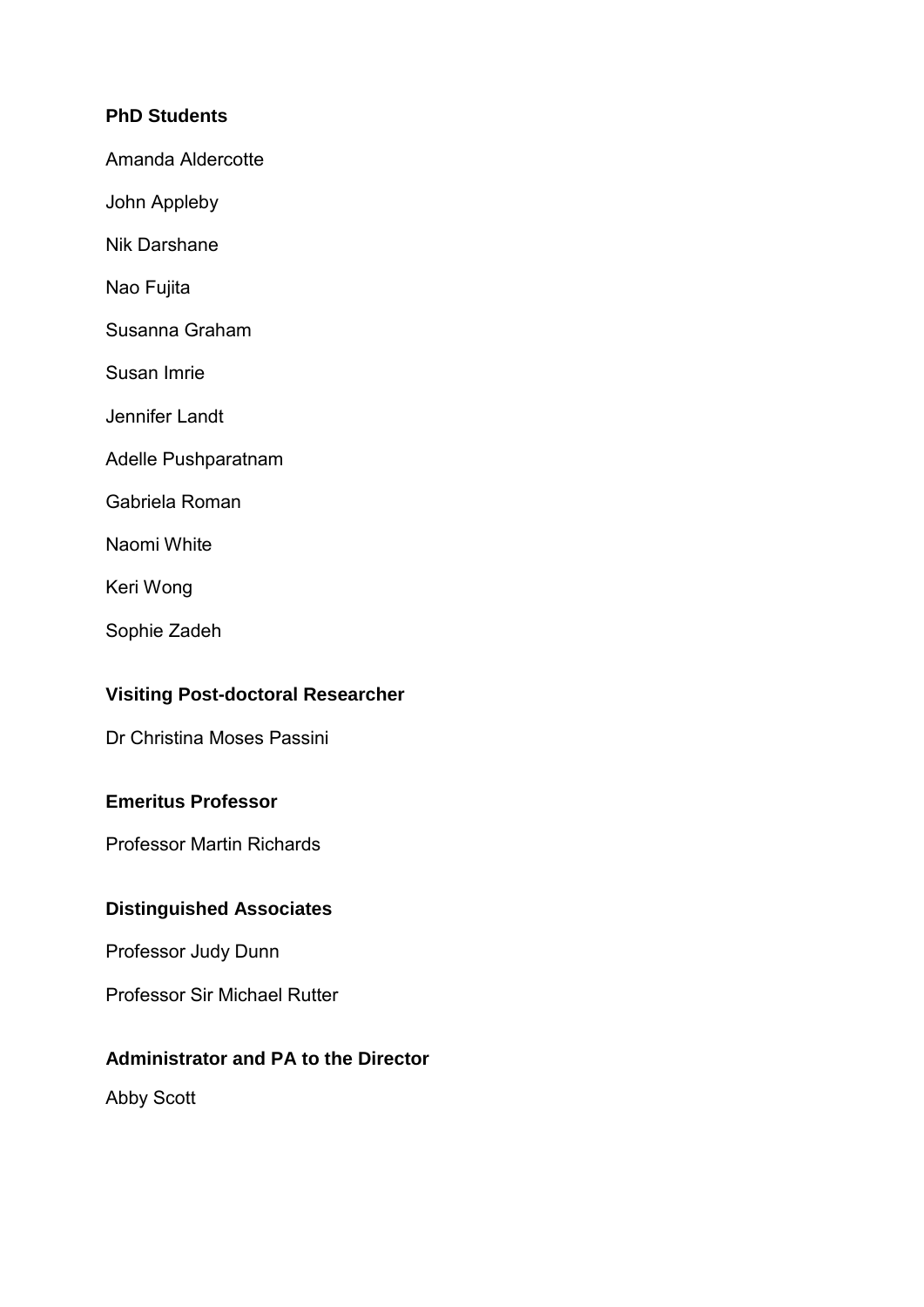## **Administrative Assistant**

Kathy Oswald

## **Management Committee**

Chair: Sarah Squire (President, Hughes Hall) Secretary: Abby Scott (Administrator of the Centre for Family Research) Dr Jude Browne (Centre for Gender Studies, University of Cambridge) Professor Judy Dunn (Institute of Psychiatry, London) Professor Susan Golombok (Director, Centre for Family Research) Professor Michael Lamb (Department of Psychology, University of Cambridge) Mavis MacLean (Centre for Family Law and Policy, University of Oxford) Professor Trevor Robbins (Department of Psychology, University of Cambridge) Helen Statham (Deputy Director, Centre for Family Research)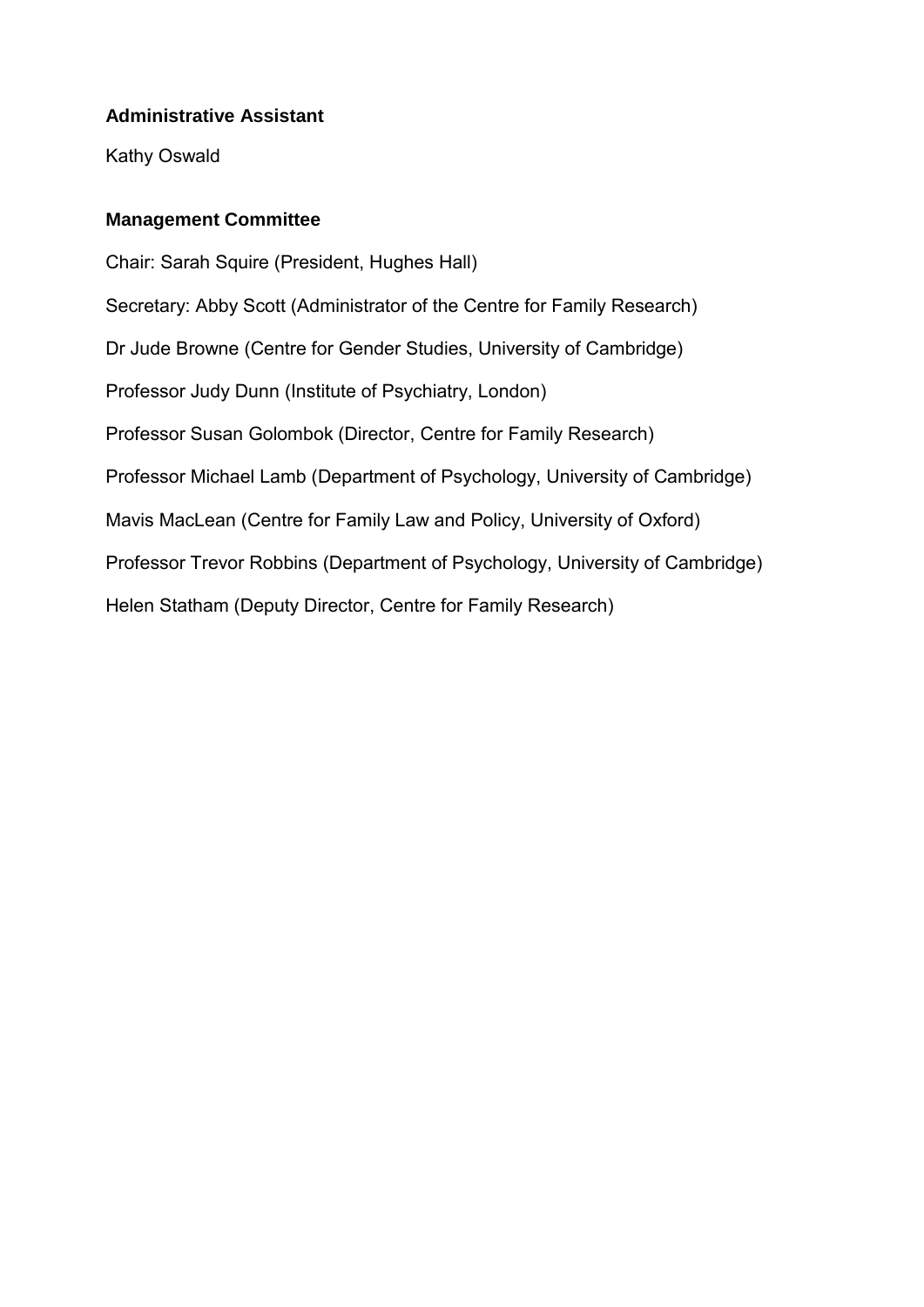#### **Annual Report 2012-2013**

The most notable development of the past year is that the Centre for Family Research has "gone global," with all three teams embarking upon international collaborations. Claire Hughes and members of her team have begun a study in Hong Kong of children's social and cognitive development, in collaboration with the Hong Kong Institute of Education. Susan Golombok's team have started data collection for two studies in New York, one on gay fathers with children born through surrogacy (in collaboration with the Division of Gender, Sexuality and Health at Columbia University) and the other on donor-conceived adolescents who are searching for their donor and donor siblings (in collaboration with the New School for Social Research). Gail Ewing is collaborating with the University of Western Australia and with both the University of Victoria and Trinity Western University in Canada on research on palliative care. In addition, we are initiating studies of single-parent, adoptive and assisted reproduction families in Chile, as well as a study of surrogate mothers in India, and PhD students have been collecting data on different aspects of child development in Malaysia, Mexico and Japan. So it has been an exciting year of international travel, visitors from abroad, and many new experiences of conducting research with diverse nationalities and cultures. More detailed information about these studies can be found under the activities of the three research teams.



*Claire Hughes and Rory Devine in Hong Kong Adelle Pushparatnam in Malaysia* 

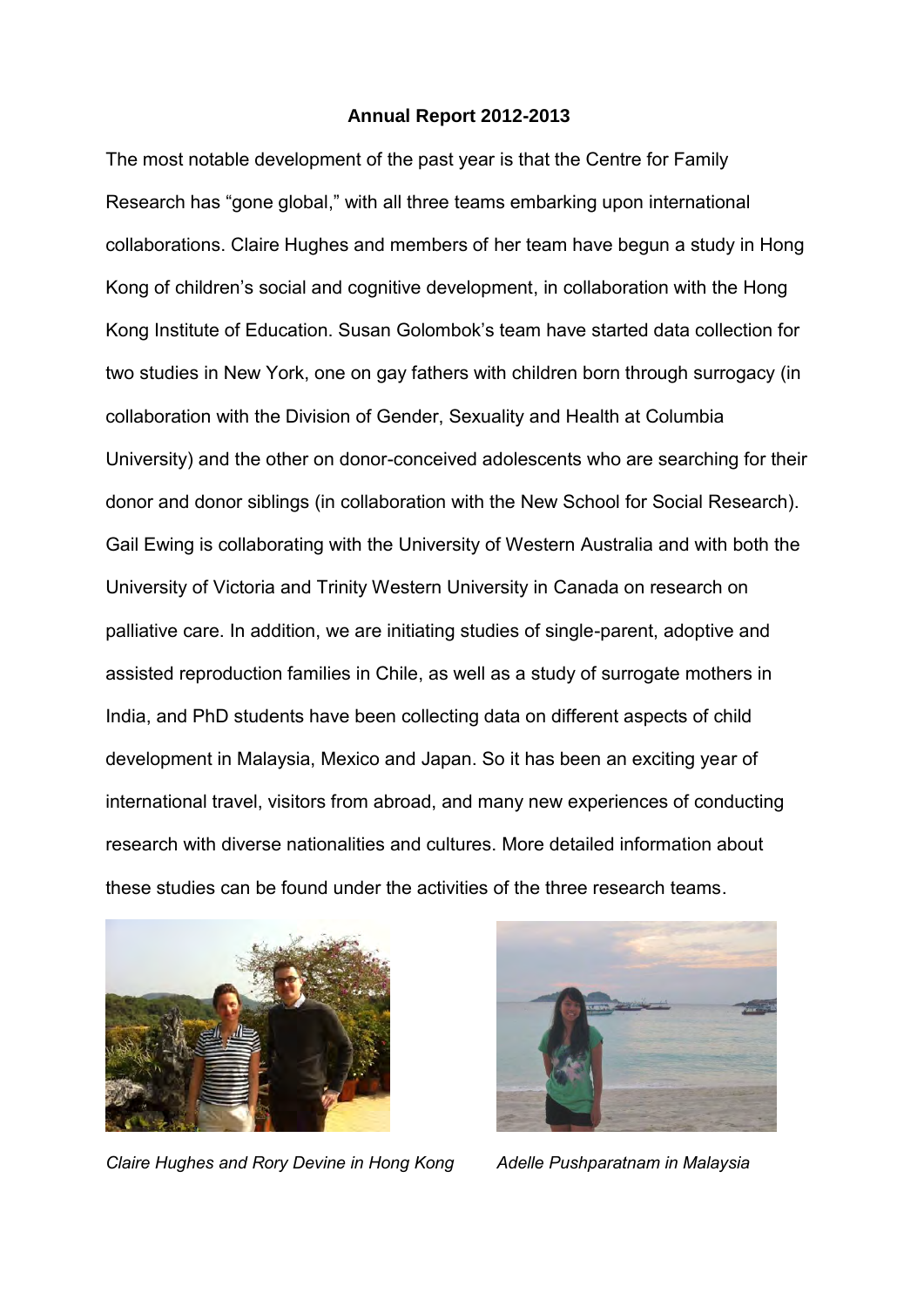The Centre's involvement in public policy and public engagement has continued this year. In the area of assisted reproduction, Susan Golombok was a member of the Nuffield Council on Bioethics Working Party on Donor Conception, which published its report, "Donor conception: Ethical aspects of information sharing," in April, and Tabitha Freeman became a member of the Human Fertilisation and Embryology Authority's National Donation Strategy Group. Further afield, Vasanti Jadva gave presentations on surrogacy to the Department of Health and the Victoria Assisted Reproductive Technology Authority in Australia. In the area of child development, Claire Hughes completed the construction of a standardised questionnaire designed to assess the needs of children from disadvantaged backgrounds as they enter school. The aim of this project, which arose from discussions with the Right Honourable Frank Field MP, is to encourage government to provide more effective support for young children at this formative period in their lives. We also spoke at a number of events for patient groups and the general public; Susan Golombok gave presentations at both the Cheltenham Literature Festival and the British Science Festival about the implications for children of scientific developments in mitochondrial DNA transfer; Tabitha Freeman spoke about donor conception at the Cheltenham Science Festival; Vasanti Jadva spoke about surrogacy to patient groups in Australia; and Lucy Blake was a panellist at a public event in New York on the topic of men having babies.

Once again, the Centre held a lively and informative seminar series with speakers from a range of disciplines: Dr Marc de Rosnay, University of Sydney, *Affective empathy and the feeling of sympathy in 5-year-olds*; Dr Humera Iqbal, Centre for Family Research*, Growing up in multi-ethnic Britain: A study of British South Asian*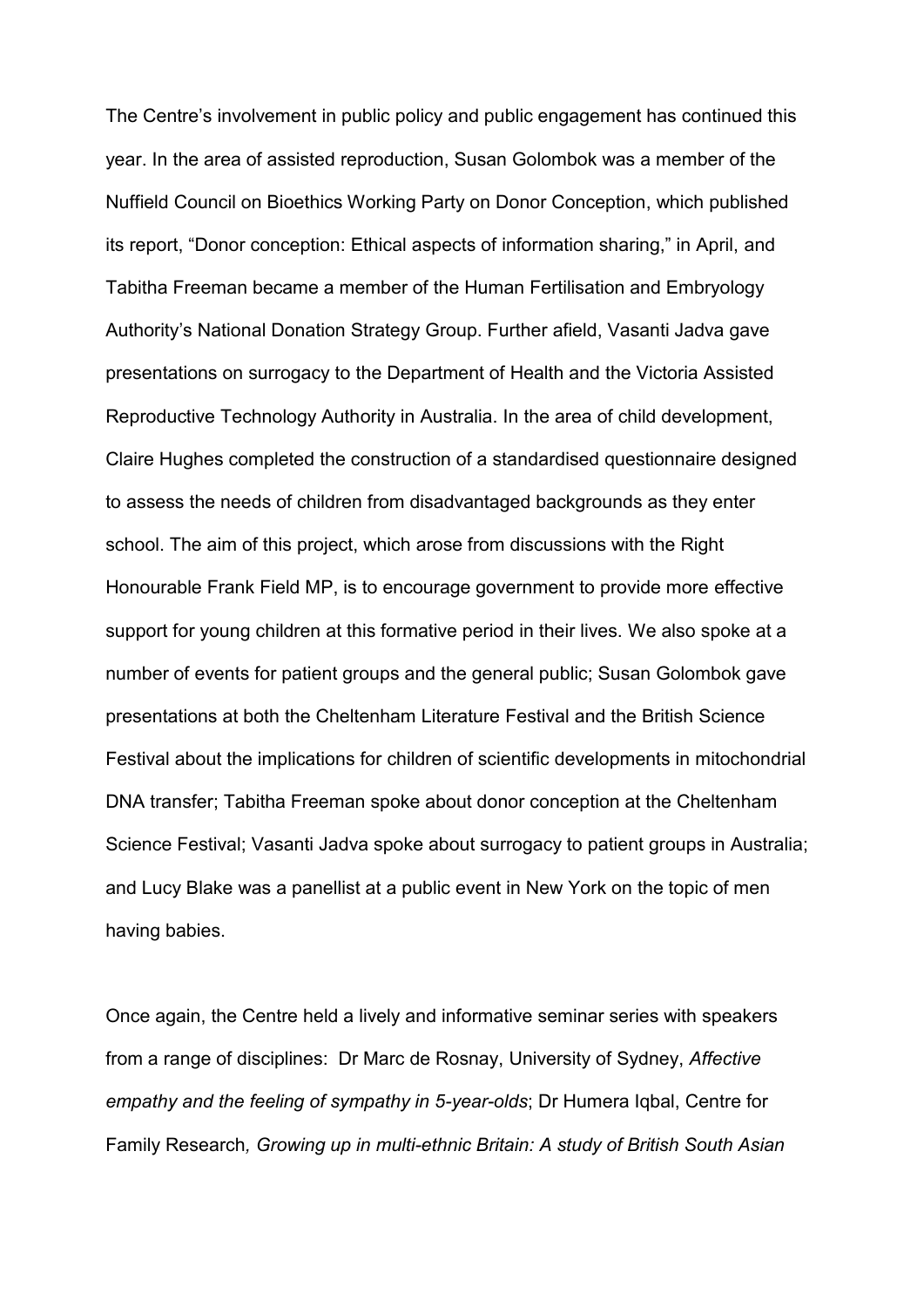*and White families living in the UK*; Dr Joanna Taylor, MRC Cognition and Brain Sciences Unit, University of Cambridge, *Neural systems for learning to read: Combining artificial language learning paradigms with fMRI*; Dr Virginia Morrow, University of Oxford, *The ethics of social research with children and families in Young Lives: A longitudinal study of children growing up in Ethiopia, Andhra Pradesh (India), Peru and Vietnam*; Dr Napolean Katsos, Department of Theoretical and Applied Linguistics, University of Cambridge, *Executive functions and linguistic competence: Insights from bilingualism*; Dr Sam Wass, MRC Cognition and Brain Sciences Unit, University of Cambridge, *Are digital media good for children? The cognitive neuroscience of early technology exposure*; Professor Ken Rotenberg, Keele University, *Interpersonal trust during childhood: Psychosocial adjustment and culture*; Dr Jacqui Gabb, The Open University, *Enduring love? Un/settling coupledom in the 21st century*; Dr Kate Plaisted-Grant, Department of Psychology, University of Cambridge, *Individual differences in executive function: Implications for the memory profile in autism*; Dr Esther Dermott, University of Bristol, *Intimate fatherhood: Fragile, risky or resilient?*; Dr Beth Neil, University of East Anglia, *How does post adoption birth family contact work out over time? Findings from a longitudinal study*; and Dr Elizabeth Kirk, University of Hertfordshire, *Representations of symbolic thought in infancy and childhood: The relationship between gesture, speech, play and theory of mind*. Thanks are due to Sarah Foley and Susan Imrie for all the hard work that went on behind the scenes to make these seminars happen.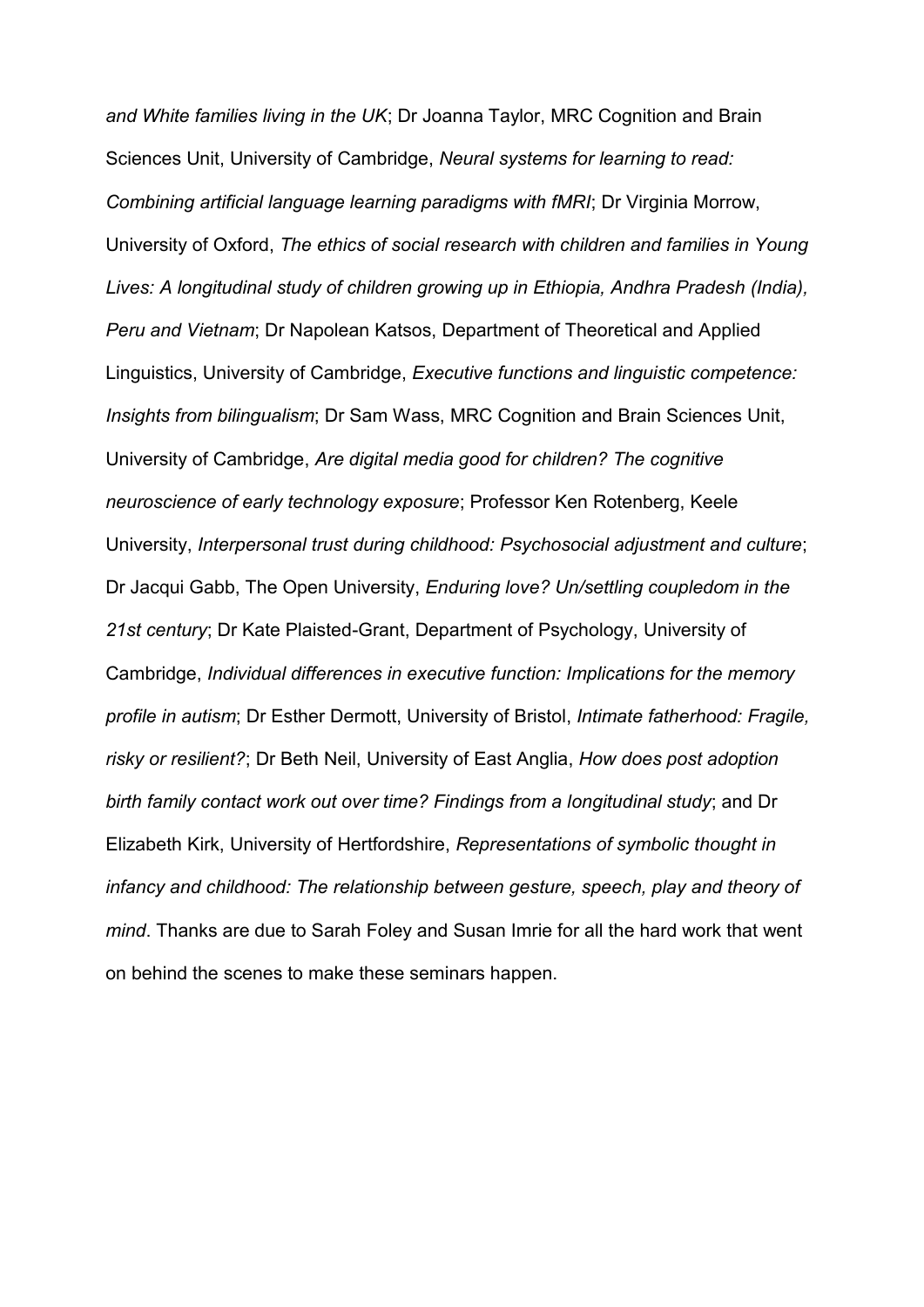

*Rory Devine's graduation Jenny Prüfe's graduation Polly Casey's farewell*

We said farewell to several members of the Centre this year. Humera Iqbal, Jenny Prüfe, Gabriela Roman and John Appleby were all offered excellent post-doctoral positions: Humera at the Institute of Education in London, Jenny at the Medical University of Hanover in Germany, Gabriela at Greenwich University in London and John at the Centre of Medical Law and Ethics at King's College London. We wish them every success in their future careers. Polly Casey, Irenee Daly, Rory Devine, Nao Fujita, Zeynep Gurtin and Gabriela Roman were all awarded PhDs. Congratulations to them all!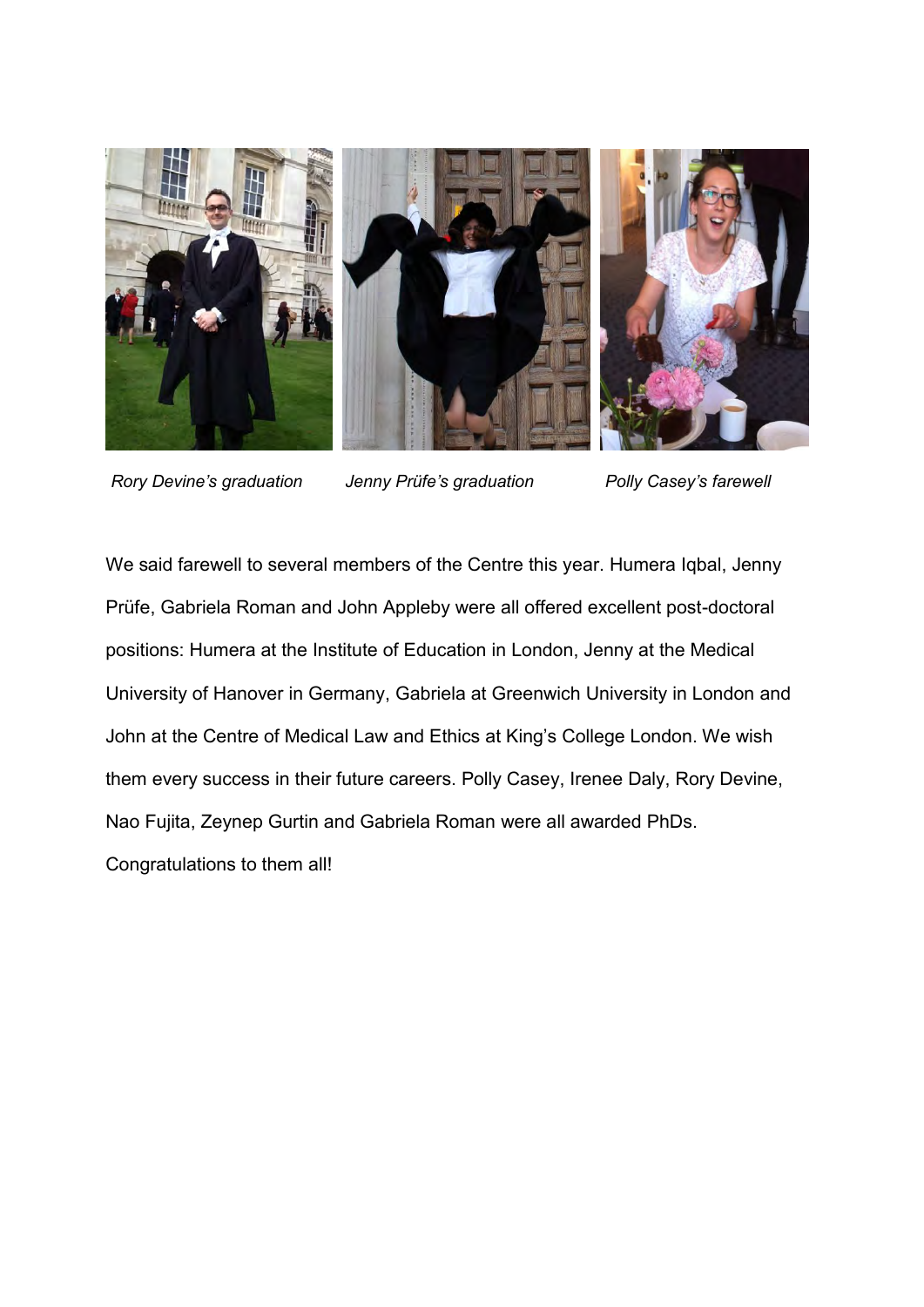

*Irenee Daly, Rory Devine and Gabriela Roman with their viva celebration cakes!* 

In keeping with recent years at the CFR, the past year also saw new arrivals – Rosie Ensor and Irenee Daly are now on maternity leave, and Vasanti Jadva and Susanna Graham returned from maternity leave this year. All have been blessed with truly beautiful babies – Hanna, Quinn, Kayla and Reuben – who we hope will become regular visitors to the CFR.





**Theo and baby Hanna** Irenee and baby Quinn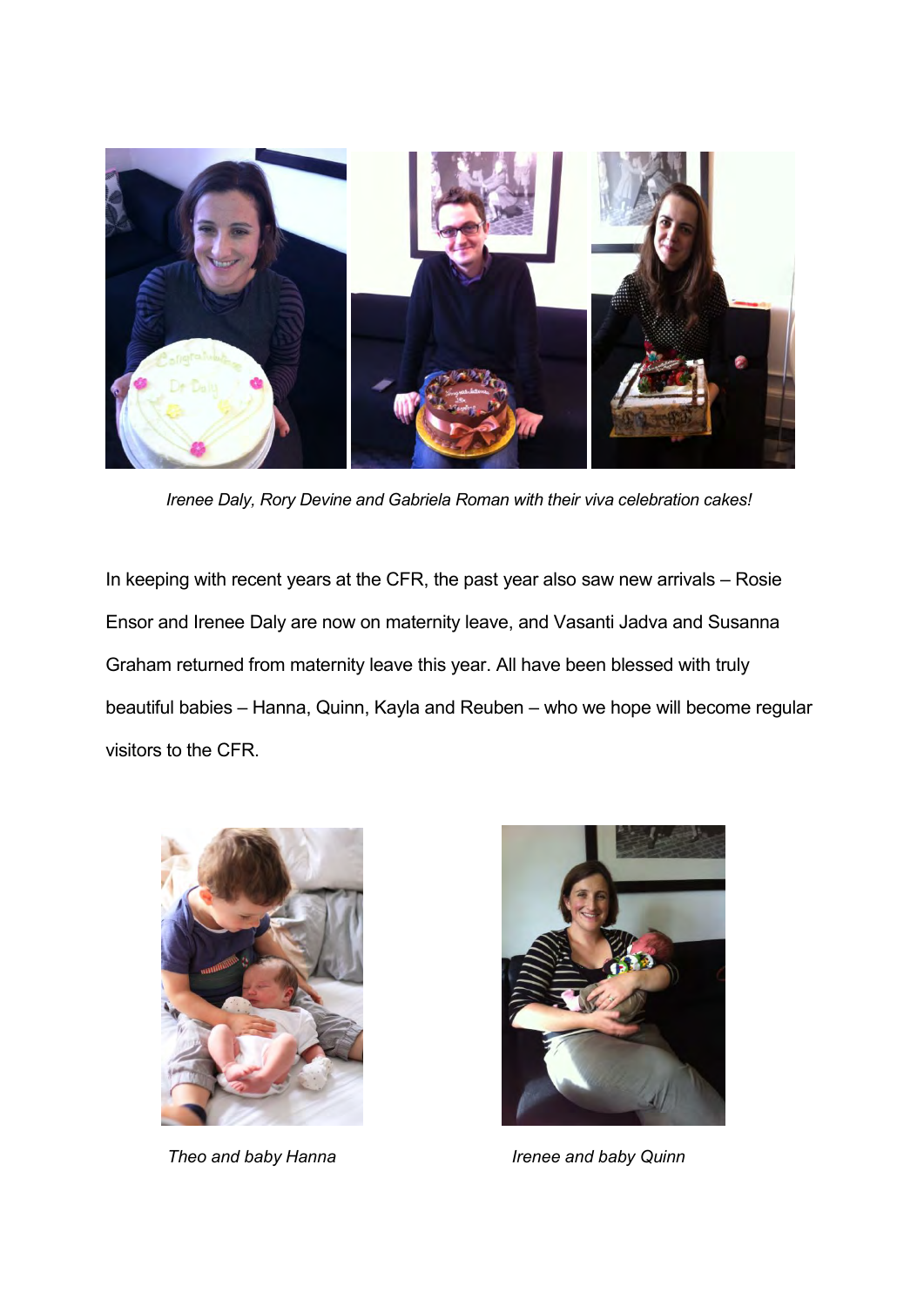



Adelle's Wedding Malaysia **Adelle's Wedding Portugal** 

In addition, this summer saw not one, but two weddings (with only one couple) – Adelle Pushparatnam and Frederico Queiró Pedroso de Lima were married in both Portugal and Malaysia – our warm congratulations to them both.

Professor Susan Golombok

**Director** 

25<sup>th</sup> November 2013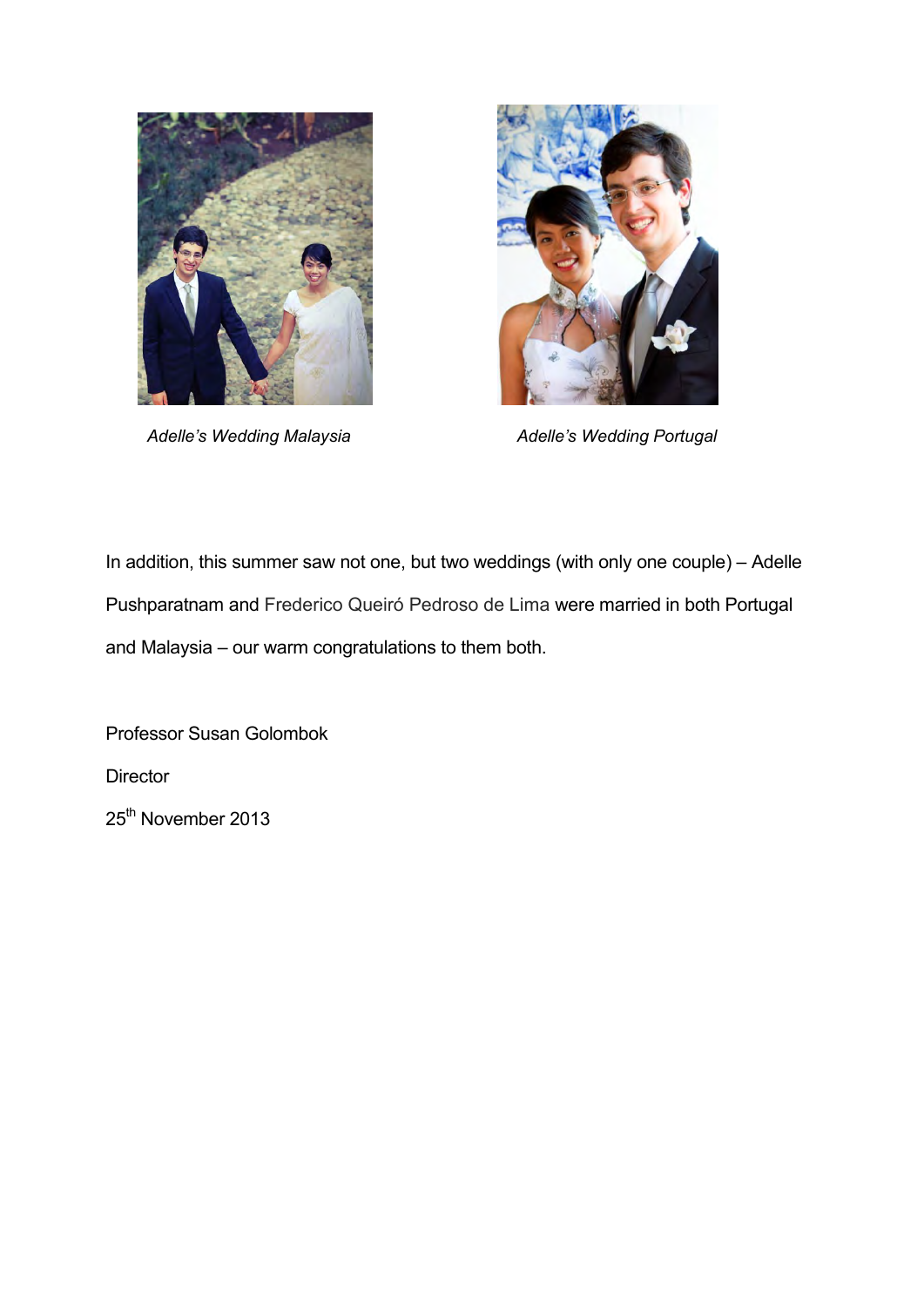## **Non-Traditional Families Professor Susan Golombok**

This has been a particularly exciting year for the team thanks to the start of a £1million Wellcome Trust Senior Investigator Award to Susan Golombok, which enabled us to initiate a number of new studies. As mentioned above, our investigation of gay father families with children born through egg donation and surrogacy recently kicked off. This is being conducted in collaboration with Professor Anke Ehrhardt, Head of the Division of Gender, Sexuality and Health at Columbia University, New York. We appointed two psychologists at Columbia University, Jenna Slutsky and Elizabeth Raffanello, who have begun data collection with gay father families with 3 to 8-year-old children, and also with comparison groups of lesbian mother and heterosexual parent families who have had children through donor insemination and *in vitro* fertilisation (IVF), respectively. This study is of particular interest, as children in gay father families grow up not only with same-sex parents, but also with two fathers and no mother in the family home. Lucy Blake is coordinating this study. She is also beginning the first ever study of the rare but growing phenomenon of single heterosexual men who become fathers through surrogacy and egg donation.

In our other New York study, conducted in collaboration with Professors Miriam and Howard Steele at the New School for Social Research, Jenna Slutsky and Sherina Persaud have been interviewing donor-conceived adolescents about their experiences of searching for their donor-siblings (i.e. half-siblings born from the same donor but growing up in different families). This study is being conducted by Tabitha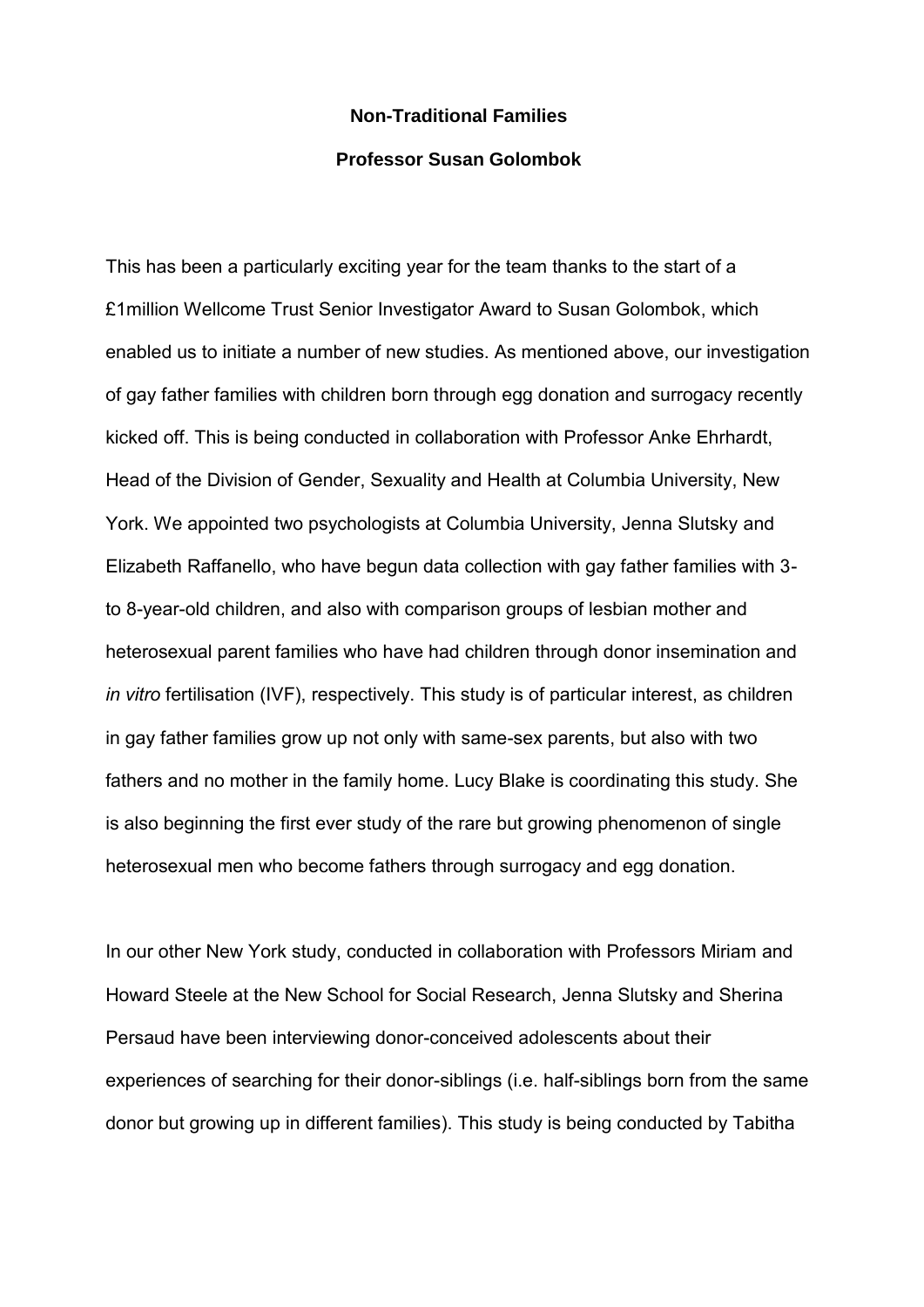Freeman and Vasanti Jadva, and would not be possible without the involvement and support of Wendy Kramer, Director of the Donor Sibling Registry.

Closer to home, Tabitha Freeman and Sophie Zadeh have been studying parenting and child development in families headed by single mothers by choice (i.e. women who have actively chosen to have children without a partner). In fact, the majority of women who decide to go it alone as mothers do so not from choice, but because they do not have a current partner and feel that time is running out for them to have a child. Children of single mothers by choice grow up without a father from the start and, perhaps more significantly, do not know his identity. This makes them distinct from most other children of single mothers, whose fathers may be absent but whose identity is known. In our study, single mother families with 4- to 8-year-old children conceived by donor insemination are compared with two-parent heterosexual families with children of the same age who have also been conceived by donor insemination. A further study of single mothers by choice is being conducted by Susanna Graham, in this case focusing on the decision-making and experiences of women who have had children in this way. Susanna has been interviewing single women on repeat occasions over a 12–18 month period from the time at which they embarked upon donor insemination.

Vasanti Jadva and Susan Imrie are at the writing-up phase of their study of surrogate mothers. This is a unique investigation in that it is the first to follow up surrogate mothers 5–10 years after the birth of the baby and also the first to interview surrogate mothers' husbands and own children about their views and feelings about the surrogacy arrangement. We have also been busy writing papers from the fifth phase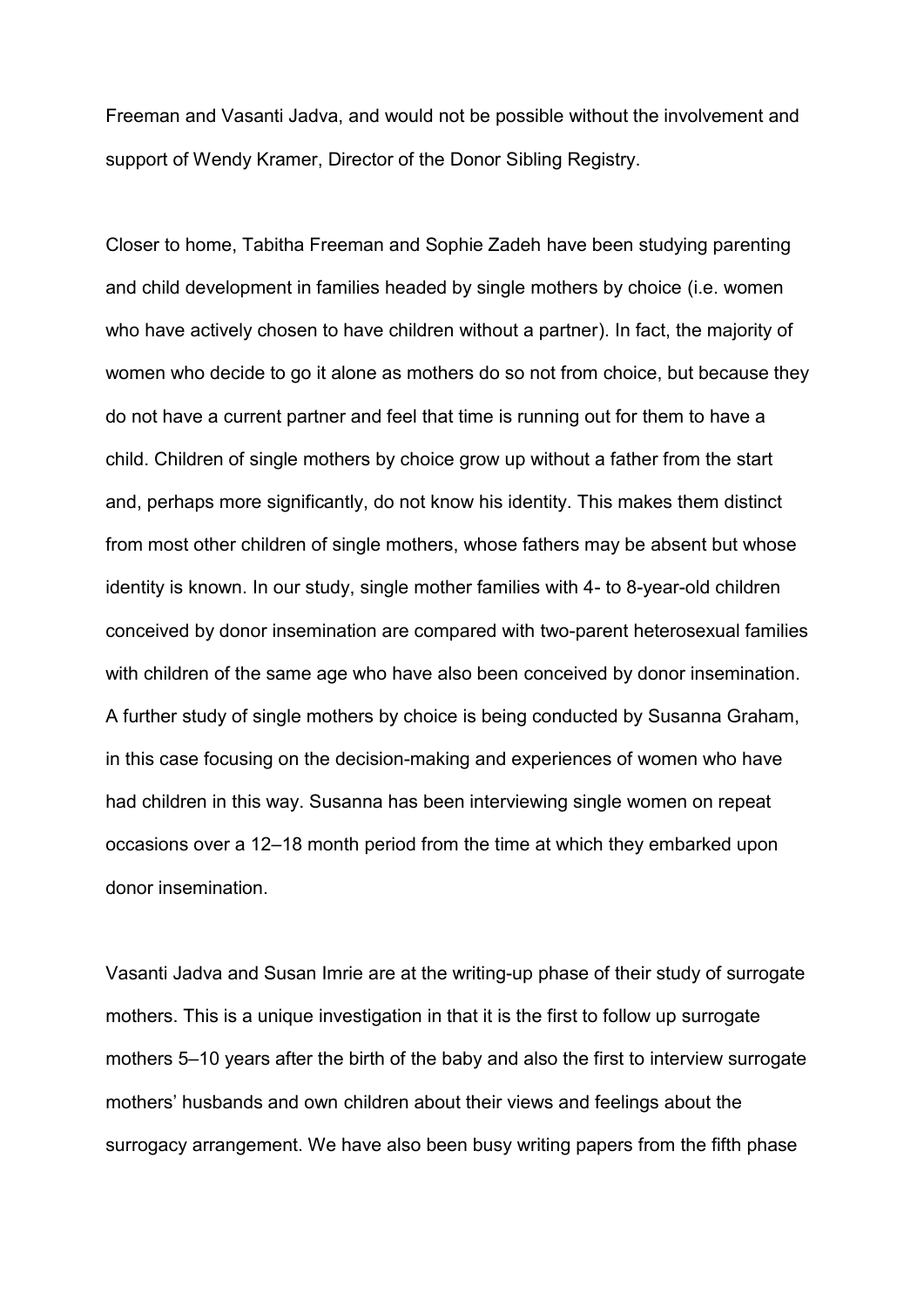of our longitudinal investigation of families created by egg donation, donor insemination and surrogacy, funded by the US National Institutes for Health. The fifth phase took place when the children were 10 years old and we are currently in the planning stage for the adolescent follow-up, which will take place in 2014, when the children reach 14 years of age.

One of the most exciting events of the year was the workshop held at the Brocher Foundation in Geneva as part of our Wellcome Trust Bioethics Enhancement Award. The workshop brought together more than 30 scholars from a range of disciplinary backgrounds to examine the nature and meaning of relationships and identity in assisted conception, and resulted in a book titled *Relatedness in assisted reproduction: Families, origins, identities*, to be published by Cambridge University Press in spring 2014. The book from our first workshop, *Reproductive donation: Practice, policy and bioethics*, was published by Cambridge University Press in April. We are currently planning our third and final workshop in this series, which will focus on the regulation of reproductive donation.

We were also active participants at the annual meeting of the American Society of Reproductive Medicine (ASRM) in San Diego in October, where Susan Golombok and Susan Imrie gave presentations, and at the European Society for Human Reproduction and Embryology (ESHRE) in London in July, where Vasanti Jadva, Tabitha Freeman, Lucy Blake, Susan Imrie, Irenee Daley, Susanna Graham and Sophie Zadeh all reported on their research. Lucy and Sophie were shortlisted for the ESHRE Basic Science Award. In addition, Susan Golombok gave invited presentations on gay father families at the American Pediatric Societies Annual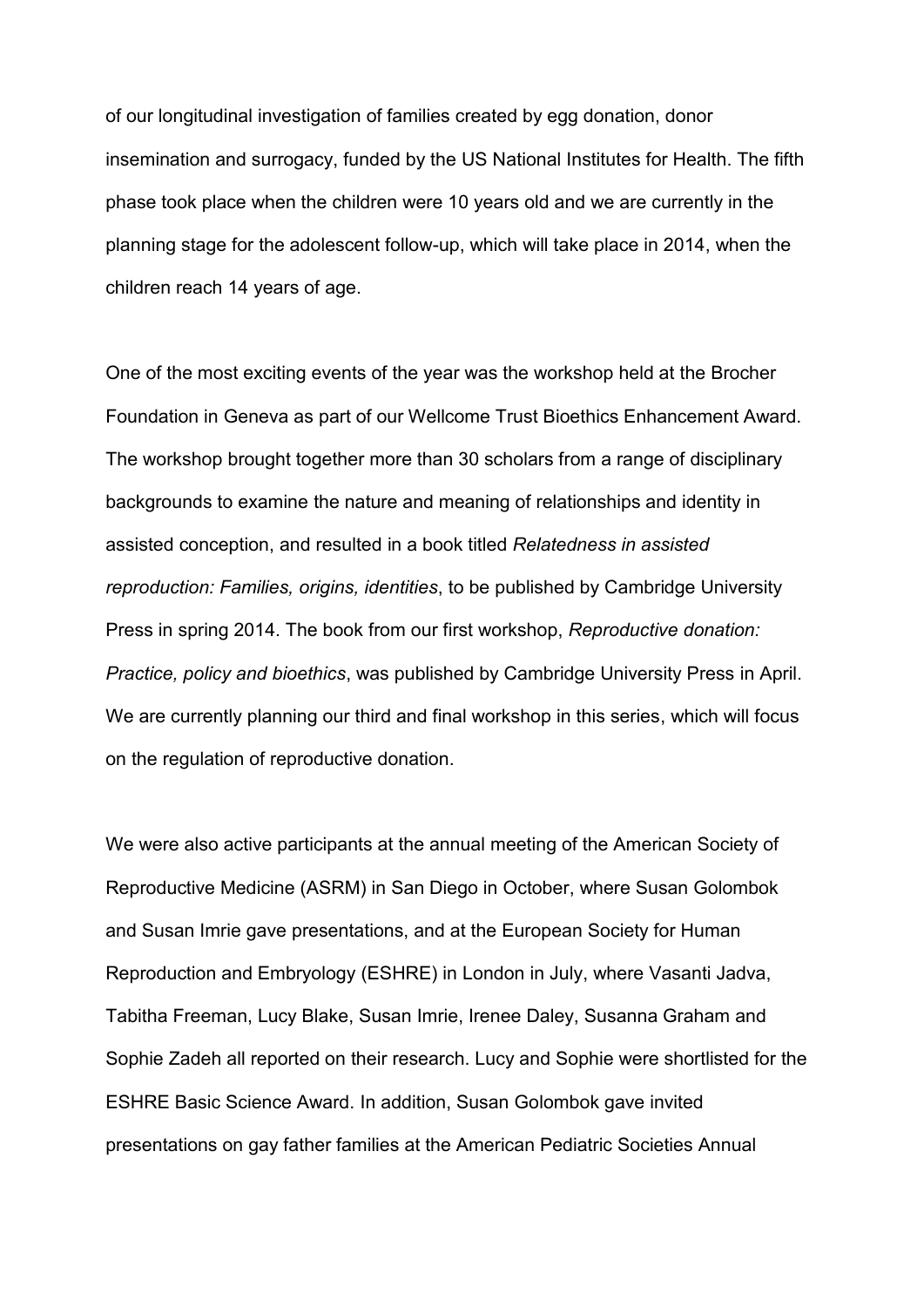Conference in Washington in April, and on assisted reproduction families at the  $5<sup>th</sup>$ International IVI Conference in Seville in May. Susan also gave a keynote lecture at a conference on "New families and genetic identities: Developments in law, policy and research" at the London School of Economics in June, and at the Fourth International Conference on Adoption Research in Bilbao in July. Lucy Blake spoke at the International Congress of the International Society of Psychosomatic Obstetrics and Gynaecology in Berlin, and Tabitha Freeman spoke at a European Science Foundation Workshop on gamete and embryo donation.

In terms of public engagement, Susan Golombok gave talks titled *Reproductive technology and the family* at a Wellcome Trust Spotlight Event in December; *New family forms: Should we be worried?* at a Clinical Ethics Symposium; *Making tomorrow's people* at Great Ormond Street Hospital in April; *Adoptive gay father families: Parenting, child development, and experiences of adoption* to the British Association for Adoption and Fostering in May; and *Single parents by choice* with Sophie Zadeh to the Alternative Parenting Shows in Cardiff and London. Vasanti Jadva gave the keynote lecture at Surrogacy Australia's annual conference in Melbourne in April, and Tabitha Freeman spoke at a meeting on donor conception organised by the Progress Educational Trust. In addition, our report on adoptive gay father families was published in April by the British Association for Adoption and Fostering, and Lucy Blake participated in a Radio 4/Wellcome Trust event to produce an original drama based on studies conducted at the Centre for Family Research.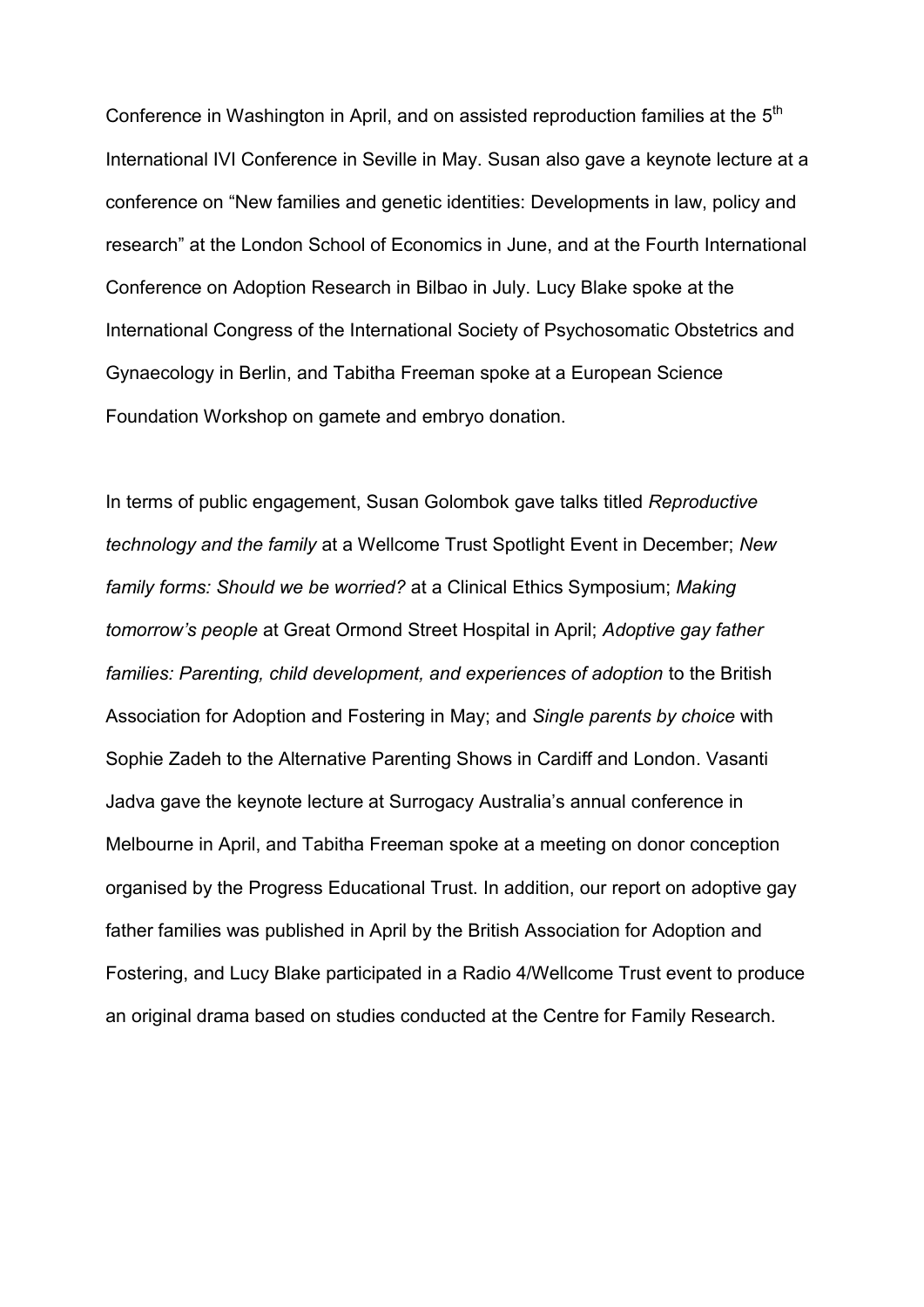## **Social and Cognitive Development and the Family Professor Claire Hughes**

#### *Another wave of the "Toddlers Up" study*

This year saw another wave of the (ESRC-funded) longitudinal "Toddlers Up" study – so that the children we recruited as toddlers or pre-schoolers were all in secondary school! Assisted by various members of my research group, Sarah Foley managed to set up and conduct home-visits for 115 children who had all had previously been seen at school at ages 4, 6 and 10 (and 85 of whom had also been seen at home at ages 2, 3 and 6). During these visits we administered a comprehensive array of paradigms and measures, including: (a) detailed "life history calendar" interviews with mothers; (b) assays of cortisol as an index of children's stress levels both before and after a conversation with their mothers about "hot topics" (i.e. issues of recent conflict); and observations of (c) sibling interactions and (d) family conversations about a fictional family holiday. Thanks to Sarah's heroic efforts, data collection is almost complete and coding is in full swing, such that we will shortly be able to work on some exciting longitudinal analyses. In particular, we plan to examine the interplay between family and cognitive predictors of individual differences in a variety of important outcome measures, including: disruptive behaviour, stress-response, wellbeing/social inclusion, hostile attribution biases, and children's self-concepts. The delayed funding of this wave of work meant that the budget was very tight; however a small "top-up" grant from the Waltham Trust has been very helpful and will allow us to address new questions concerning the importance of pets (or, more properly, "companion animals") in children's lives. Now that the "Toddlers Up" sample are so grown up, we have begun a new wave of data collection via phone interviews. Specifically, two of my PhD students, Amanda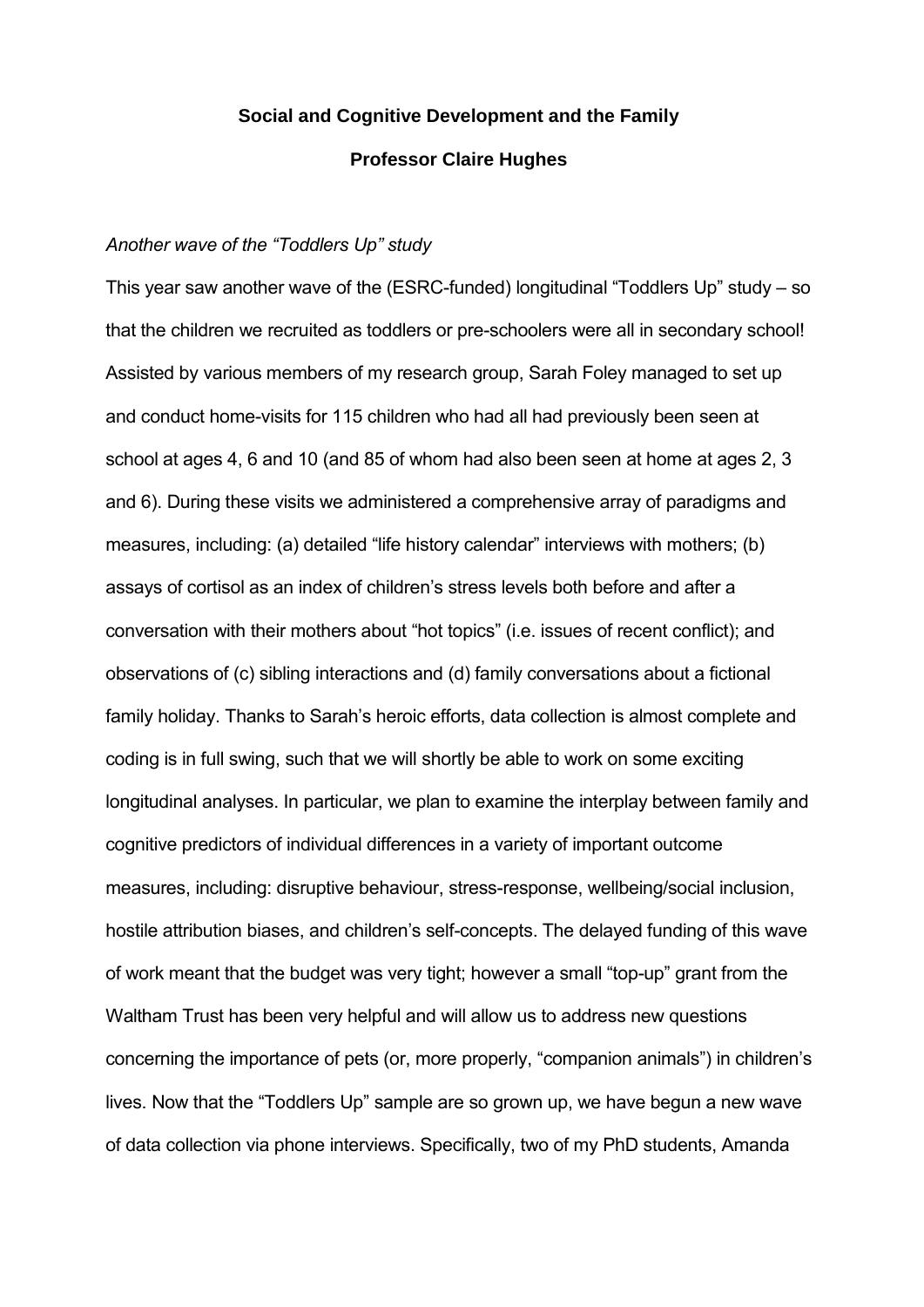Aldercotte and Nik Darshane, have been conducting an age 12 wave focused on children's views of life at secondary school – watch this space for more news!

## *The "In Mind" study – comparing theory of mind, executive function and parenting in children living in the UK and Hong Kong*

My second ESRC-funded study is a cross-cultural comparison of theory of mind in children living in the UK and in Hong Kong. This study involves two age groups (10 year-olds and pre-schoolers). Thanks to Dr Rory Devine's energy, effort and efficiency (and to the very able assistance provided by one of my MPhil group, Ms Annabel Amodia-Bidokowski), data collection is now complete in the UK. Our collaborators in Hong Kong have also been working very hard and Hong Kong data collection should be complete by the end of 2013. We are looking forward to a 6-month sabbatical visit from Dr Zhenlin Wang (from the Institute of Education in Hong Kong), as this will enable us to ensure a high level of coding reliability and will greatly facilitate analyses and manuscript preparation – so, again, the stage is set for a period of intense writing in 2014. In addition, we successfully obtained funding (from the Isaac Newton Trust) to extend both Dr Devine's post-doctoral post and the scope of the ESRC study. Specifically, in addition to assessing pre-schoolers' performance on both verbal and non-verbal measures of theory of mind, we also filmed each child interacting with his or her primary caregiver in three different settings (with a wordless picture book, Play-Doh and a set of simple jigsaws). Thus, cross-country differences in parent–child interactions have been assessed directly, rather than simply assumed. In addition, each child will now be seen again in 2014, once they have started school, such that we can examine predictive relations between verbal and non-verbal measures of theory of mind, as well as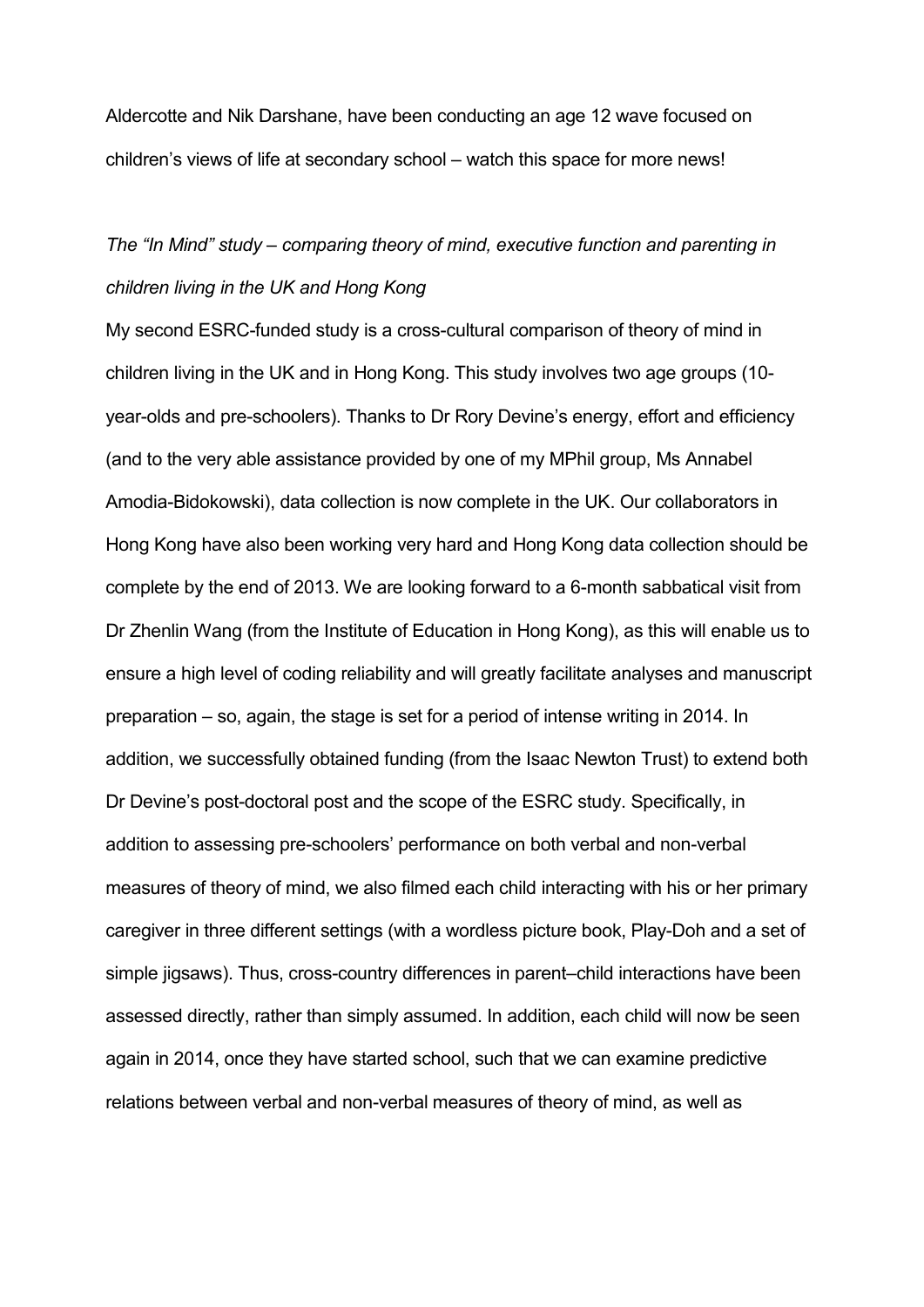predictive effects of variation in caregiver–child interactions on children's success in the transition to school.

#### *Assessing children's readiness for school life*

The third study conducted by my group in 2012 was entitled "Ready Steady Go" and was funded by the Westminster Foundation. This study had a very practical goal: the development of a simple one-page questionnaire that could be used by Reception teachers to identify children likely to benefit from additional support when making the transition to school. The development of this measure, the Starting School Survey (or "Triple S") began with focus groups and postal surveys to ensure teachers' views were well represented. As a result, alongside the three subscales that were motivated by researchers' conceptions of key skills for school readiness (socio-emotional competence, self-regulatory skills and language/cognition), the Triple S also includes two subscales that were found to be important for teachers: daily living skills and family support. This last subscale was particularly illuminating in our research, as contrasts between children from low-income and more prosperous families were fully explained by differences in family support, and children with older siblings (across all income brackets) received less family support than did first-born or only children. In addition, one particularly intriguing finding was that, within the markers of family support, having fun appeared to be as important as reading to one's child. On the strength of this finding (which has very clear policy implications that should enable educationalists to engage families often viewed as "hard to reach"), we were awarded new funding from the Early Years Foundation Trust. This is very good news for my research group, as it means that not only Dr Rory Devine but also Ms Sarah Foley has funding to stay in Cambridge until mid-2015. In addition, as part of his PhD, Nik Darshane will be using the Triple S to obtain ratings of "school readiness" for a diverse sample of more than 200 children in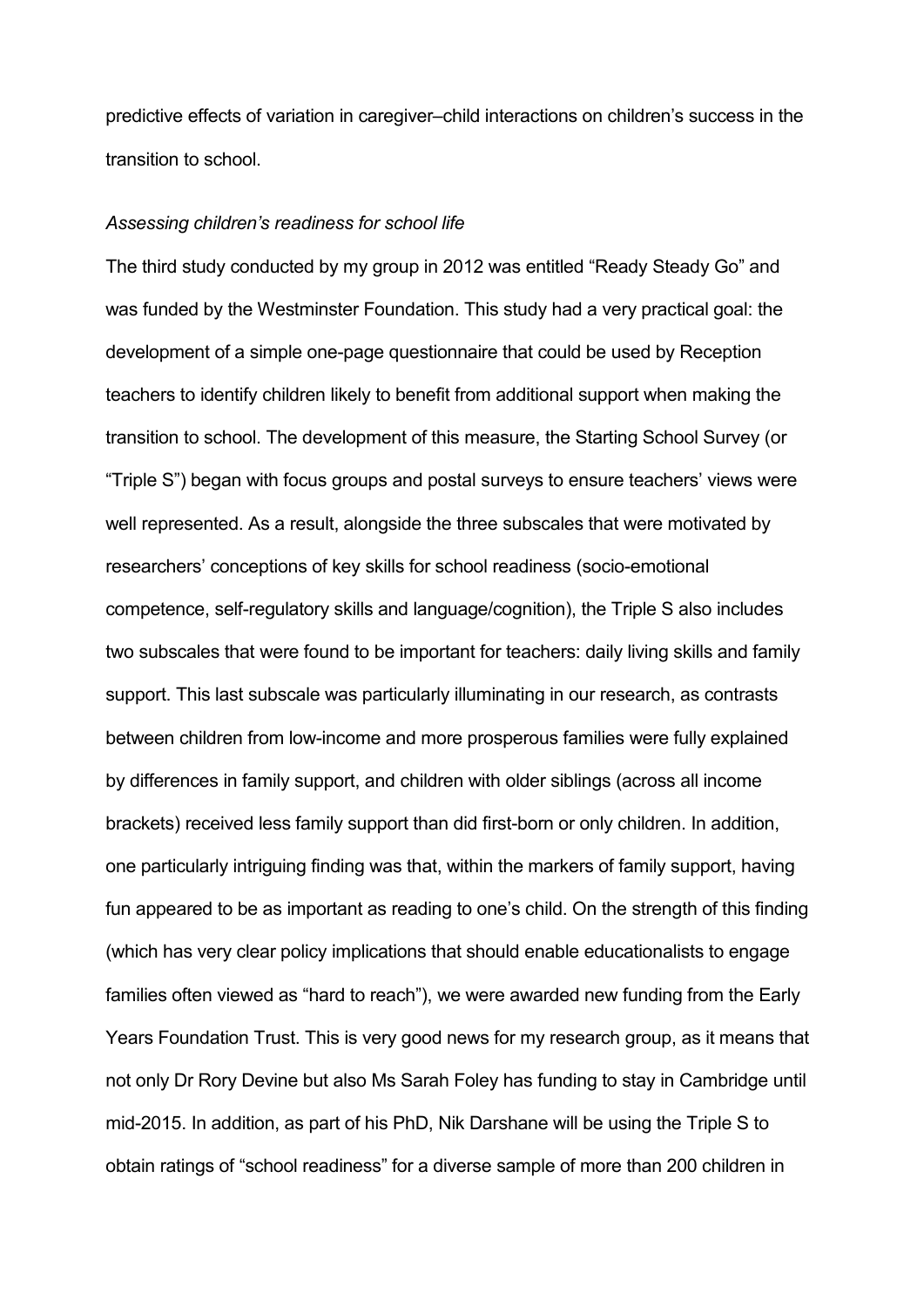the Wirral who have been followed up since birth as part of the MRC-funded Wirral Child Health and Development Study led by Dr Helen Sharp and Dr Jonathan Hill at the universities of Liverpool and Manchester.

#### *New directions for the Silent Film paradigm*

This year saw the print publication of Dr Rory Devine's first PhD paper *Child Development.* This paper presented a new measure for assessing individual differences in school age children's awareness of mental states, using brief clips from the classic Harold Lloyd silent film *Safety Last* (first released 90 years ago). This task fills an important gap in the array of tools available for researchers working with older children and adolescents, and both the *Child Development* paper (which reports findings from 230 children aged 8–13) and Rory's presentation at the Society for Research in Child Development meeting in Seattle this spring have provoked considerable interest. As a result, we have been able to build on the collaborative research led by Dr Serena Lecce at the University of Pavia in Italy, who included the Silent Film task in a new training study that demonstrated that theory of mind skills in 9-year-olds could be enhanced through bi-weekly discussion groups (Lecce et al., in revision). We are now collaborating with two further research groups: first, Dr Jennifer Lau (now at the Institute of Psychiatry) and her PhD student at Oxford, Chii Fen, who will be including the Silent Film task in their study of adolescents (13- to 18-year-olds) in the UK and in China; second, we have more recently been in contact with Dr Natasha Oswald and Prof Peter Mundy at UC Davis, who are planning to include the Silent Film in a longitudinal study of school aged children with ASD or ADHD. Given the widespread interest and potential utility of the Silent Film measure, we are now conducting a small study to ensure the Silent Film task has good test-retest reliability and internal consistency.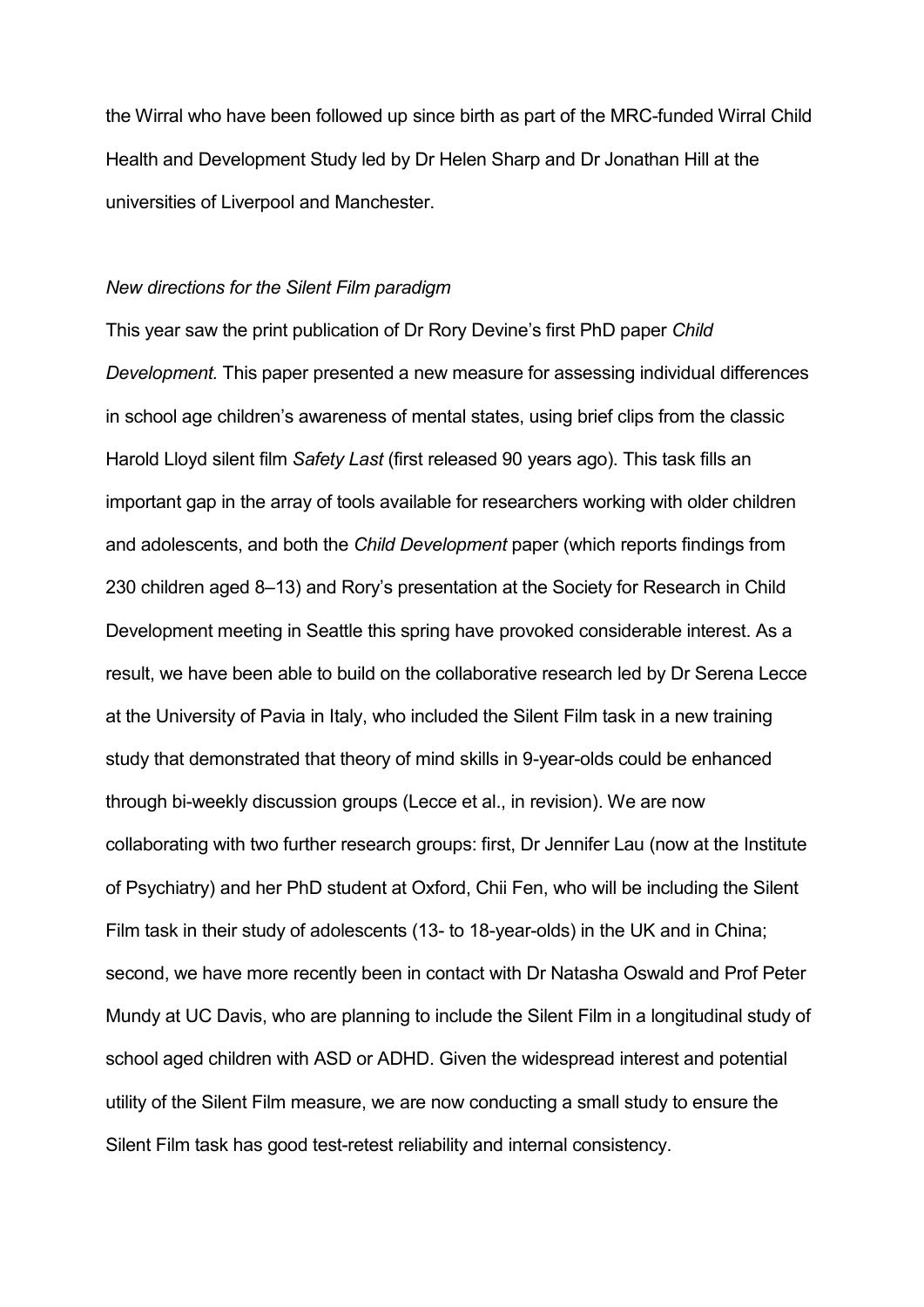#### *Dissemination and research trips*

In January 2013, Rory Devine and I travelled to Hong Kong to meet our collaborators on the new ESRC-funded UK–HK "In Mind" study. This was a very productive trip and enabled us to make some key improvements to our methodology. This year, I also made two trips to Scandinavia to serve on research grant panels (in Helsinki, Finland in February and in Oslo, Norway in September). Each of these visits entailed considerable work, but was quite illuminating regarding the quality and scope of new research in Scandinavia. With regards to research talks, I was an invited speaker at a wonderful Festschrift that was held in July for Professor Candi Peterson at the University of Queensland, Australia. Given these trips, and in order to avoid cramping their style, I decided to send my research group unaccompanied to the meeting of the Society for Research in Child Development in Seattle in March. At this meeting, Rory Devine, Adelle Pushparatnam, Naomi White, Nao Fujita and Keri Wong presented their work in a variety of successful papers and posters. This year, Keri Wong also presented her PhD work at two UK conferences for postgraduates (Cambridge, June 2013 and Lancaster, July 2013) and at the American Society of Criminology (Atlanta, November 2012) and the American Psychological Society (Washington, July 2013).

As my PhD group had grown quite large by 2012, I decided not to take on any new students in 2012 or 2013. During this time, both Rory Devine and Gabriela Roman sailed through their *viva voce* examinations; they will complete their graduation ceremonies this month. Nao Fujita was also examined by *viva* this summer and is currently working on corrections so that she, too, can proceed to a post-doctoral career. Sincere thanks go to all three sets of examiners: Professor Ian Apperly and Dr Kate Plaisted-Grant (for Rory Devine); Professor John Rust and Dr Sarah Halligan (for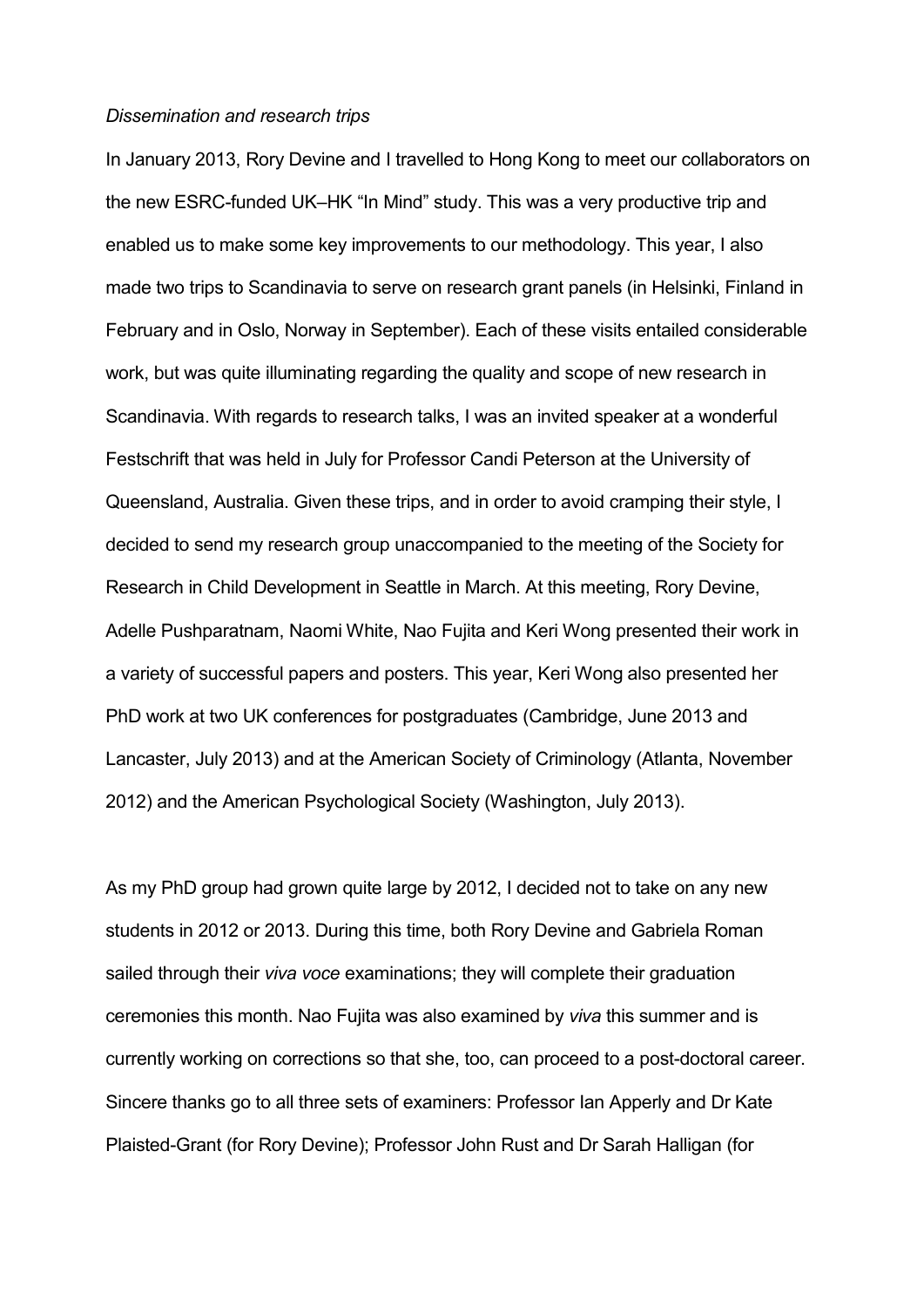Gabriela Roman); and Professor Charlie Lewis and Dr Michelle Ellefson (for Nao Fujita). The coming year will see the submission of PhD theses and *viva* examinations for four more of my PhD students: Jenny Landt, Adelle Pushparatnam, Naomi White and Keri Wong. Naomi White had her first paper accepted (in a special issue on siblings) and Keri Wong submitted her first paper (on mistrust in middle childhood).

#### *New arrival*

In the summer of 2013, Christina Passini successfully passed her PhD *viva* in Geneva and joined the CFR as a post-doctoral member of my research group. She will be involved in analysing data from the age 11 visits to the "Toddlers Up" sample. Christy is particularly interested in examining whether variation in autonomy and relatedness during the mother–child "hot topics" paradigm is associated with individual differences in child conduct problems and, if so, whether this relation is moderated by children's stress responses (as indexed by their levels of cortisol). In sum, while this year has been primarily a year of data collection, the theme for next year is writing, writing, writing!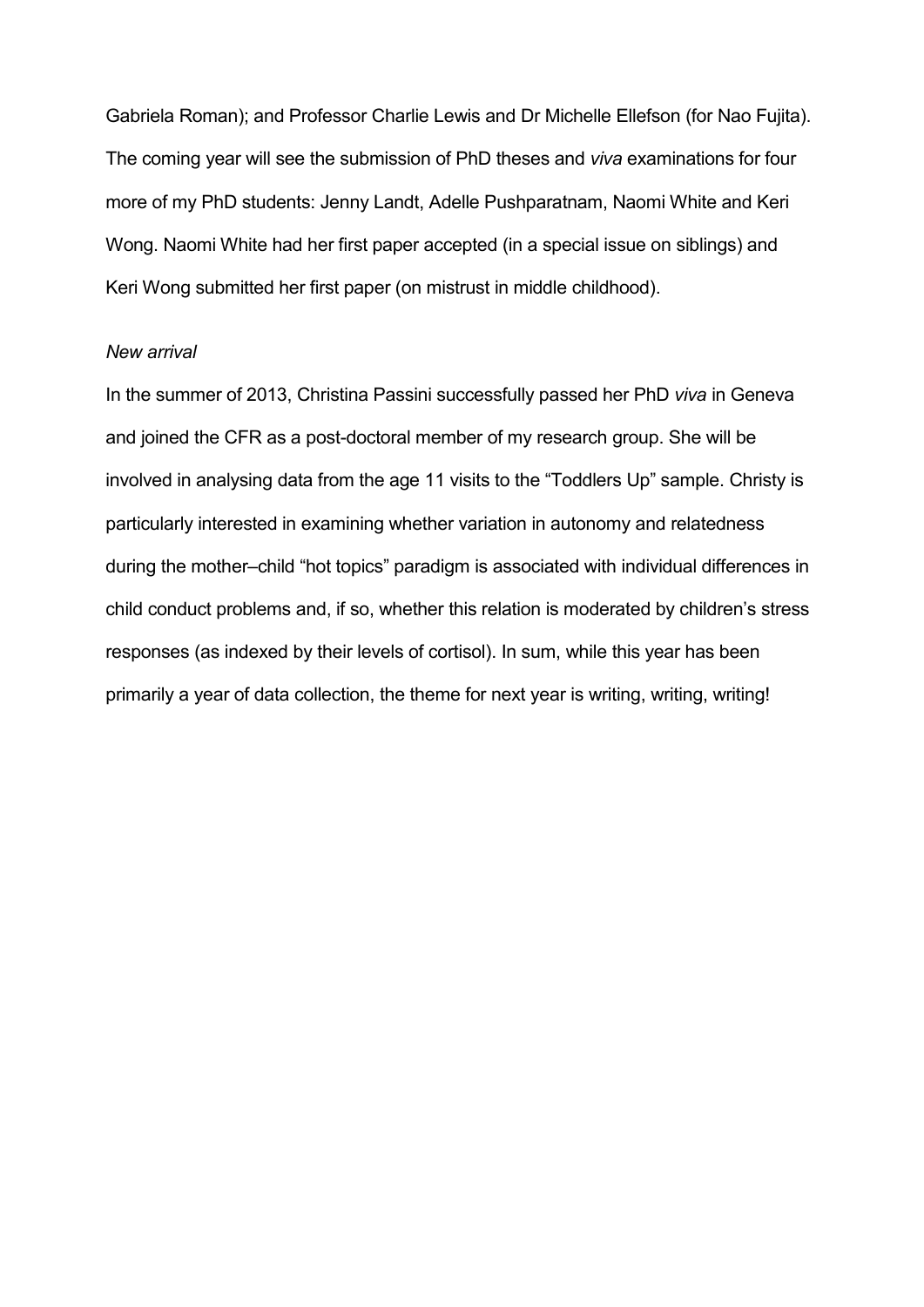## **Genetics, Health and Families Helen Statham**

Once again, the research of Gail Ewing, working in the field of palliative care and studying the role of family carers, was the most extensive area of health-related research this year. Within this, there were two main areas of work: one relating to the Carer Support Needs Assessment Tool (CSNAT) and the other relating to sharing bad news.

The Carer Support Needs Assessment Tool (CSNAT) is a copyrighted tool available for non-commercial organisations to use for free, with registration and provision of a licence. There was a high level of enquiries about the CSNAT in the last year, both nationally and internationally. Work on the CSNAT is part of a long-standing collaboration between Gail and Professor Gunn Grande at the University of Manchester, and their work on supporting family carers is undertaken in close collaboration with the National Association for Hospice at Home.

Current studies are funded by a number of grants from a range of funding bodies:

- a) Trial to evaluate the impact of a Carer Support Needs Assessment Tool (CSNAT) intervention in hospice home care. G. Grande, G. Ewing, K. Greene, J. Moore, S. Payne, C. Todd. Funded by NIHR Research for Patient Benefit Programme (£240,140).
- b) Factors associated with the successful implementation of a Carer Support Needs Assessment Tool (CSNAT) in hospice home care. Joint PIs: G. Grande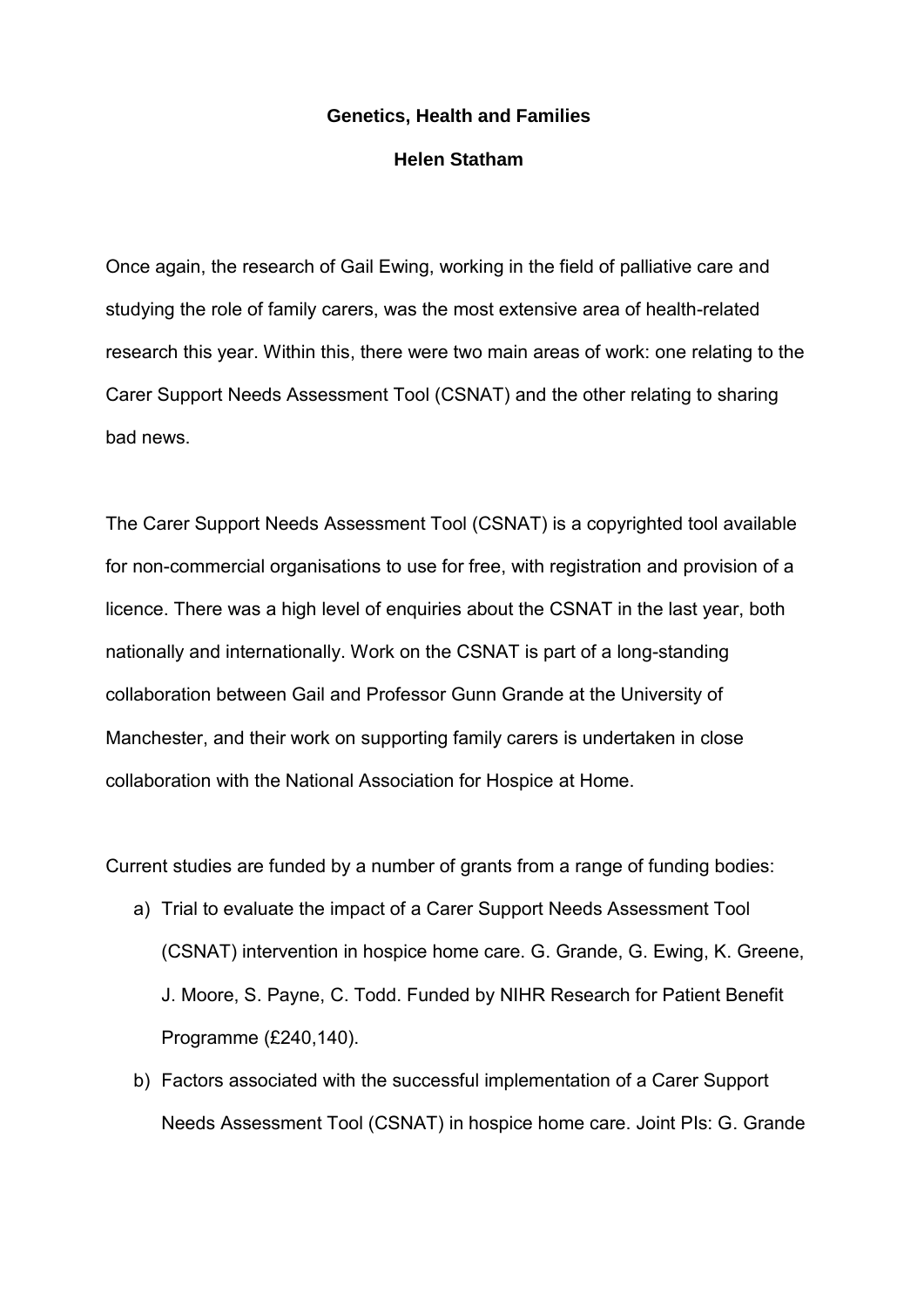and G. Ewing; Co-Investigators: S. Varvel, H. Richardson, G. Harvey, K. Greene, L. Austin, M. Pilling. Funded by Dimbleby Cancer Care (£106,691).

- c) Support for the preparatory work on factors associated with successful implementation of a Carer Support Needs Assessment Tool (CSNAT) in hospice home care. G. Ewing. Funded by an RCF Grant from NHS Cambridgeshire (£6,393).
- d) Cascading knowledge about end of life care at home: the development and piloting of a training programme for those who help carers and a carer resource pack. J. Seymour; G. Ewing; G. Grande; S. Kennedy; J. Tabreham; E. Richardson. Funded by Dimbleby Cancer Care/Marie Curie Cancer Care (£99,972).

A number of presentations to the 13th World Congress of the European Association for Palliative Care (EAPC) 2013 held in Prague, Czech Republic, addressed the issues of carer assessment and the relationship between carer support and outcomes post-bereavement. Nationally, there is considerable interest in use of the CSNAT. Many palliative care organisations in England have been in contact about the CSNAT and some have decided to enrol in an ongoing implementation project. There have also been a number of requests to use the CSNAT from Scotland, which is outside the area for the implementation study. A variety of voluntary-sector organisations have been in touch with requests to view the CSNAT and discuss how the CSNAT might be used for family carers; these include: the Carers' Trust, Crossroads Care, Marie Curie Cancer Care, National Council for Palliative Care, Action for Family Carers and Carer Network Westminster. Furthermore, there has been interest from a range of professional organisations, including the Royal College of General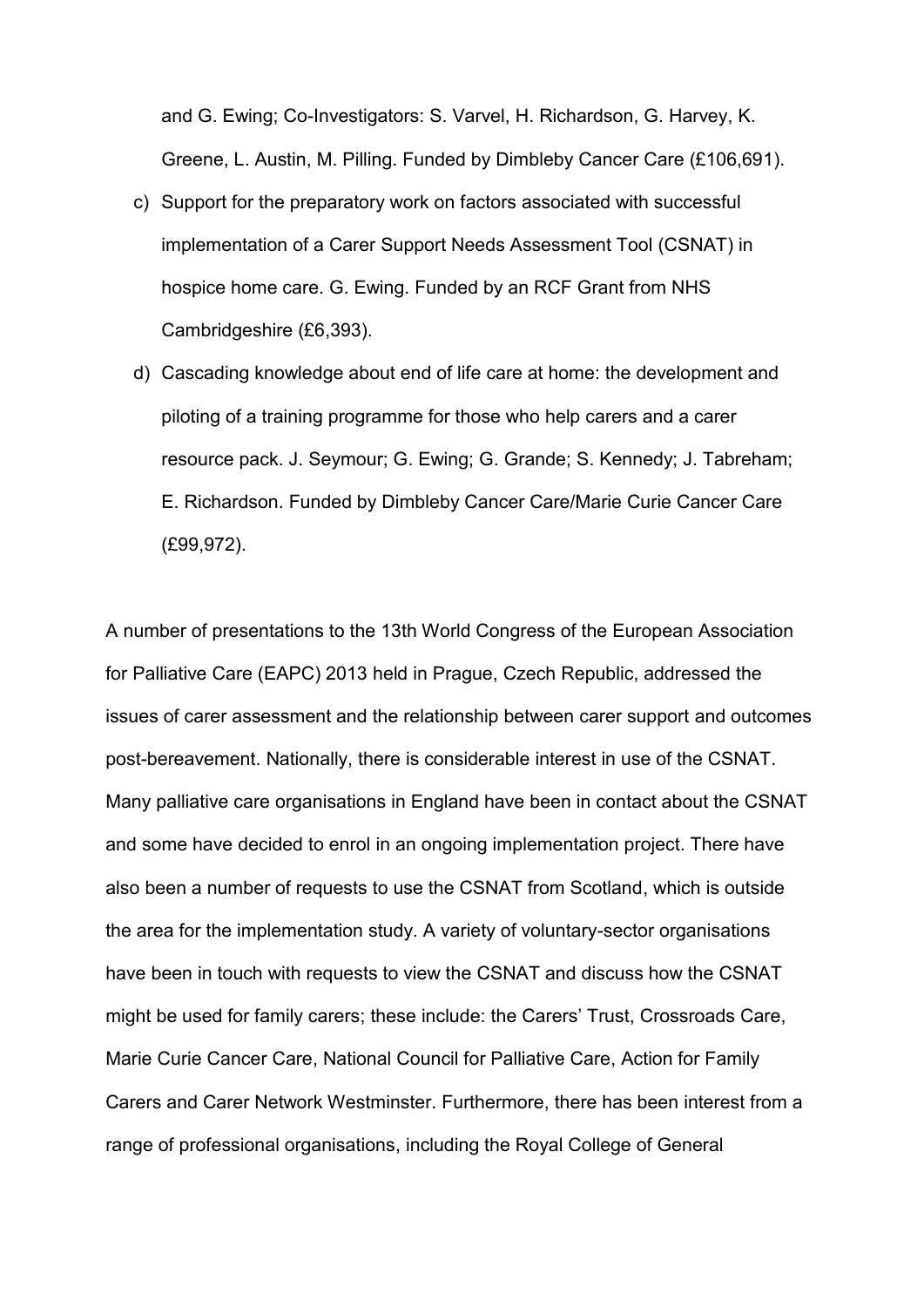Practitioners and the Queen's Nursing Institute, who are incorporating the CSNAT work in their e-learning programme on palliative care for district nurses. A number of other research studies have begun to incorporate use of the CSNAT with family carers outside of cancer care. With Morag Farquhar from the University of Cambridge, a study is underway with a population of carers of patients with chronic obstructive pulmonary disease; and the Palliative Care in Primary Care research team in Cardiff, led by Prof Scott Murray and with Dr Emma Carduff, are using the CSNAT for carer assessment in a primary care context.

The CSNAT has had considerable impact, internationally. The tool has been recommended by the Department of Health in Victoria, Australia as an instrument to assess carers in a palliative care context. Many palliative care organisations taking part in the National Standards Assessment Program Australia (http://www.palliativecare.org.au/Standards/NSAP.aspx) have requested permission to use the CSNAT in this programme and, to date, 18 organisations in Australia have requested permission to use the CSNAT in practice. Requests have also been made to allow translation of the CSNAT for use in research studies in Norway, Iceland, Sweden and Canada (French-Canadian).

The study that began last year with Dr Nothando Ngwenya, which aimed to develop an intervention to support patients with cancer share the news of their diagnosis with significant others, is drawing to a successful close. Data collection has been completed and data analysis and dissemination events are ongoing. The study has identified how sharing news of a cancer diagnosis is a process that takes place along a varied time-frame, and how it is an issue for which professionals are ill-prepared.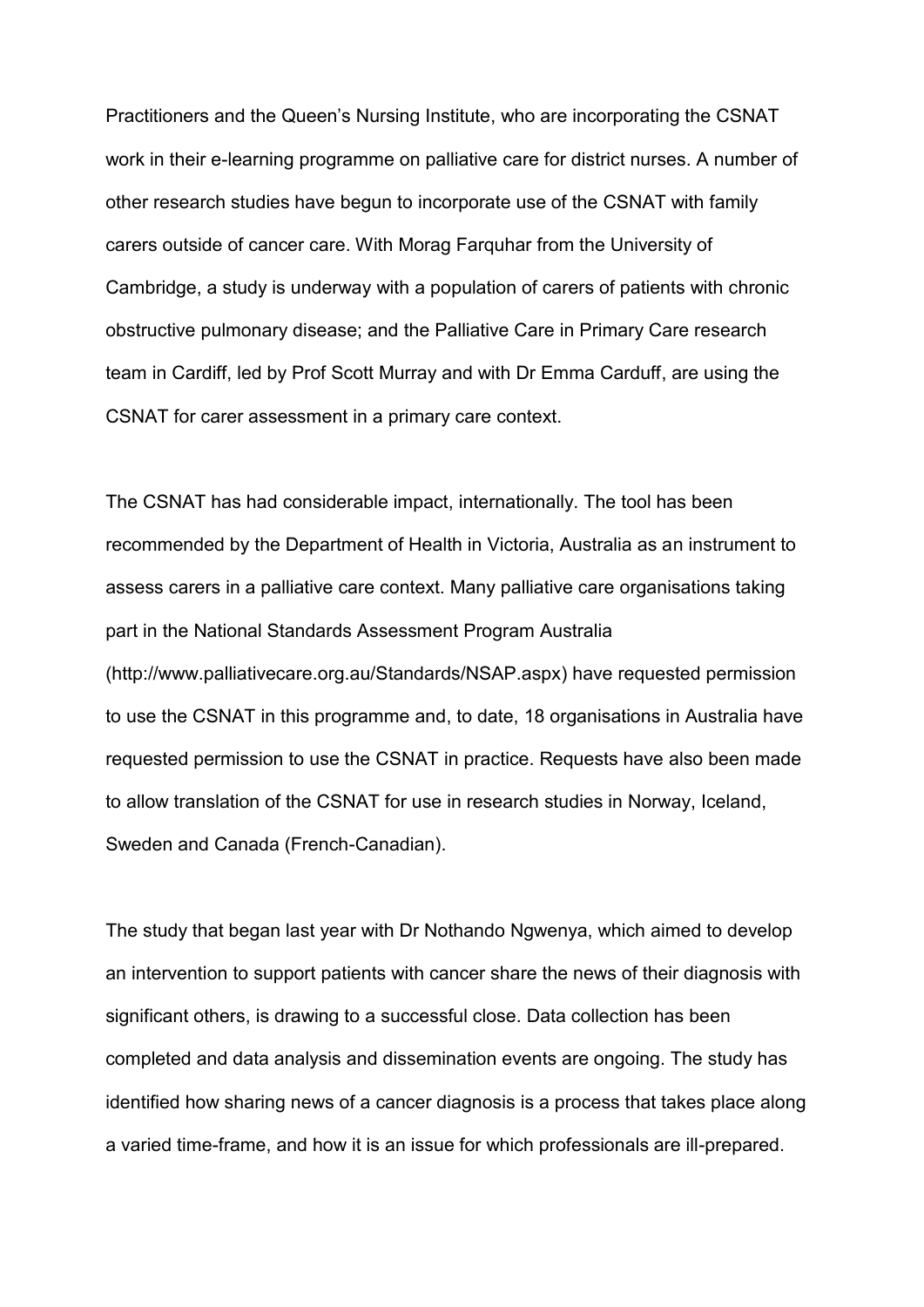The study "Sharing Bad News: Development of an intervention to support patients with cancer share the news of their diagnosis with significant others" has been funded by a grant of £117,090 from Dimbleby Cancer Care to G. Ewing, M. Farquhar, S. Bailey, J. Benson, D. Gilligan and J. Seymour. Testing the intervention that is developed as a result of the study will be the next phase, once funding has been obtained.

As mentioned previously, Gail collaborates with Dr Morag Farquhar on studies of patients with advanced chronic obstructive pulmonary disease (COPD). Dr Farquhar has an NIHR Career Development Fellowship, and Gail is a member of the research management group (which meets monthly) and a member of the overall project advisory group. An additional grant supports this collaboration: "End of life care in advanced Chronic Obstructive Pulmonary Disease (COPD): Identifying, understanding and meeting the changing care and support needs of patients and their carers." M. Farquhar, G. Ewing, T. Ling, P. Burge, P. White. Funded by Marie Curie Cancer Care Research Programme (£297,903). July 2012– June 2015.

Nothando Ngwenya has been working with Gail Ewing on the study of "Sharing Bad News," but, in addition, has been awarded a number of grants that have enabled her to attend conferences and undergo training. These have been an international conference travel grant from the Foundation for the Sociology of Health and Illness; a bursary from the British Psychological Society, UK under their Postdoctoral Conference Bursary Scheme to attend an academic conference in Sweden; and a Research Methods Training Bursary from the National Centre for Research Methods,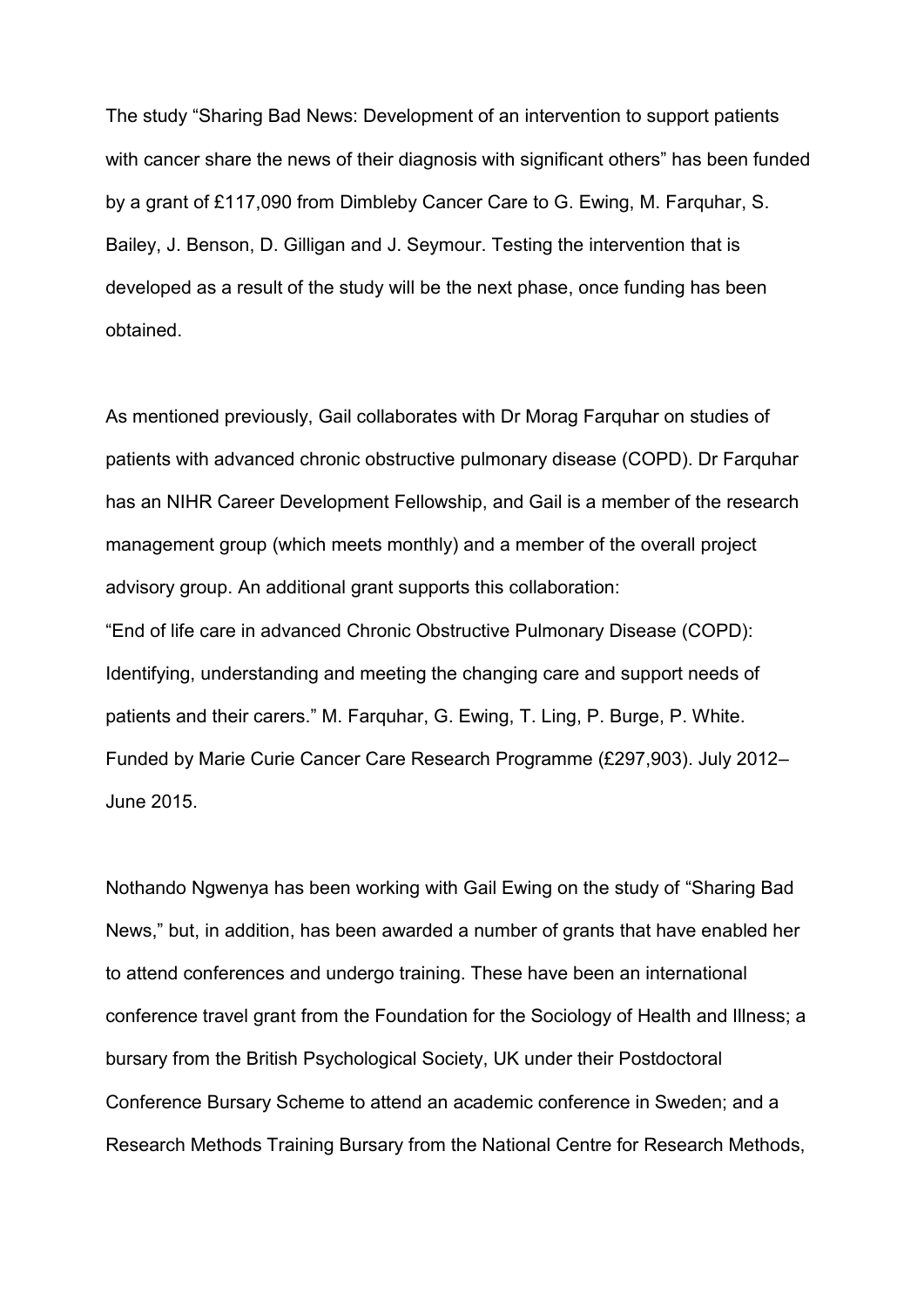UK. The bursary enabled Nothando to give an oral presentation at the Relational Selves and Families in Medicine conference in Linkoping, Sweden. Nothando recently published papers from her earlier research on the use of new technologies in research. It has been good to have her working in the Centre for the last two years and for her to introduce some of these ideas to us, and we are sad that she will soon be leaving her current post. However, the post she will be taking up at University College Hospital London will mean that she can combine her interests in palliative care, use of new technologies and social media, and young adults. We wish her luck in this new post, and hope she will keep in touch!

In January 2012, Martin Richards was appointed Chair of the Nuffield Council on Bioethics Working Party on Genomics, Health Records, Database Linkage and Privacy [\(http://www.nuffieldbioethics.org/biological-and-health-data\)](http://www.nuffieldbioethics.org/biological-and-health-data). Developments that facilitate the collection, linking, use and exploitation of data relating to individual people have become increasingly important to biomedical research, healthcare and other aspects of contemporary life. The Working Party is exploring the ethical issues relating to these developments, and a public consultation seeking representations on all aspects is open until January 2014, with the aim of a first report by late 2014. For the duration of the Working Party, Martin will be a member of the Nuffield Council on Bioethics. He continues in his role as Vice-Chair of the UK Biobank Ethics and Governance Council and as a member of the Cambridge Hospitals NHS Foundation Trust Human Tissue Management Committee. Within the Centre, he remains an active contributor to all of the work carried out as part of the Wellcome Trust Enhancement Award, and this year, in particular, he had a major role in editing the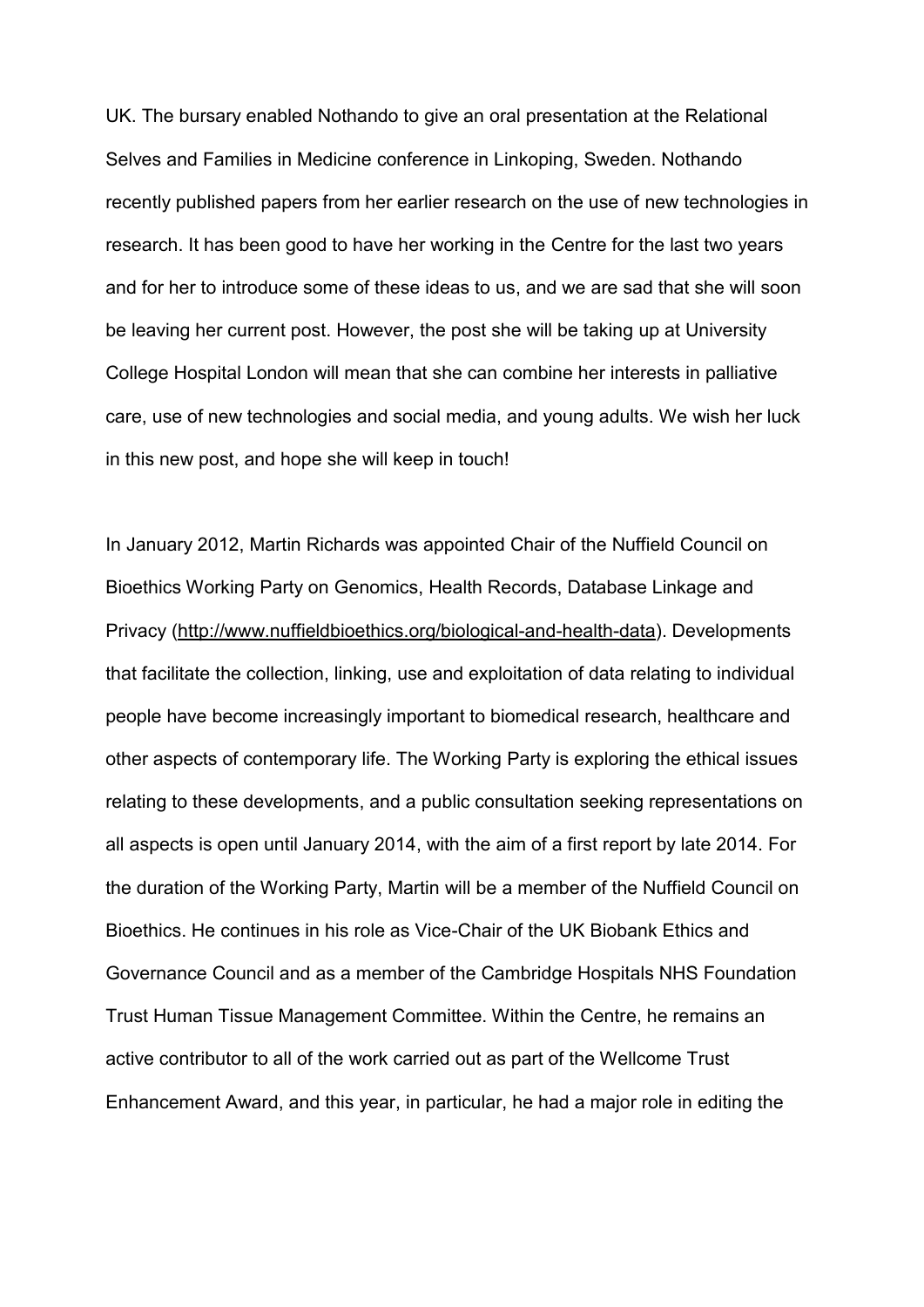second book, *Relatedness in Assisted Reproduction: Families, Origins and Identities*, which will be published early next year by Cambridge University Press.

Apart from supporting a Swedish medical student through a project on professional attitudes to the provision of caesarean sections in hospitals in Lund, Sweden and Cambridge, UK, Helen Statham left behind most health-related research this year. However, she continued to play a pivotal role in the running of the Centre. Irenee Daly successfully completed her PhD on older-motherhood and women's perceptions of IVF and the chances it gives them of becoming pregnant. Although Irenee's most recent research was with Claire Hughes, she has continued to present findings from her PhD work to a variety of audiences, including ESHRE, the Human Reproduction Study Group of the British Sociological Association and, in collaboration with Professor Susan Bewley, the conference celebrating the award of the Nobel Prize in Physiology or Medicine to Professor Sir Robert Edwards, "Futures in Reproduction: Celebrating the Award."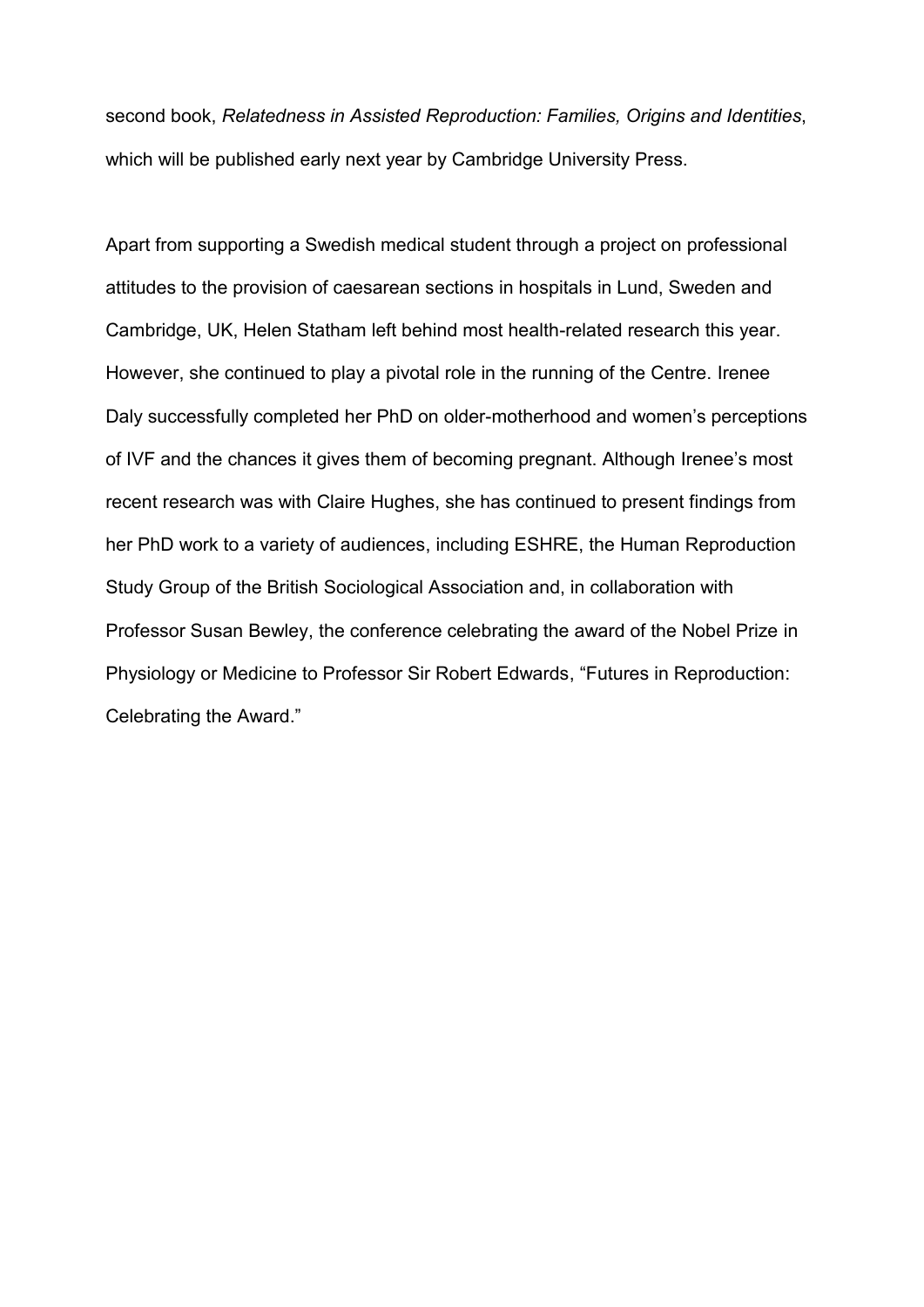## **PUBLICATIONS**

#### **Amanda Aldercotte**

#### Poster presentations

Aldercotte, A., Thomas, K., Willis, T., Foster, A., Serpell, Z., Parr, T., & Ellefson, M. (2013, May). *Affective decision-making in middle childhood: The validity of the Hungry Donkey task.* Poster presented at the annual Association for Psychological Science conference, Washington, DC.

Aldercotte, A., & Hughes, C. (2013, September). *Observing toddlers' socialemotional competence: The validity and predictive value of the MPAC-R/S.* Poster presented at the annual British Psychological Society's Cognitive & Developmental conference, Reading, UK.

Aldercotte, A., Foster, A., Serpell, Z., Parr, T., & Ellefson, M. (2013, September). *"Hot" versus "Cool": An exploration of how executive function hangs together.* Poster presented at the annual British Psychological Society's Cognitive & Developmental conference, Reading, UK.

#### **John Appleby**

#### **Publications**

Appleby, J. B., & Karnein, A. (2013). What is the moral value of genetic relationships in families? In M. Richards, T. Freeman, F. Ebtehaj & S. Graham (Eds.), *We are family?* Cambridge University Press.

#### **Presentations**

Appleby, J. B. (2013, January). *Exploring the changing landscape of reproductive ethics*. CIRF afternoon seminar series on the ethics of reproduction, CRASSH, University of Cambridge, Cambridge, UK.

Appleby, J. B. (2013, August). *Medical ethics and reproductive donation*. Sutton Trust Summer School (Medicine and Veterinary Medicine), University of Cambridge, Cambridge, UK.

## **Dr Lucy Blake**

#### **Publications**

Jadva, V., Casey, P., Blake, L., & Golombok, S. (2012). Surrogacy families ten years on: Relationship with the surrogate, decisions over disclosure and children's understanding of their surrogacy origins. *Human Reproduction*, *27*(10), 3008–3014.

Blake, L., Casey, P., Jadva, V., & Golombok, S. (2013). "I was quite amazed": Donor conception and parent-child relationships from the child's perspective. *Children and Society*. doi: 10.1111/chso.12014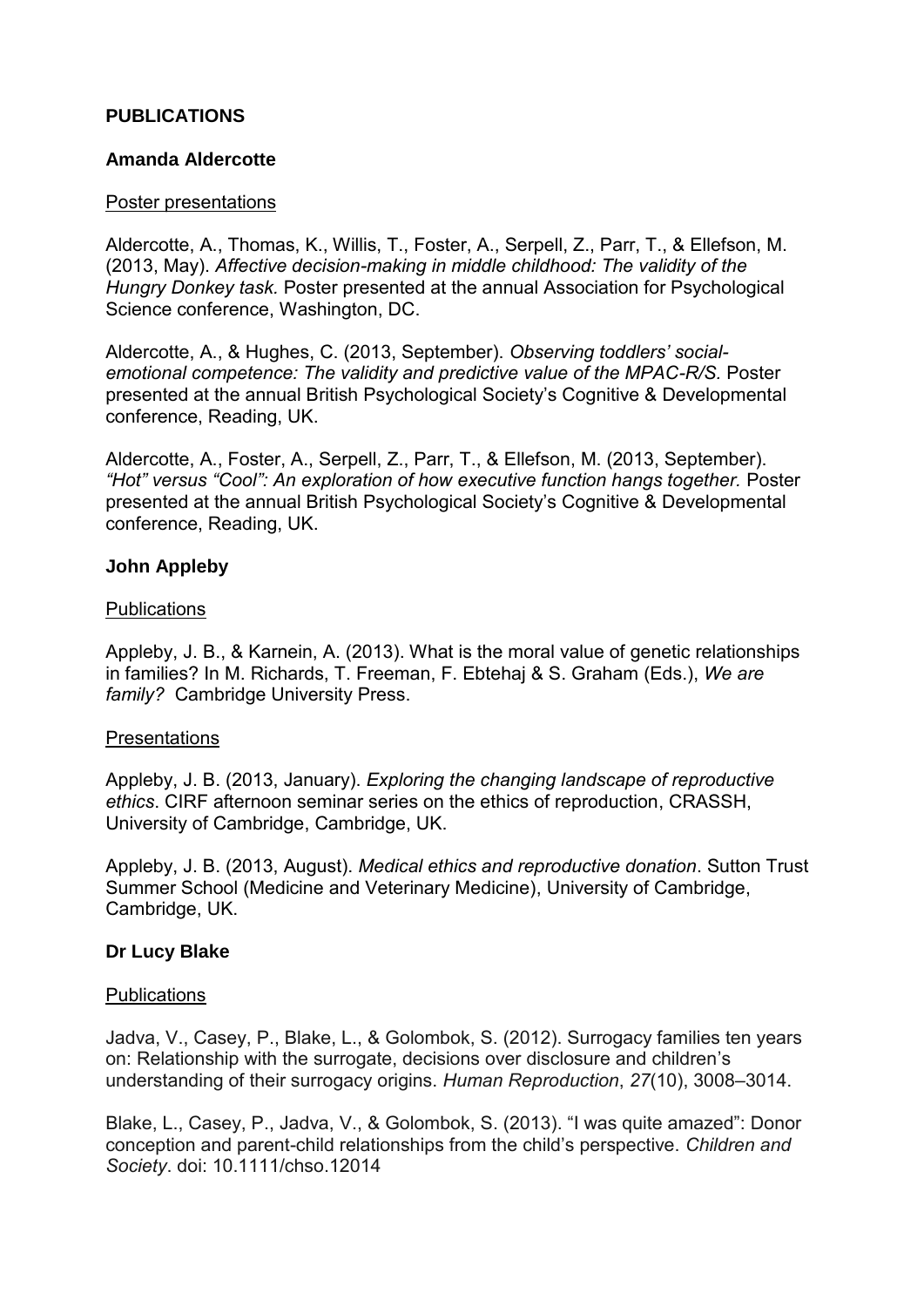Casey, P., Blake, R., Readings, J., Jadva, V., & Golombok, S. (2013). Fathering in families created by assisted reproduction: Father-child relationships at age 7. *Journal of Marriage and the Family, 25*(2): 230–239.

Golombok, S., Blake, L., Casey, P., Roman, G., & Jadva, V. (2013). Psychological adjustment of children born through gamete donation: Developmental trajectories from age 3 to 10. *Journal of Child Psychology and Psychiatry* [online advance publication].

Blake, L., Richards, M., & Golombok, S. (in press). Families of assisted reproduction and adoption. In F. Baylis & C. McLeod (Eds.), *Family-making: Contemporary ethical challenges*. Oxford University Press.

Blake, L., Zadeh, S., Statham, H., & Freeman, T. (in press). Families created by assisted reproduction: Children's perspectives. In T. Freeman, S. Graham, F. Ebtehaj & M. Richards (Eds.), *Relatedness in assisted reproduction: Families, origins and identities*. Cambridge University Press.

## **Presentations**

Blake, L. (2013, May). *Secrecy, disclosure and everything in-between*. International Congress of the International Society of Psychosomatic Obstetrics and Gynaecology, Berlin, Germany.

Blake, L. (2013, July). *Parent-child relationships in assisted reproduction families: A follow-up at age 10.* Annual Meeting of the European Society of Human Reproduction and Embryology, London, UK. (Nominated for the Basic Science Award.)

Blake, L. (2013, October). *Speaking to your children about surrogacy and gay parenting* [Panel]. The 9th Annual New York Men Having Babies Surrogacy Seminar & Gay Parenting Expo, New York, NY.

## **Dr Irenee Daly**

#### Publications

Daly, I. (2013). The inconvenient truth of fertility decline. *Bionews, 713*.

Daly, I. (2013). Severe adverse maternal outcomes among low risk women with planned home versus hospital births in the Netherlands: Nationwide cohort study [Rapid Response]. *British Medical Journal*, <http://www.bmj.com/content/346/bmj.f3263/rr/652307>

Daly, I. & Bewley, S. (in press). Reproductive ageing and social clocks: King Midas' touch. Re*productive BioMedicine Online.* doi: 10.1016/j.rbmo.2013.09.012

Daly, I., & Haney, A. B. (Eds.). (in press). *53 interesting ways to communicate your research.* Newmarket: The Professional and Higher Partnership.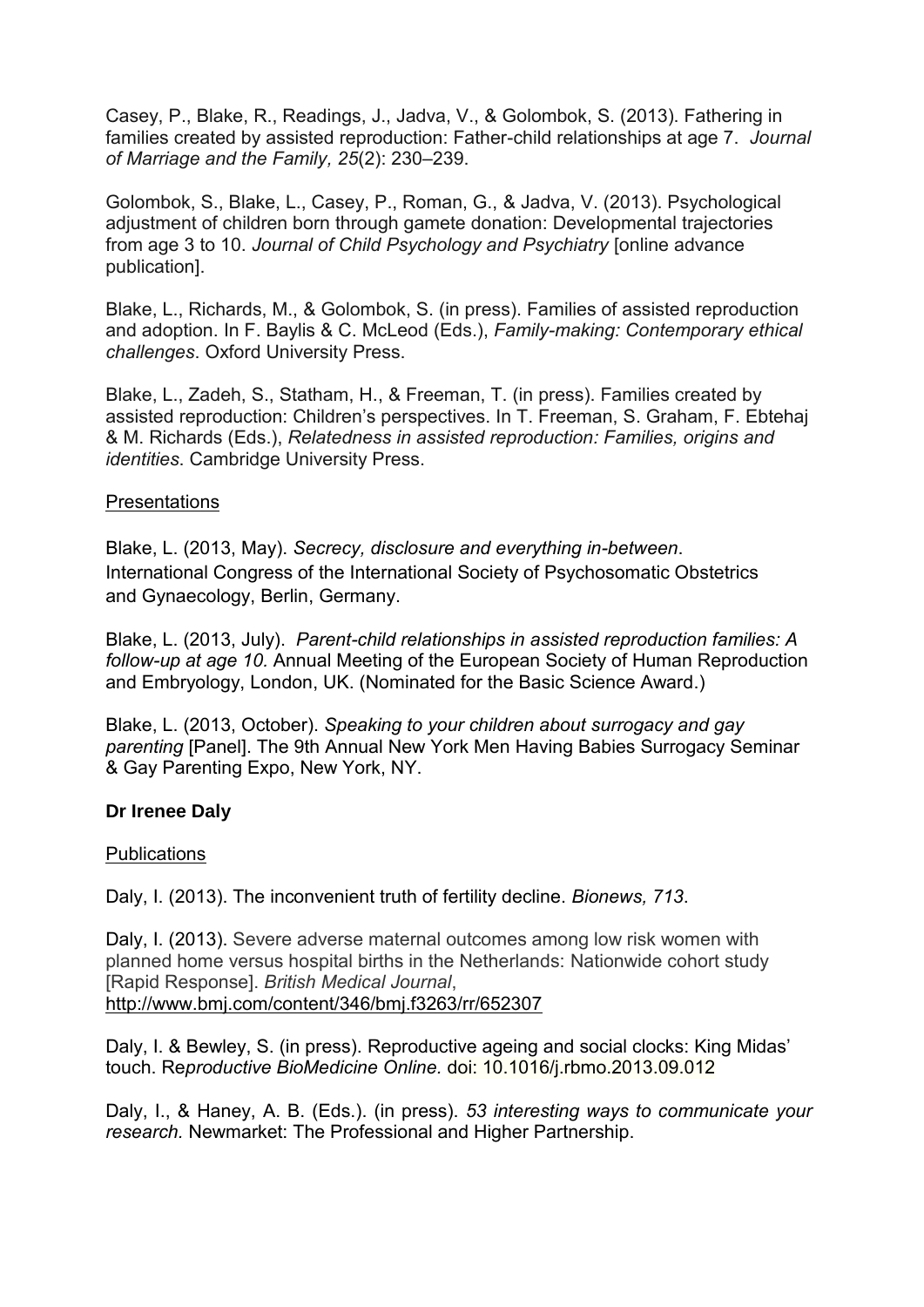## **Presentations**

Bewley, S., & Daly, I. (2012, December). *Reproductive ageing and social clocks: King Midas' touch*. "Futures in Reproduction" celebrating the award of the Nobel Prize in Physiology or Medicine to Prof Sir Robert Edwards, Churchill College, Cambridge, UK

Daly, I. (2013, June). *Considering IVF: Creating personal understanding of in vitro fertilisation*. Human Reproduction Study Group, Milton Keynes, UK.

Daly, I. (2013, July). *"I kinda thought it was something if you wanted to do, you could just do it": Women's understanding of IVF efficacy: Implications for clinical practice.* ESHRE, London, UK.

Bewley, S., & Daly I. *Assisted reproduction that harms: An obstetric perspective*. Mount Sinai Bioethics Consortium, New York, NY.

## **Nik Darshane**

## **Publications**

Noble, K., Glowinski, D., Murphy, H., Jola, C., McAleer, P., Darshane, N., Penfield, K., Kalyanasundaram, S., Camurri, A., & Pollick, F. (in press). Event segmentation and biological motion perception in watching dance. *Art & Perception*.

## **Dr Rory Devine**

## **Publications**

Devine, R. T., & Hughes, C. (2013). Silent films and strange stories: Theory of mind, gender and social experiences in middle childhood. *Child Development*, *84*, 989– 1003.

Ensor, R., Devine, R. T., Marks, A., & Hughes, C. (in press). Mothers' cognitive references to two year olds predict theory of mind at ages 6 and 10. *Child Development.* 

Hughes, C., & Devine, R. T. (in press). Theory of mind. In D. S. Dunn (Ed.), *Oxford bibliographies in psychology.* New York: Oxford University Press.

Hughes, C., & Devine, R. T. (in press). Individual differences in theory of mind: A social perspective. In M. Lamb & C. Garcia-Coll (Eds.), *Handbook of child psychology and developmental science.* Oxford: Wiley Publications.

Devine, R. T. & Hughes, C. (in review). Relations between false-belief understanding and executive function in early childhood: A meta-analysis.

Hughes, C., Devine, R. T., Ensor, R., Koyasu, M., Mizokawa, A., & Lecce, S. (in review). Lost in translation? Comparing British, Japanese and Italian children's theory of mind performance.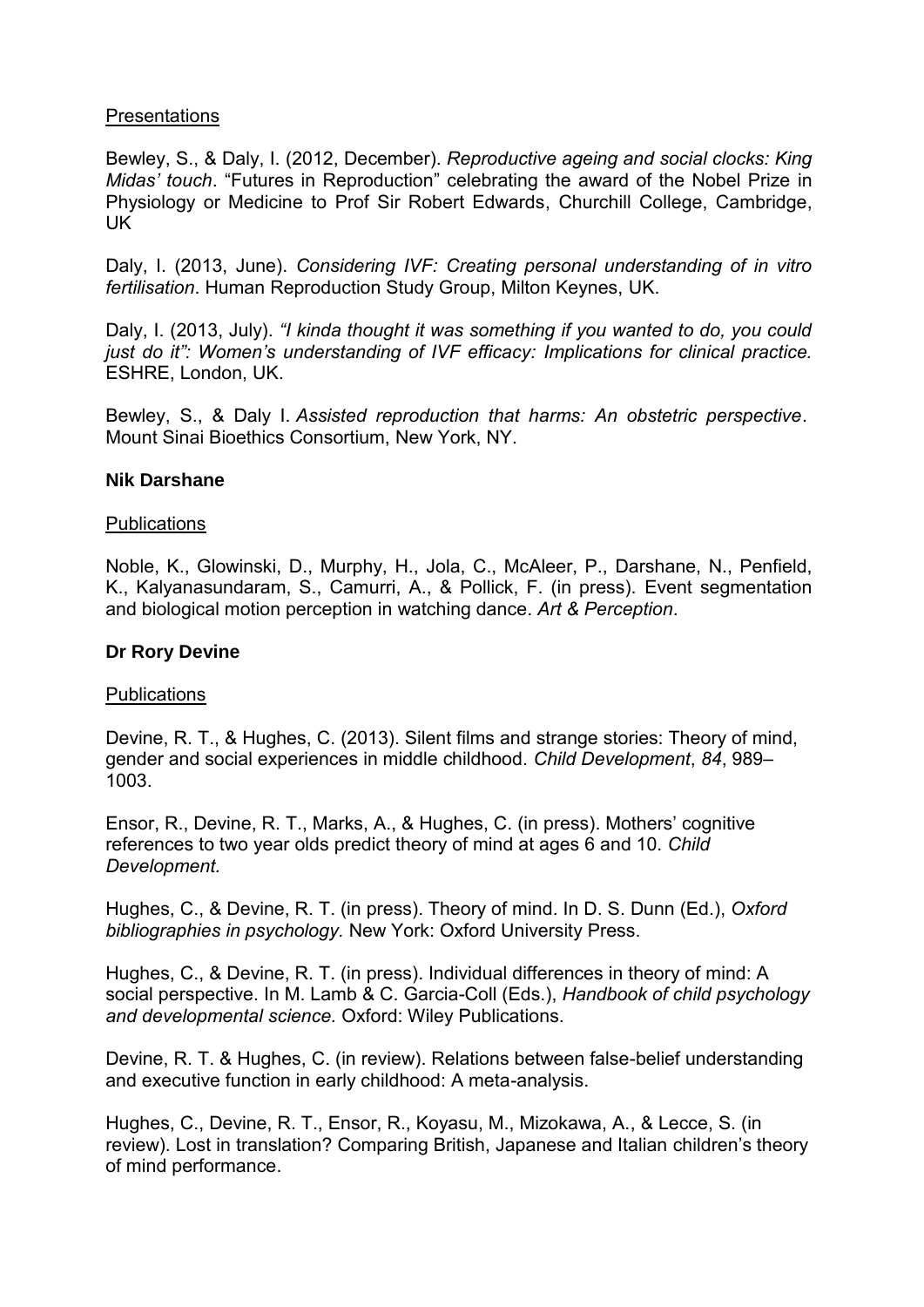Lecce, S., Bianco, F., Devine, R. T., Hughes, C., & Banerjee, R. (in review). Promoting theory of mind in middle childhood: A training program.

#### Presentations and talks

Devine, R. T. (2013, January). *Theory of mind in middle childhood: Measurement, stability and links with social adjustment.* Talk given to the Institute of Education, Hong Kong.

Devine, R. T. & Hughes, C. (2013, April). *Executive function and theory of mind: Meta-analytic and longitudinal findings*. Paper presented at the Biennial Conference of the Society for Research in Child Development, Seattle, WA.

## **Dr Gail Ewing**

## **Publications**

Ewing, G., Brundle, C., Payne, S., & Grande, G. (2013). The Carer Support Needs Assessment Tool (CSNAT) for use in palliative and end-of-life care at home: A validation study. *Journal of Pain and Symptom Management 46*, 395–405.

Ewing, G., Grande, G. E. (2013). Development of a Carer Support Needs Assessment Tool (CSNAT) for end of life care practice at home: A qualitative study. *Palliative Medicine 27*, 244–256.

Griffiths, J., Ewing, G., & Rogers, M. (2013). Early support visits by district nurses to cancer patients at home: A multi-perspective qualitative study. *Palliative Medicine 27*, 349–357.

#### Presentations (and published abstracts)

Ewing, G., Austin, L., Grande, G. (2013). Challenges of engaging carers to accomplish assessment of their support needs in end of life care [Abstract]. *Abstracts of the 13th World Congress of the European Association for Palliative Care (EAPC)*, 193.

Grande, G., Austin, L., & Ewing, G. (2013). Relationships between lack of support during end of life care and carer's bereavement outcomes [Abstract]. *Abstracts of the 13th World Congress of the European Association for Palliative Care (EAPC)*, 52.

Grande, G., & Ewing, G. (co-presenters). (2013, May). Trialling a new approach to carer assessment in everyday practice [Pre-conference workshop]. International Palliative Care Family Carer Research Collaborative, 13th World Congress of the European Association for Palliative Care (EAPC), Prague, Czech Republic.

## Other invited presentations

Ewing, G. (2013, March). *Supporting carers*. Workshop at Sue Ryder Care, London, UK.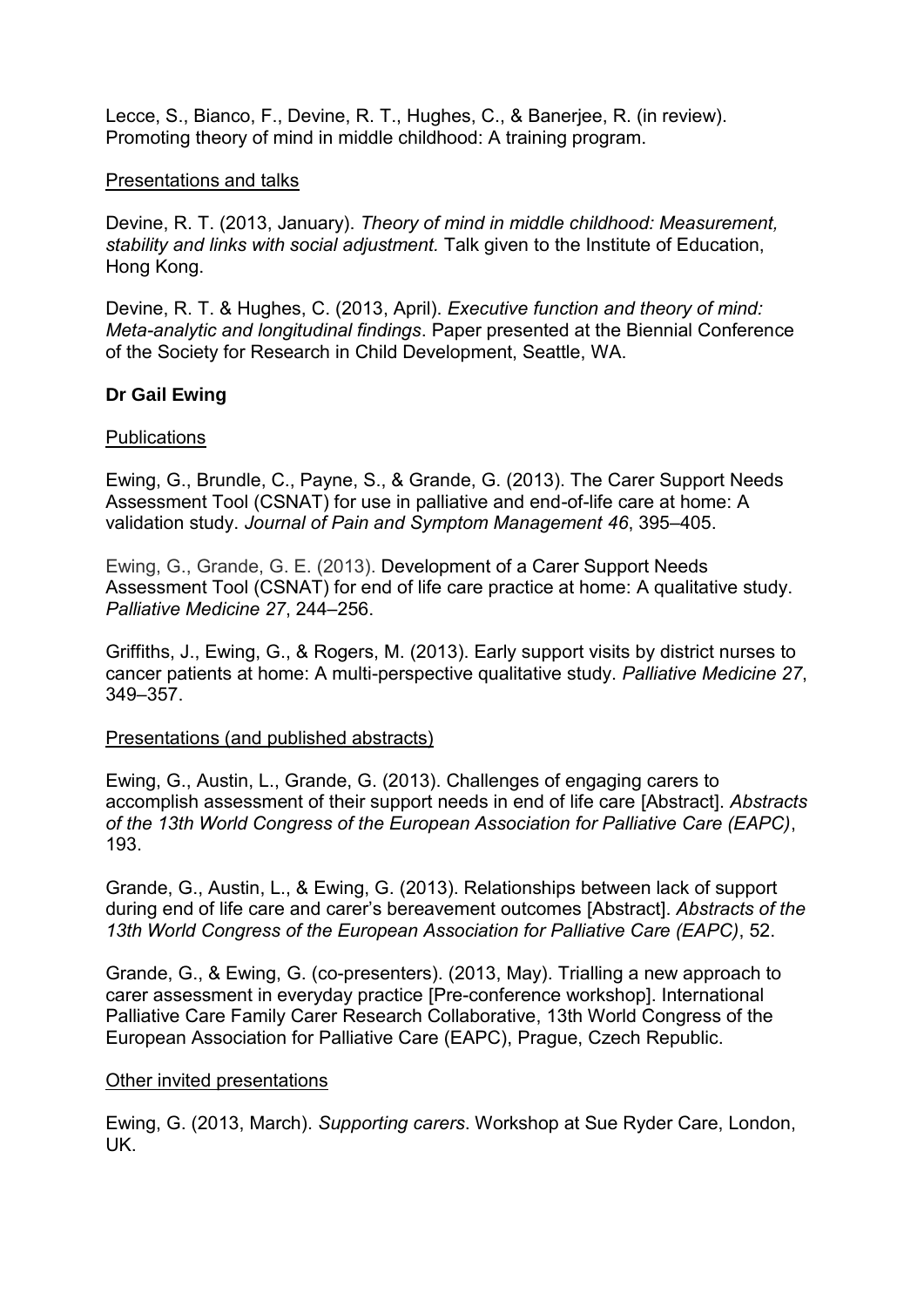Ewing, G. (2013, April). *Sharing bad news*. Hot Topics in Lung Cancer Study Evening hosted by AstraZenica.

Ewing, G. (2013, July). *The Carer Support Needs Assessment Tool (CSNAT)*. Palliative Medicine Consultants' Development Group, East of England Deanery.

Plus additional talks and feedback sessions to the National Association for Hospice at Home Annual Conference and hospice home care services participating in the carer research studies**.** 

## **Dr Tabitha Freeman**

#### **Publications**

Appleby, J. B., Blake, L., & Freeman, T. (2012). Is disclosure in the best interests of children conceived by donation? In M. Richards, G. Pennings & J. B. Appleby (Eds.), *Reproductive donation: Practices, policies and bioethics* (pp. 231–249). Cambridge University Press.

Freeman, T., Appleby, J. B., & Jadva, V. (2012). Identifiable donors and siblings: Implications for the future. In M. Richards, G. Pennings & J. B. Appleby (Eds.), *Reproductive donation: Practices, policies and bioethics* (pp. 250–269). Cambridge University Press.

Freeman, T., & Golombok, S. (2012). Donor insemination families: A follow-up study of disclosure decisions, family relationships and child adjustment at adolescence. *Reproductive BioMedicine Online*, *25*, 193–203.

Freeman, T., & Richards, M. (2013). Parentesco, paternidad y pruebas de ADN. In R. Esteinou (Ed.), *La nueva generacion social de familias: Tecnologias de reproduccion asistida y temas contemporaneous* (pp. 111–150). Mexico City: CIESAS.

Zadeh, S., Freeman, T., & Golombok, S. (2013). Ambivalent identities of single women using sperm donation. *International Review of Social Psychology*, *25*, 99– 125.

Blake, L., Zadeh, S., Statham, H., & Freeman, T. (in press). Families created by assisted reproduction: Children's perspectives. In T. Freeman, S. Graham, F. Ebtehaj & M. Richards (Eds.), *Relatedness in assisted reproduction: Families, origins and identities*. Cambridge University Press.

Freeman, T. (in press). Introduction. In T. Freeman, S. Graham, F. Ebtehaj & M. Richards (Eds.), *Relatedness in assisted reproduction: Families, origins and identities*. Cambridge University Press.

Freeman, T., Bourne, K., Jadva, V., & Smith, V. (in press). Making connections: Contact between sperm donor relations. In T. Freeman, S. Graham, F. Ebtehaj & M. Richards (Eds.), *Relatedness in assisted reproduction: Families, origins and identities*. Cambridge University Press.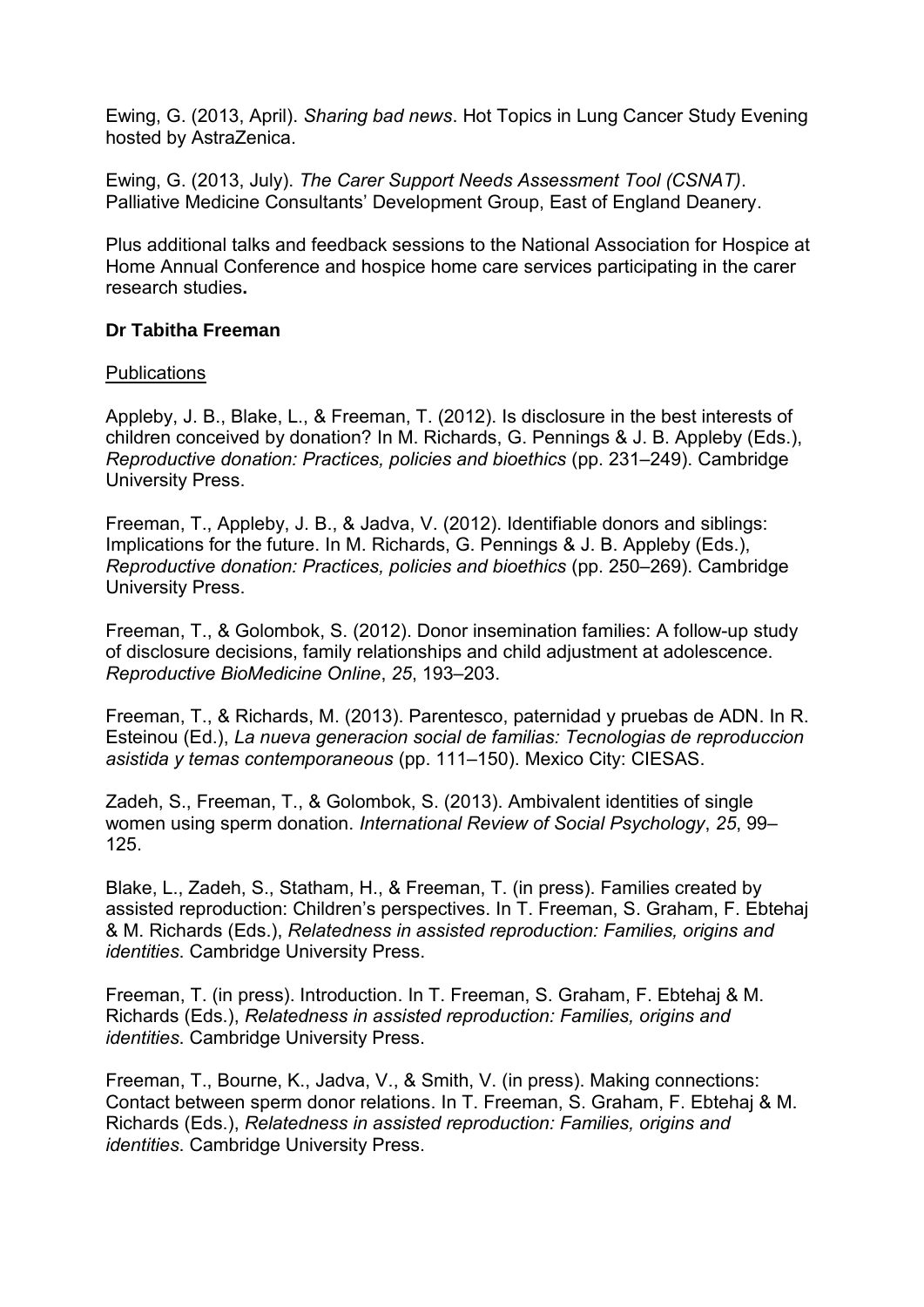Freeman, T., Graham, S., Ebtehaj, F., & Richards, M. (Eds.). (in press). *Relatedness in assisted reproduction: Families, origins and identities.* Cambridge University Press.

#### Presentations

Freeman, T. (2012, May). *Making connections: Mothers and children contacting their donor and donor siblings*. Invited presentation to the Solo Mothers Conference, Donor Conception Network, London, UK.

Freeman, T. (2012, September). *A web of relationships: Searching for donor siblings and donors.* Invited presentation to the European Science Foundation Exploratory Workshop on New Perspectives on Gamete and Embryo Donation: Ethics, Kinship and Citizenship in a Globalized World, University of Essex, UK.

Freeman, T. (2013, February). *Being: The donor-conceived perspective*. Invited presentation at the Progress Educational Trust, London, UK.

Freeman, T. (2013, June). *Donor conception: A private family matter?* Invited presentation at the Cheltenham Science Festival, Cheltenham, UK.

Freeman, T. (2013, July). *Disclosure decisions of heterosexual mothers by donor insemination in single- and two-parent families: A comparison of anonymous and identity-release sperm donation*. Poster presented at the Annual Meeting of the European Society of Human Reproduction and Embryology, London, UK.

#### **Nao Fujita**

#### Poster presentations

Fujita, N., & Hughes, C. (2013, April). *Link between theory of mind and "culture." A cross-cultural study between Japan and the UK examining children's minds from mothers' cultural values and speech.* Poster presented at the Society for Research in Child Development (SRCD) Biennial Meeting, Seattle, WA.

## **Professor Susan Golombok**

#### Publications

Blake, L., Casey, P., Jadva, V., & Golombok, S. (2012). Marital stability and quality in families created by assisted reproductive technologies: A follow-up study. *Reproductive BioMedicine Online, 25*(7), 678–683.

Freeman, T., & Golombok, S. (2012). Donor insemination: A follow-up study of disclosure decisions, child adjustment and family relationships at adolescence. *Reproductive BioMedicine Online, 25*, 193–203.

Golombok, S. (2012). Families created by reproductive donation. *Child Development Perspectives, 7*(1), 61–65.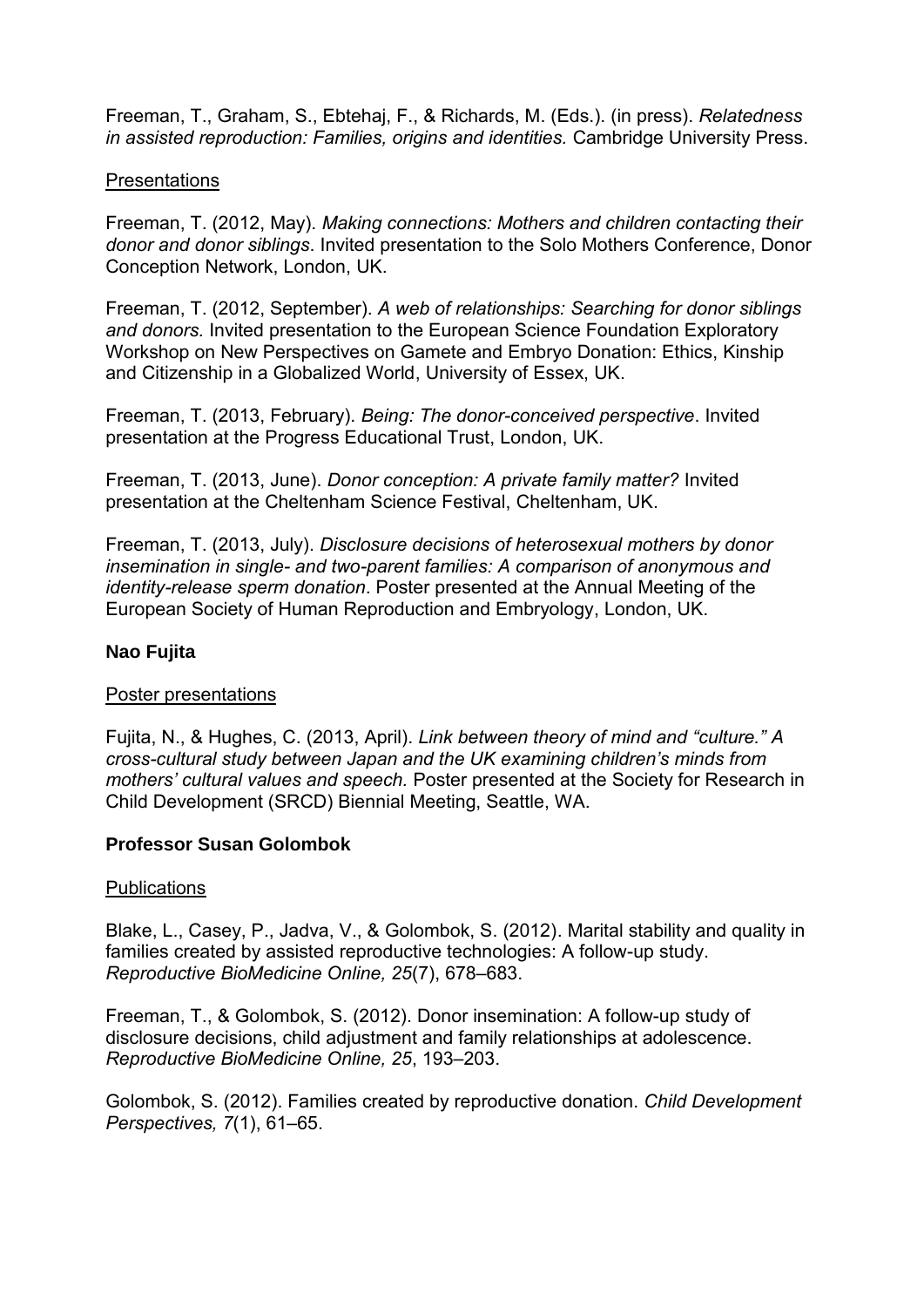Golombok, S., Rust, J., Zervoulis, K., Golding, J., & Hines, M. (2012). Continuity in sex-typed behaviour from preschool to adolescence: A longitudinal general population study from 3-13 years. *Archives of Sexual Behavior*, *41*(3), 591–597.

Gurtin, Z., Ahuja, K., & Golombok, S. (2012). Egg sharing, consent and exploitation: Examining egg-share donors' and recipients' circumstances and retrospective reflections. *Reproductive BioMedicine Online, 24*(7), 698–708.

Gurtin, Z., Ahuja, K., & Golombok, S. (2012). Emotional and relational aspects of eggsharing: Egg-share donors' and recipients' feelings about each other, each other's treatment outcome, and any resulting children. *Human Reproduction,* 1690–1701.

Imrie, S., Jadva, V., & Golombok, S. (2012). The long-term psychological health of surrogate mothers and their families. *Fertility and Sterility, S46,* 98.

Jadva, V., Casey, P., Blake, L., & Golombok, S. (2012). Surrogacy families ten years on: Relationship with the surrogate, decisions over disclosure and children's understanding of their surrogacy origins. *Human Reproduction, 27,* 3008–3014.

Vayena, E., & Golombok, S. (2012). Intra-family donation. In M. Richards, G. Pennings & J. B. Appleby (Eds.), *Reproductive donation: Policy, practice and bioethics* (pp. 168–188). Cambridge University Press.

Blake, L., Casey, P., Jadva, V., & Golombok, S. (2013). "I was quite amazed": Donor conception and parent-child relationships from the perspective of the child. *Children and Society*. doi:10.1111/chso.12014

Casey, P., Jadva, V., Readings, J., Blake, L., & Golombok, S. (2013). Families created by donor insemination: Father-child relationships at age 7. *Journal of Marriage and Family, 75,* 858–870. doi:10.1111/jomf.12043

Golombok, S. (2013). Happy families. *Focus on Reproduction*, 30–34.

Golombok, S. (2013). Psychosocial development in children born by assisted reproductive technologies: Traditional and non-traditional families. In G. Baccino (Ed.), *Judicial, social and psychological issues in human reproduction*. Valencia: Editorial Tirant Lo Blanch.

Golombok, S., Blake, L., Casey, P., Roman, G., & Jadva, V. (2013). Children born through reproductive donation: A longitudinal study of child adjustment. *Journal of Child Psychology and Psychiatry, 54,* 653–660. doi:10.1111/jcpp.12015

Golombok, S., Mellish, L., Jennings, S., Casey, P., Tasker, F., & Lamb, M. (2013). Adoptive gay father families: Parent-child relationships and children's psychological adjustment. *Child Development.* doi: 10.1111/cdev.12155

Gurtin, Z., Ahuja, K., & Golombok, S. (2013). Egg-share donors' and recipients' knowledge, motivations and concerns: Clinical and policy implications. *Clinical Ethics, 7,* 183–192.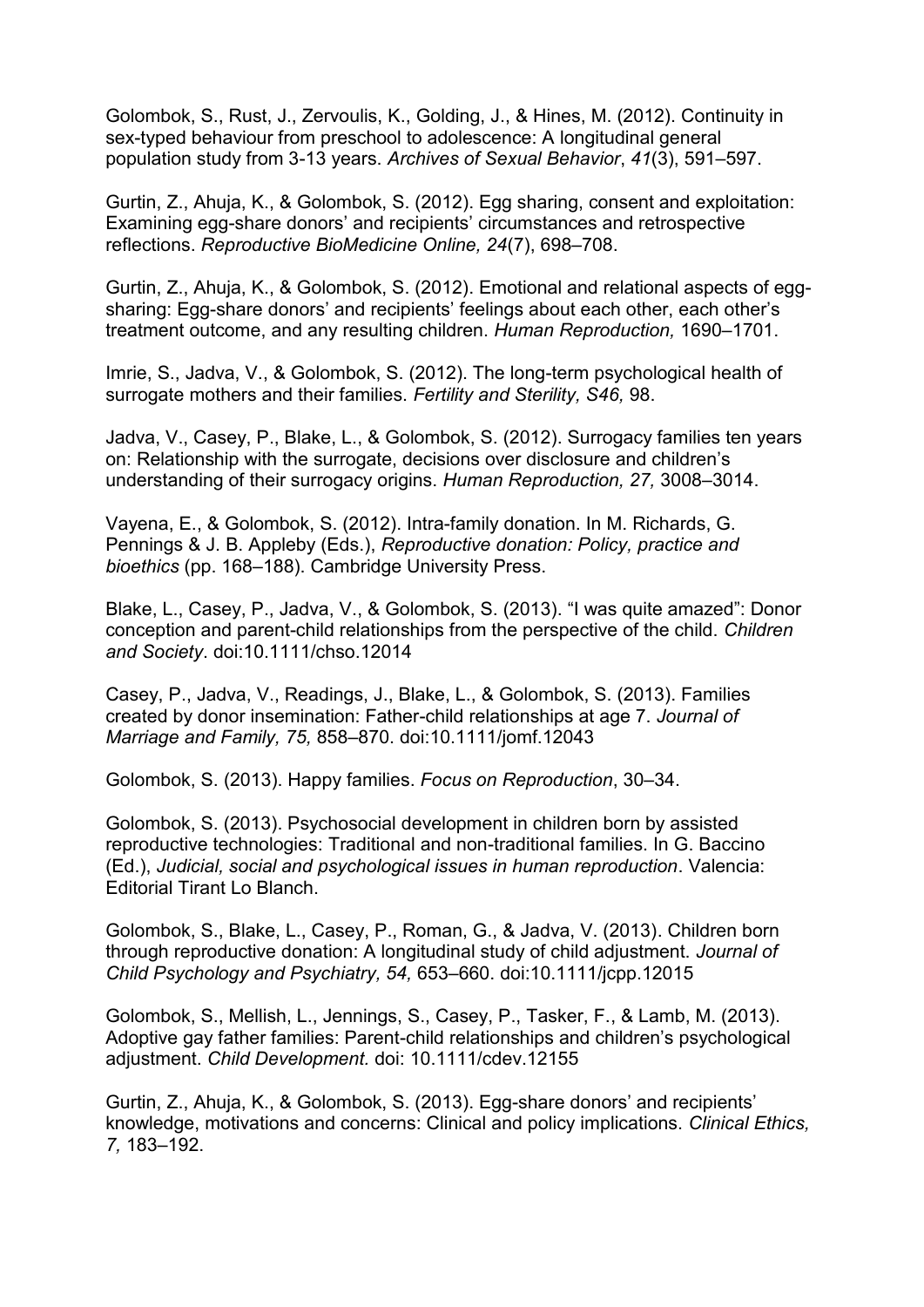Knight, R., Dondorp, W., Edwards, J., Golombok, S., Lucassen, A., Pike, S., Scott, R., & Witjens, L. (2013). *Donor conception: Ethical aspects of information sharing*. London: Nuffield Council on Bioethics.

Mellish, L., Jennings, S., Tasker, F., Lamb, M., & Golombok, S. (2013). *Gay, lesbian and heterosexual adoptive families: Family relationships, child adjustment and adopters' experiences*. London: British Association of Adoption and Fostering.

Blake, L., Richards, M., & Golombok, S. (in press). The families of assisted reproduction and adoption. In F. Baylis & C. McLeod (Eds.), *Family making: Contemporary ethical challenges*. Oxford University Press.

Golombok, S., & Tasker, F. (in press). Socio-emotional development in changing family contexts. In M. E. Lamb (Vol. Ed.) & R. M. Lerner (Series Ed.), *Handbook of child psychology and developmental science* (7th ed.; Vol. 3). Hoboken, NJ: Wiley.

Jennings, S., Mellish, L., Casey, P., Tasker, F., Lamb, M., & Golombok, S. (in press). Why adoption? Gay, lesbian and heterosexual adoptive parents' reasons for adoptive parenthood? *Adoption Quarterly*.

Smietana, M., Jennings, S., Herbrand, C., & Golombok, S. (in press). Family relationships in gay father families with young children in Belgium, Spain, and the United Kingdom. In T. Freeman, S. Graham, F. Ebethaj & M. Richards (Eds.), *Relatedness in assisted reproduction: Families, origins and identities*. Cambridge University Press.

Zadeh, S., Freeman, T., & Golombok, S. (in press). Ambivalent identities of single women using sperm donation: Initial psychosocial insights. *International Review of Social Psychology*.

#### Presentations

Golombok, S. (2012, February). *New families, old values: Parenting and child development in families created by assisted reproductive technologies*. Invited presentation to the National Academy for Parenting Research, King's College London, UK.

Golombok, S. (2012, March). *Mitochondrial DNA transfer: Implications for children's psychological wellbeing*. Invited presentation to the Nuffield Council on Bioethics.

Golombok, S. (2012, May). *Children's development and wellbeing in many family forms*. Invited presentation at Tufts Medical Center, Boston, MA. Golombok, S. (2012, June). *The C21st family*. Invited presentation at the Hay Literary Festival, Hay-on-Wye, UK.

Golombok, S. (2012, June). *Three parent families: Myth or reality*? Invited presentation to the Cheltenham Science Festival, Cheltehnham, UK.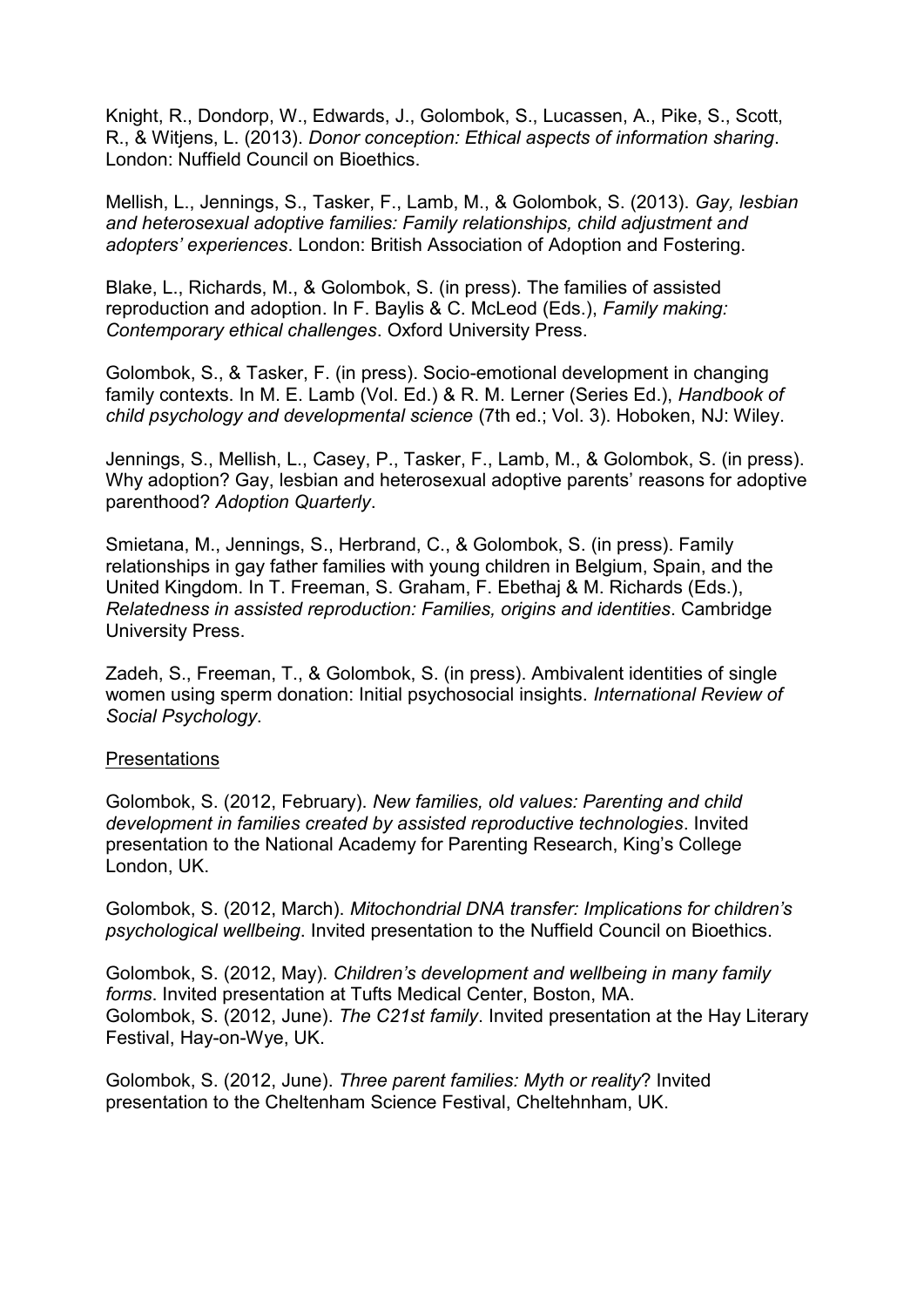Golombok, S. (2012, September). *All shapes and sizes: Does family structure matter for children's psychological wellbeing?* University of Cambridge Alumni Weekend, Cambridge, UK.

Golombok, S. (2012, September). *Assisted reproduction and the family*. Invited presentation to the Wellcome Trust Medical Humanities and Ethics Showcase, Manchester, UK.

Golombok, S. (2012, September). *New families, old values: Parenting and child development in families created by assisted reproductive technologies*. Opening keynote lecture at the 6<sup>th</sup> International Congress of the European Society of Family Relations, Lillehammer, Norway.

Golombok, S. (2012, October). *The modern family*. Invited presentation at the Cheltenham Literature Festival, Cheltenham, UK.

Golombok, S. (2012, October). *Parents and children in egg donation, donor insemination and surrogacy families: A longitudinal study from age 1 to age 10*. Invited presentation to the Annual Meeting of the American Society for Reproductive Medicine, San Diego, CA.

Golombok, S. (2012, December). *Reproductive technology and the family*. Invited presentation to the Wellcome Trust Spotlight Event, The Wellcome Collection, London, UK.

Golombok, S. (2012, December). *Gay father families: Parenting and child development*. Invited presentation, Columbia University, New York, NY.

Golombok, S. (2013, April). *Parenting after assisted reproduction*. Invited presentation to the 5<sup>th</sup> International IVI Conference, Seville, Spain.

Golombok, S. (2013, April). *New family forms: Should we be worried?* Invited presentation to the Clinical Ethics Symposium "Making Tomorrow's People," Great Ormond Street Hospital, London, UK.

Golombok, S. (2013, May). *Gay dads: Family relationships and child adjustment in adoptive gay father families*. Invited presentation to the American Pediatric Societies Annual Meeting, Washington, DC.

Golombok, S. (2013, May). *Adoptive gay father families: Parenting, child development, and experiences of adoption*. Invited presentation to the British Association for Adoption and Fostering, London, UK.

Golombok, S. (2013, June). *Single parents by choice*. Invited presentation to the Parenting Show, Cardiff, UK.

Golombok, S. (2013, June). *Daddy's run out of tadpoles: The views and experiences of donor-conceived children*. Keynote presentation at a conference titled "New families and genetic identities: Developments in law, policy and research", London School of Economics, London, UK.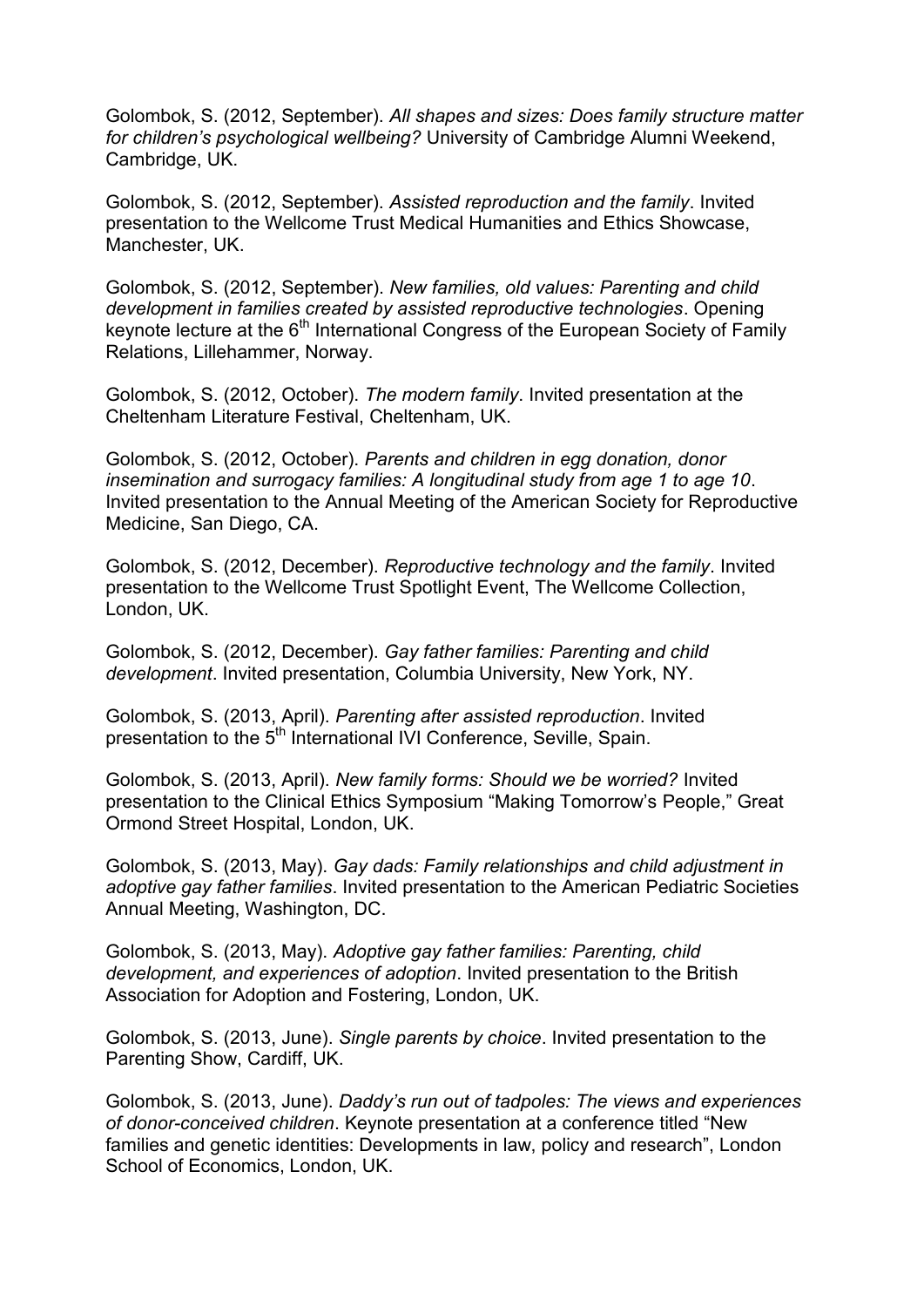Golombok, S. (2013, July). *Gay and lesbian adoptive families: Parenting, child development and day-to-day experiences*. Keynote presentation at the Fourth International Conference on Adoption Research, Bilbao, Spain.

Golombok, S. (2013, September). *Three parent babies: Children born through mitochondrial DNA transfer*. Invited presentation at the British Science Festival, Newcastle, UK.

#### **Dr Susanna Graham**

#### **Publications**

Freeman, T., Graham, S., Ebtehaj, F., & Richards, M. (Eds). (in press). *Relatedness in assisted reproduction: Families, origins and identities*. Cambridge University Press.

Graham, S. (in press). Stories of an absent father: Single women negotiating relatedness in donor profiles. In T. Freeman, S. Graham, F. Ebtehaj & M. Richards (Eds.), *Relatedness in assisted reproduction: Families, origins and identities*. Cambridge University Press.

#### Presentations

Graham, S. (2013, June). *Stories of an absent father: Single women negotiating relatedness through donor profiles*. British Sociological Association Human Reproduction Study Group 12th Annual Conference.

#### **Professor Claire Hughes**

#### **Publications**

Ensor, R., Roman, G., & Hughes, C. (2012). Mothers' depressive symptoms and low mother-toddler mutuality both predict children's maladjustment. *Infant and Child Development, 21,* 52–66*.* 

Devine, R. T., & Hughes, C. (2013): Silent films and strange stories: Theory of mind, gender and social experiences in middle childhood. *Child Development*, *84,* 989– 1003.

Hughes, C., Roman, G., Hart, M. J., & Ensor, R. (2013). Does maternal depression predict young children's executive function? A 4-year longitudinal study. *Journal of Child Psychology & Psychiatry,* 169–177.

White, N., Ensor, R., Marks, A., Jacobs, L. & Hughes, C. (2013). "It's Mine!" Does sharing with siblings at age 3 predict sharing with siblings, friends and unfamiliar peers at age 6?. To appear in *Early Education and Development.*

Ensor, R., Devine, R. T., & Hughes, C. (in press). Does early exposure to maternal mental state talk predict theory of mind at ages 6 and 10? *Child Development.*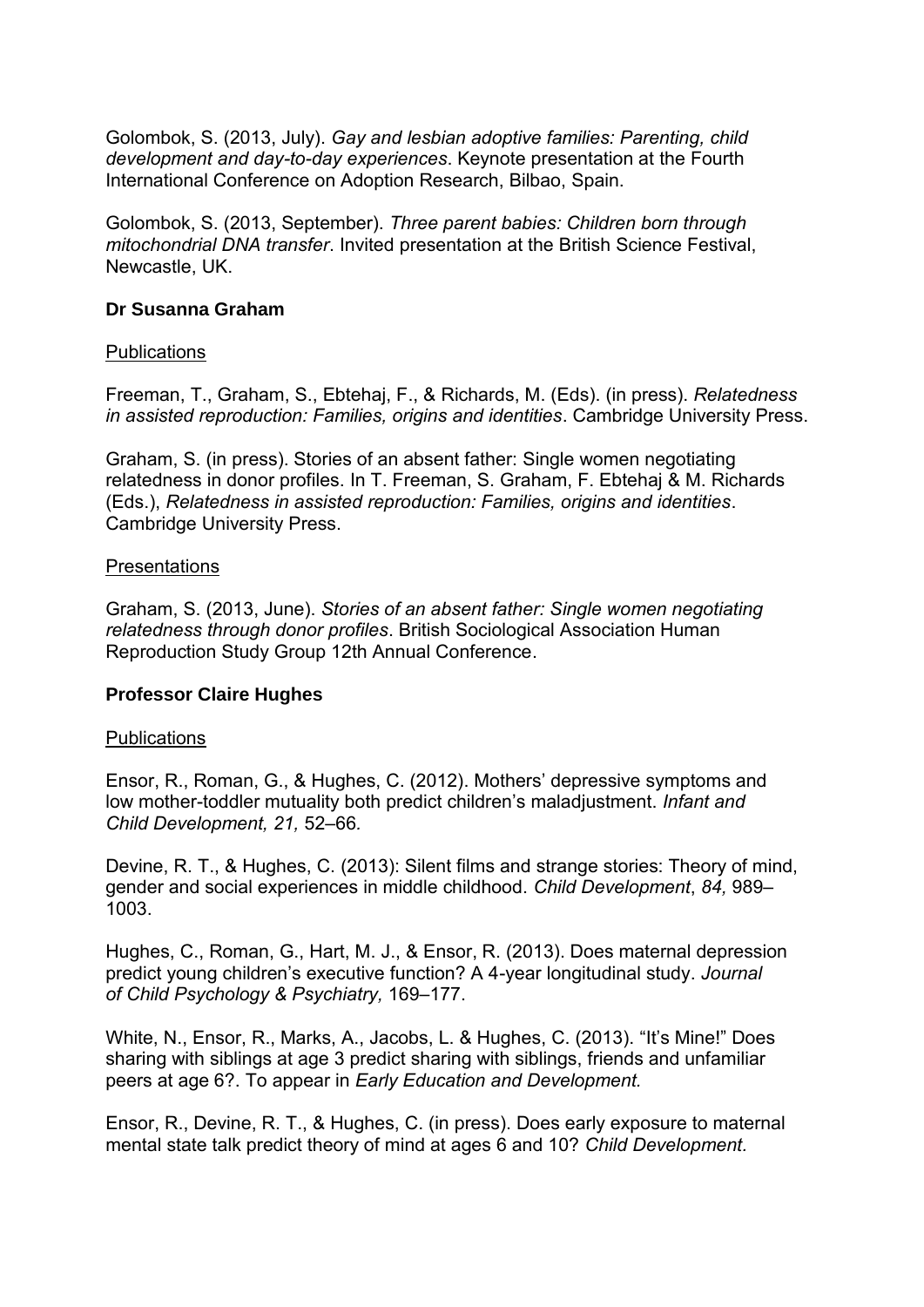Healy, S. J., Murray, L., Cooper, P. J., Hughes, C., & Halligan, S. L. (in press). A longitudinal investigation of maternal influences on the development of child hostile attributions and aggression. *Journal of Clinical Child and Adolescent Psychology*.

Hughes, C., & Devine, R. (in press). Individual differences in theory of mind: Social perspectives. In M. Lamb & C. Garcia-Coll (Eds.), *Handbook of child psychology and developmental science.* Oxford: Wiley Publications.

Hughes, C., Ensor, R., & White, N. (in press). How does talk about thoughts, desires, and feelings foster children's socio-cognitive development? Mediators, moderators and implications for intervention. In K. Lagattuta (Ed.), *Children and emotion. New insights into developmental affective science* (Vol. 26 of *Contributions to human development*) (pp. 95–105). Basel: Karger.

Hughes, C., Roman, G. D., & Ensor, R. (in press). Parenting and executive function: Positive and negative influences. In S. Landry and C. Cooper (Eds.), *Wellbeing: A complete reference guide*. John Wiley & Sons.

Devine, R. T., & Hughes, C. (under review). Theory of mind and executive function: A meta-analysis.

Hughes, C. (under review). *Parenting and executive function* [Landry volume].

Hughes, C., Devine, R. T., Ensor, R., Koyasu, M., Mizokawa, A., & Lecce, S. (under review). Lost in translation? Comparing British, Japanese and Italian children's theory-of-mind performance.

Lecce, S., Bianco, F., Devine, R. T., Hughes, C., & Banerjee, R. (under review). Promoting theory of mind in middle childhood: A training program.

Wong, K. K., Freeman, D., & Hughes, C. (under review). Suspicious children: A study of two and a half thousand 8-14 year olds in the UK and Hong Kong.

#### **Presentations**

Aldercotte, A., & Hughes, C. (2013, September). *Observing toddlers' socialemotional competence: The validity and predictive value of the MPAC-R/S.* Poster presented at the annual British Psychological Society's Cognitive & Developmental conference, Reading, UK.

Antoniou, K., Pushparatnam, A., Landt, J., de Laandraff, L., Katsos, N., Hughes, C., Ellefson, M., Alexopoulou, T., Hendriks, H., Parodi, T., & Post, B. (2013, October). *The effect of bilectalism on children's vocabulary and executive control*. Poster presented at Language Sciences in the 21st Century: The Interdisciplinary Challenge, Cambridge, UK.

Antoniou, K., Pushparatnam, A., Landt, J., de Laandraff, L., Katsos, N., Hughes, C., Ellefson, M., Alexopoulou, T., Hendriks, H., Parodi, T., & Post, B. (2013, October). *What is the source of the multilingual's advantage in deriving pragmatic implicatures?*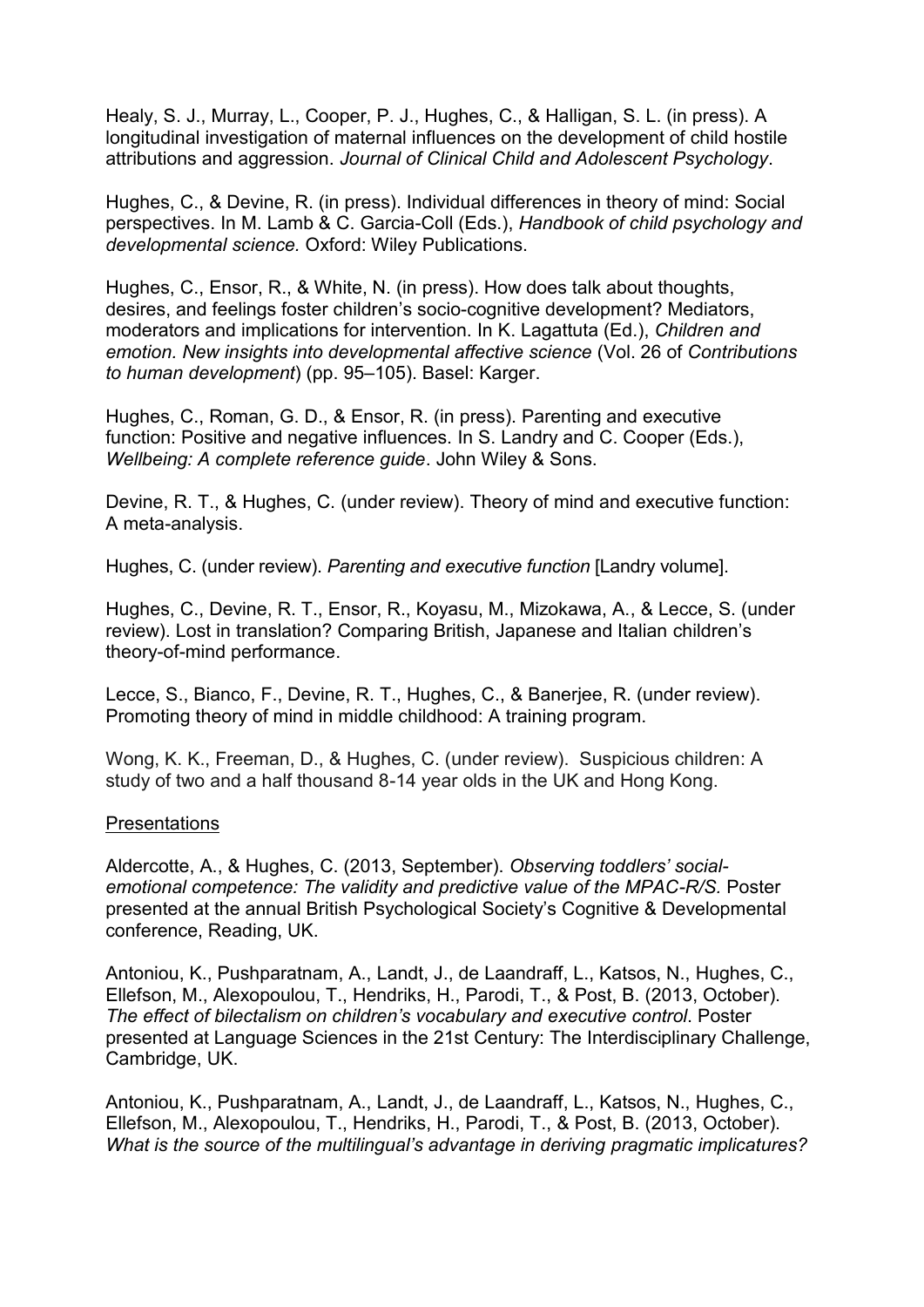Poster presented at Language Sciences in the 21st Century: The Interdisciplinary Challenge, Cambridge, UK.

Devine, R. T. & Hughes, C. (2013, April). *Executive function and theory of mind: Meta-analytic and longitudinal findings*. Paper presented at the Biennial Conference of the Society for Research in Child Development, Seattle, WA.

Fujita, N., & Hughes, C. (2013, April). *Link between theory of mind and "culture." A cross-cultural study between Japan and the UK examining children's minds from mothers' cultural values and speech.* Poster presented at the Society for Research in Child Development (SRCD) Biennial Meeting, Seattle, WA.

Hughes, C. (2013, May). Theory of mind grows up. Paper presented to the Senior Members Research Group, Newnham College, Cambridge.

Hughes, C. (2013, July). Theory of mind grows up and goes travelling. Invited paper at a Festschrift for Candi Peterson, Queensland University, Australia.

Roman, G. D., Ensor, R. A., & Hughes, C. (2013). *Observations of young children's emotions and regulation strategies: Links with problem behaviors*. Poster presented at the Society for Research in Child Development Biennial Meeting, Seattle, WA.

White, N. & Hughes, C. (2013). *Boys' and girls' perceptions of close relationships: Comparisons of Asian & European children living in New Zealand*. Poster session presented at the biennial meeting of the Society for Research in Child Development, Seattle, WA.

Wong, K. K. & Hughes, C. (2013, May). *Social mistrust relates to clinical levels of anxiety, low self-esteem, aggression, and callousness*. Poster presented at the 25th APS Annual Convention, Washington, DC.

Wong, K. K. & Hughes, C. (2013, May). *Reactive-proactive aggression, anxiety, and callous-unemotional traits in Hong Kong children*. Poster presented at the 25th APS Annual Convention, Washington, DC.

Wong, K. K. & Hughes, C. (2013, April). *Social (mis)trust, anxiety, self-esteem, aggression, and callousness in 8- to 14-year old UK and Hong Kong children*. Poster presented at the SRCD Biennial Meeting, Seattle, WA.

Wong, K. K. & Hughes, C. (2013, November). *Callous-unemotional (CU) traits, reactive-proactive aggression, and schizotypal personality in Hong Kong children*. Presented at the 69th American Society of Criminology, Atlanta, GA [recent acceptance].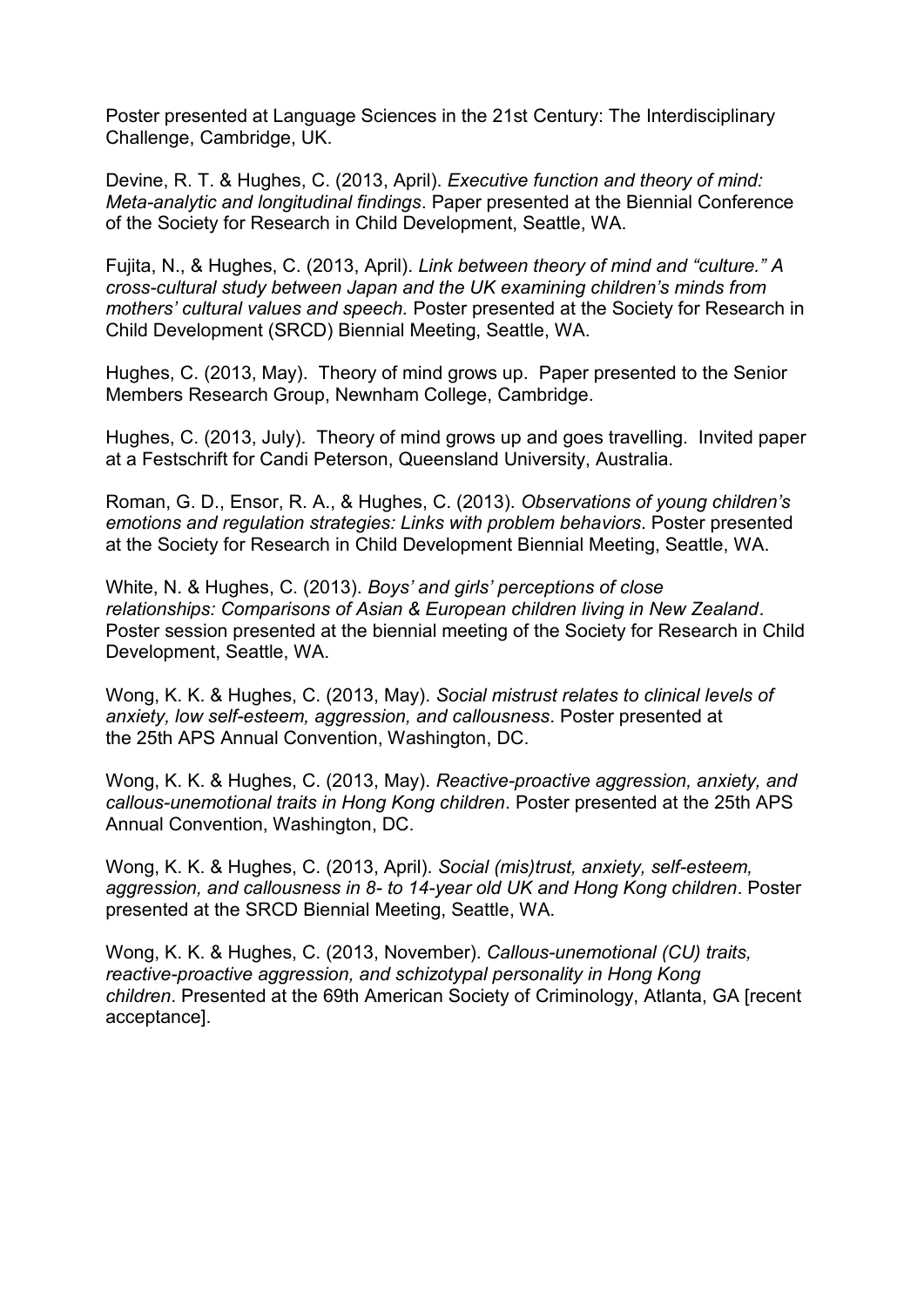## **Dr Vasanti Jadva**

## **Publications**

Braverman, A., Casey, P., & Jadva, V. (2012). Reproduction through surrogacy: The UK and USA experience. In M. Richards, G. Pennings & J. B. Appleby (Eds.), *Reproductive donation: Practice, policy and bioethics*. Cambridge University Press.

Freeman, T., Appleby, J. B., & Jadva, V. (2012). Identifiable donors and siblings: Implications for the future. In M. Richards, G. Pennings & J. B. Appleby (Eds.), *Reproductive donation: Practice, policy and bioethics*. Cambridge University Press.

Blake, L., Casey, P., Jadva, V., & Golombok, S. (2013). "I was quite amazed": Donor conception and parent-child relationships from the child's perspective. *Children and Society*. doi: 10.1111/chso.12014

Casey, P., Jadva, V., Blake, L., & Golombok, S. (2013). Families created by donor insemination: Father-child relationships at age 7. *Journal of Marriage and Family, 75*(4), 858–870.

Golombok, S., Blake, L., Casey, P., Roman, G., & Jadva, V. (2013). Children born through reproductive donation: A longitudinal study of psychological adjustment. *Journal of Child Psychology and Psychiatry, 23.* doi: 10.1111/jcpp.12015.

Imrie, S., & Jadva, V. (2013). Surrogacy law: A call for change? *Bionews, 716*.

Jadva, V. (2013). Children born through surrogacy: Are they being told and what are their feelings? International Surrogacy and Children's rights [Special issue]. *International Social Service, 174*, Jul/Aug, 13–15.

Jadva, V., & Imrie, S. (in press). Children of surrogate mothers: Psychological wellbeing, family relationships and experiences of surrogacy. *Human Reproduction.* 

## Book Chapters

Jadva, V., & Imrie, S. (in press). The significance of relatedness for surrogates and their families. In T. Freeman, S. Graham, F. Ebtehaj & M. Richards (Eds.), *Relatedness in assisted reproduction: Families, origins and identities*. Cambridge University Press.

Freeman, T., Bourne, K., Jadva, V., & Smith, V. (in press). Making connections: Contact between sperm donor relations. In T. Freeman, S. Graham, F. Ebtehaj & M. Richards (Eds.), *Relatedness in assisted reproduction: Families, origins and identities*. Cambridge University Press.

## **Presentations**

Jadva, V. (2013, April). *From birth to age 10 years: A longitudinal study of families created using gamete donation and surrogacy*. Presented at the Department of Health, Perth, Australia.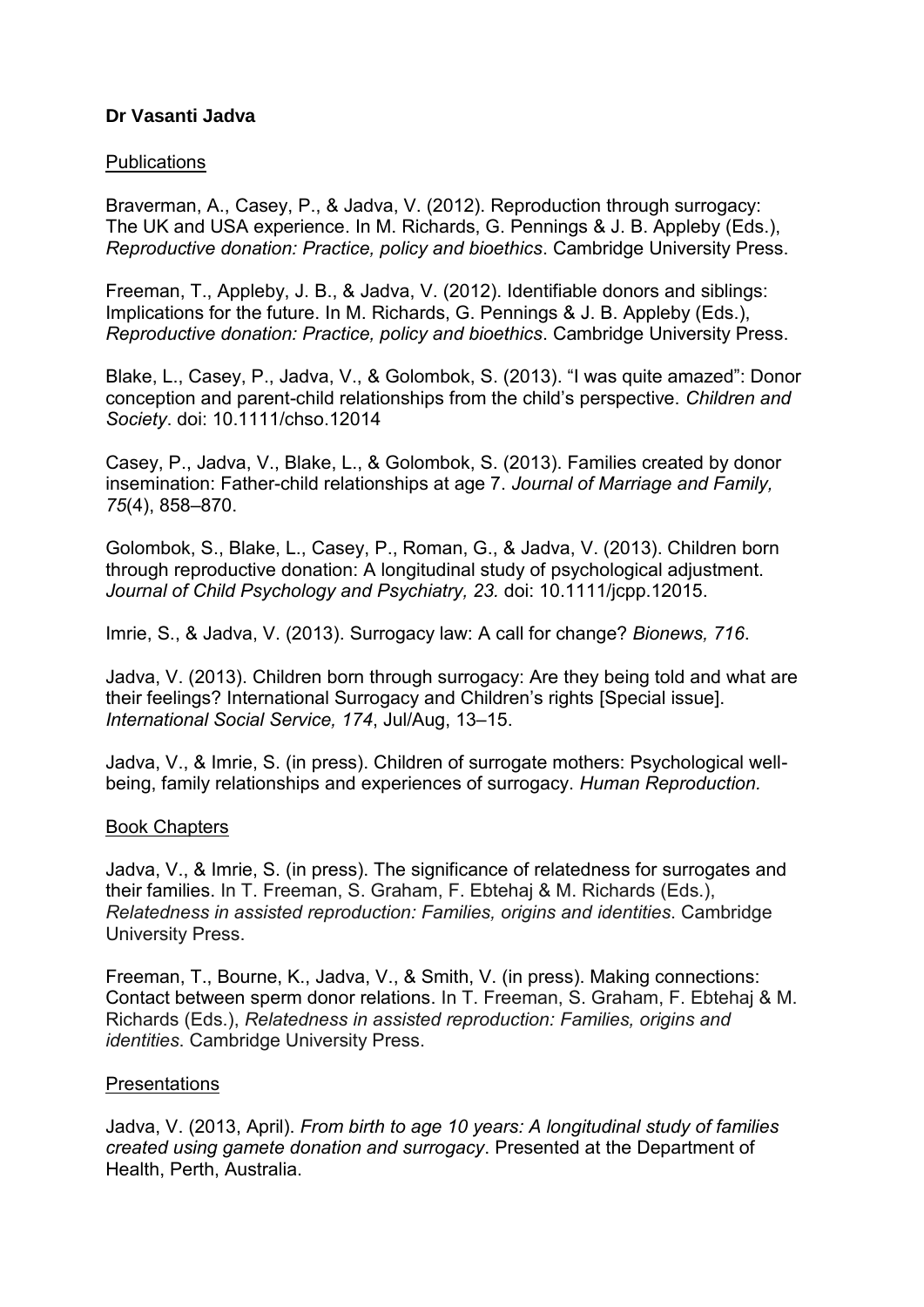Jadva, V. (2013, April). *Parenting and child wellbeing in families created using gamete donation: A longitudinal study*. Paper presented at VARTA's Twilight Seminar "'How are you going?' Experiences of donor conception," Melbourne, Australia.

Jadva, V. (2013, April). *Searching for donor siblings and donors: Findings from a study of the Donor Sibling Registry*. Presented at VARTA, Melbourne, Australia.

Jadva, V. (2013, April). *Surrogacy families: Child development, parent-child relationships and children's understanding of their surrogacy birth*. Keynote lecture presented at Surrogacy Australia's annual conference, Melbourne, Australia.

Jadva, V. (2013, April). The experiences of surrogacy from the perspective of surrogates and their families. Paper presented at Surrogacy Australia's annual conference, Melbourne, Australia.

Jadva, V., Imrie, S., & Golombok, S. (2013, July). *Children of surrogate mothers: Psychological well-being, family relationships and experiences of surrogacy*. Paper presented at the 29th annual meeting of the European Society of Human Reproduction and Embryology (ESHRE), London, UK.

Jadva, V. (2013, September). *Children born through donor conception: A longitudinal study of psychological adjustment*. Paper presented at Motherhood-All Change, Manchester, UK.

Jadva, V. (2013, October). *Children conceived by gamete donation: Psychological wellbeing, family functioning and children's understanding of their birth*. Paper presented at symposium "Upcoming challenges in gamete and embryo donation," Leiderdorp, Netherlands.

#### **Jennifer Landt**

#### **Publications**

Landt, J., Grigutsch, M., Reid, V., & Striano, T. (2012). Mu rhythm modulation during observation of an occluded grasping action in 14-month-old infants. *International Journal of Psychology, 47*, 266–266.

Landt, J., Ball, S. L., Treppner, P., Adams, D., & Holland, A. J. (under review). Physical markers of ageing in men and women with Down's syndrome.

#### **Presentations**

Landt, J., Reid, V. M., Grigutsch, M., & Striano, T. (2012, July). *Mu rhythm modulation during observation of an occluded grasping action in 14-month-old infants*. Poster presented at the 30th International Congress of Psychology, Cape Town, South Africa.

Antoniou, K., Pushparatnam, A., Landt, J., de Laandraff, L., Katsos, N., Hughes, C., Ellefson, M., Alexopoulou, T., Hendriks, H., Parodi, T., & Post, B. (2013, October).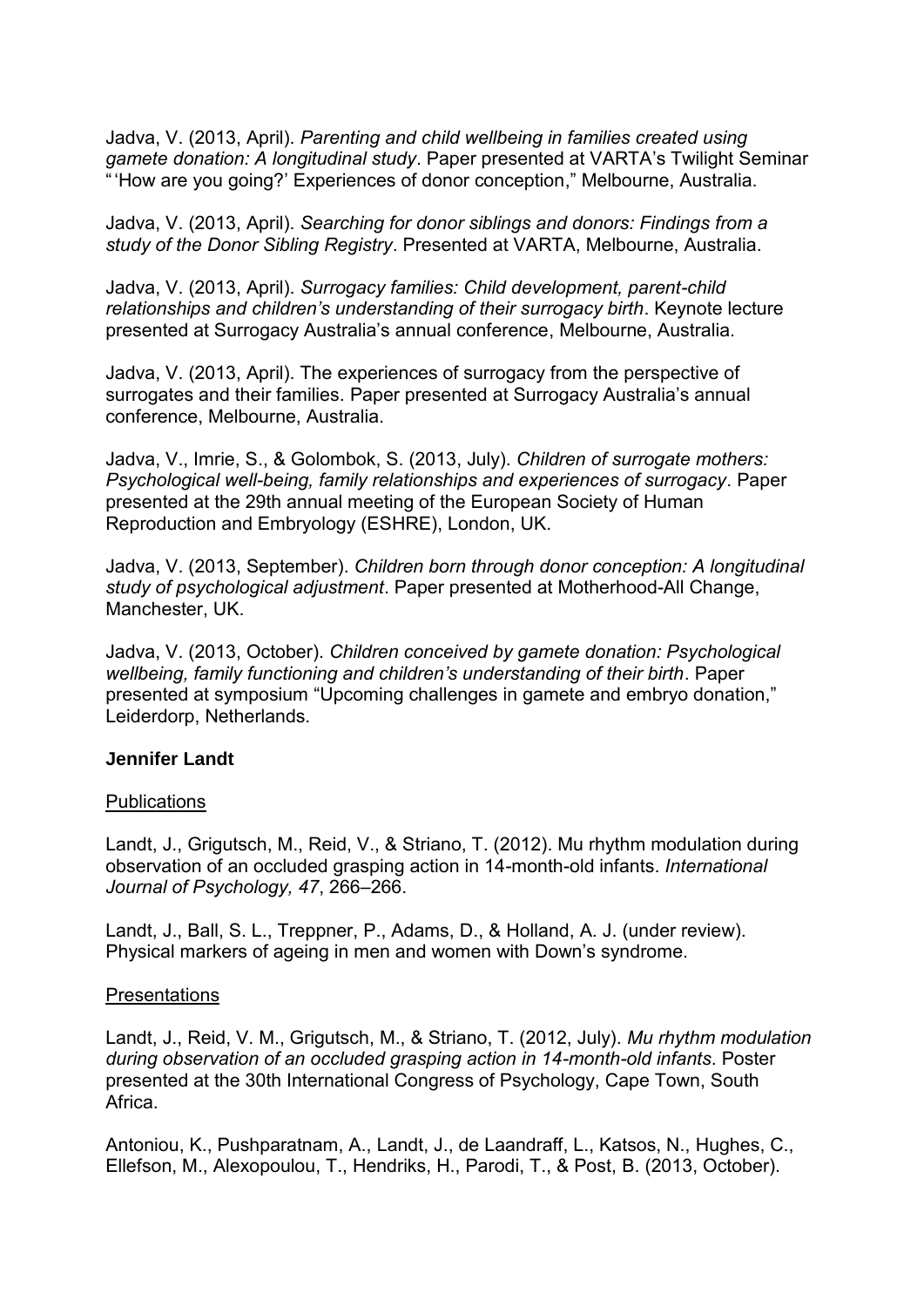*The effect of bilectalism on children's vocabulary and executive control*. Poster presented at Language Sciences in the 21st Century: The Interdisciplinary Challenge, Cambridge, UK.

Antoniou, K., Pushparatnam, A., Landt, J., de Laandraff, L., Katsos, N., Hughes, C., Ellefson, M., Alexopoulou, T., Hendriks, H., Parodi, T., & Post, B. (2013, October). *What is the source of the multilingual's advantage in deriving pragmatic implicatures?* Poster presented at Language Sciences in the 21st Century: The Interdisciplinary Challenge, Cambridge, UK.

#### **Dr Nothando Ngwenya**

#### **Publications**

Ngwenya, N. B., & Mills, S. F. (2013). The use of weblogs within palliative care: A systematic literature review. *Health Informatics Journal*.

Redwood, S., Ngwenya, N. B., Hodson, J., Ferner, R. E., & Coleman, J. J. (2013). Effects of a computerized feedback intervention on safety performance by junior doctors: Results from a randomized mixed method study. *BMC Medical Informatics and Decision Making*.

Altena, M., & Ngwenya, N. (in press). *Sites that cope, cure and commemorate weblogs of terminally ill*. Fisher Press: Oxford.

#### **Presentations**

Ngwenya, N. (2012, December). Relational Selves and Families in Medicine Conference, Linkoping, Sweden.

#### Poster presentations

Ngwenya, N. (2013, May/June). *Enhancing oral representations in palliative care research: Using timelines with lung cancer patients and their families and friends*. Poster presented at the 13<sup>th</sup> World Congress of the European Association for Palliative Care, Prague, Czech Republic.

## **Professor Martin Richards**

## Books

Freeman, T., Ebtehaj, F., Graham, S., & Richards, M. (Eds.). (2013). *Relatedness in assisted reproduction: Families, origins and identities*. Cambridge University Press.

Treas, J., Scott, J., & Richards, M. (Eds.). (2013). *The Wiley-Blackwell companion to the sociology of family*. Chichester: Wiley.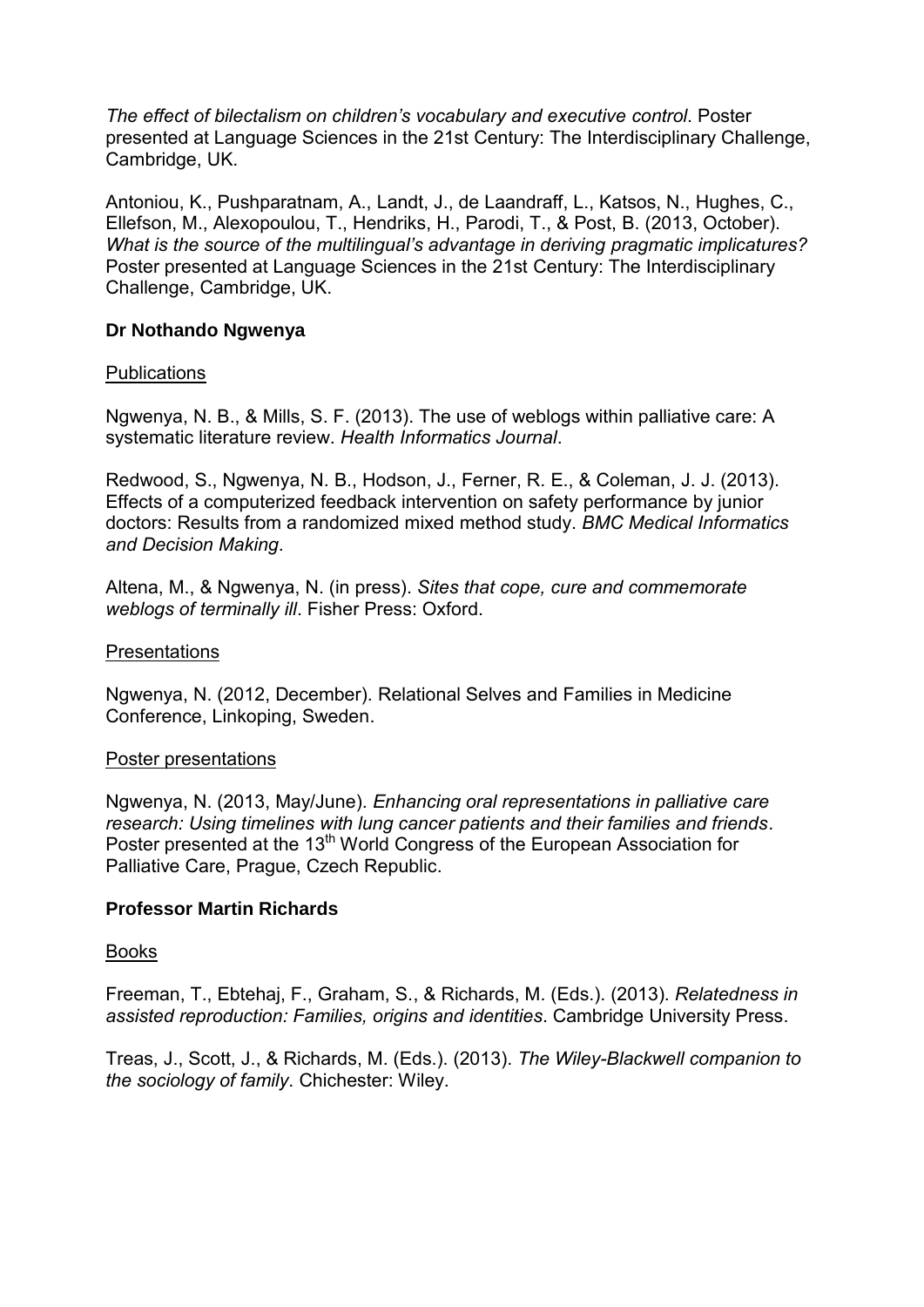## Chapters and papers

Blake, L., Richards, M., & Golombok, S. (2013). The families of assisted reproduction and adoption. In F. Baylis & C. McLoed (Eds.), *Family making: Contemporary ethical challenges*. Oxford University Press.

Richards, M. (2013). A British history of collaborative reproduction and the rise of the genetic connection. In T. Freeman et al. (Eds.), *Kin connections: Perception of relatedness in assisted conception families*. Cambridge University Press.

Richards, M. (2013). Assisted reproduction, genetic and genomic technologies and family life. In J. Treas, J. Scott & M. Richards (Eds.), *The Wiley-Blackwell companion to the sociology of families*. Chichester: Wiley.

Richards, M. (2013). When was Eugenics? [An essay review of A. Bashford and P. Levine (Eds.), *The Oxford handbook of the history of eugenics.* Oxford University Press]. *New Genetics and Society*, *32*(3), 322–328.

## **Dr Gabriela Roman**

## Publications

Ensor, R., Roman, G. D., Hart, M., & Hughes, C. (2012). Mothers' depressive symptoms and low mother-toddler mutuality both predict children's maladjustment. *Infant and Child Development, 21*, 52–66. doi: 10.1002/icd.762

Golombok, S., Blake, L., Casey, P., Roman, G. D., & Jadva, V. (2013). Children born through reproductive donation: A longitudinal study of child adjustment. *Journal of Child Psychology and Psychiatry, 54*(6), 653–660. doi: 10.1111/jcpp.12015

Hughes, C., Roman, G. D., Hart, J. M., & Ensor, R. (2013). Does maternal depression predict young children's executive function? A 4 year longitudinal study. *Journal of Child Psychology and Psychiatry, 54*(2), 169–177. doi: 10.1111/jcpp.12014

Hughes, C., Roman, G. D., & Ensor, R. (in press). Parenting and executive function: Positive and negative influences. In S. Landry & C. Cooper (Eds.), *Wellbeing: A complete reference guide*. John Wiley & Sons.

## Presentations

Roman, G. D., & Dobrean, A. (2013). *Relationships with parents and friends and Romanian adolescents' emotion regulation: Gender differences and links with behavior*. Poster presented at the Society for Research in Child Development Biennial Meeting, Seattle, WA.

Roman, G. D., Ensor, R. A., & Hughes, C. (2013). *Observations of young children's emotions and regulation strategies: Links with problem behaviors*. Poster presented at the Society for Research in Child Development Biennial Meeting, Seattle, WA.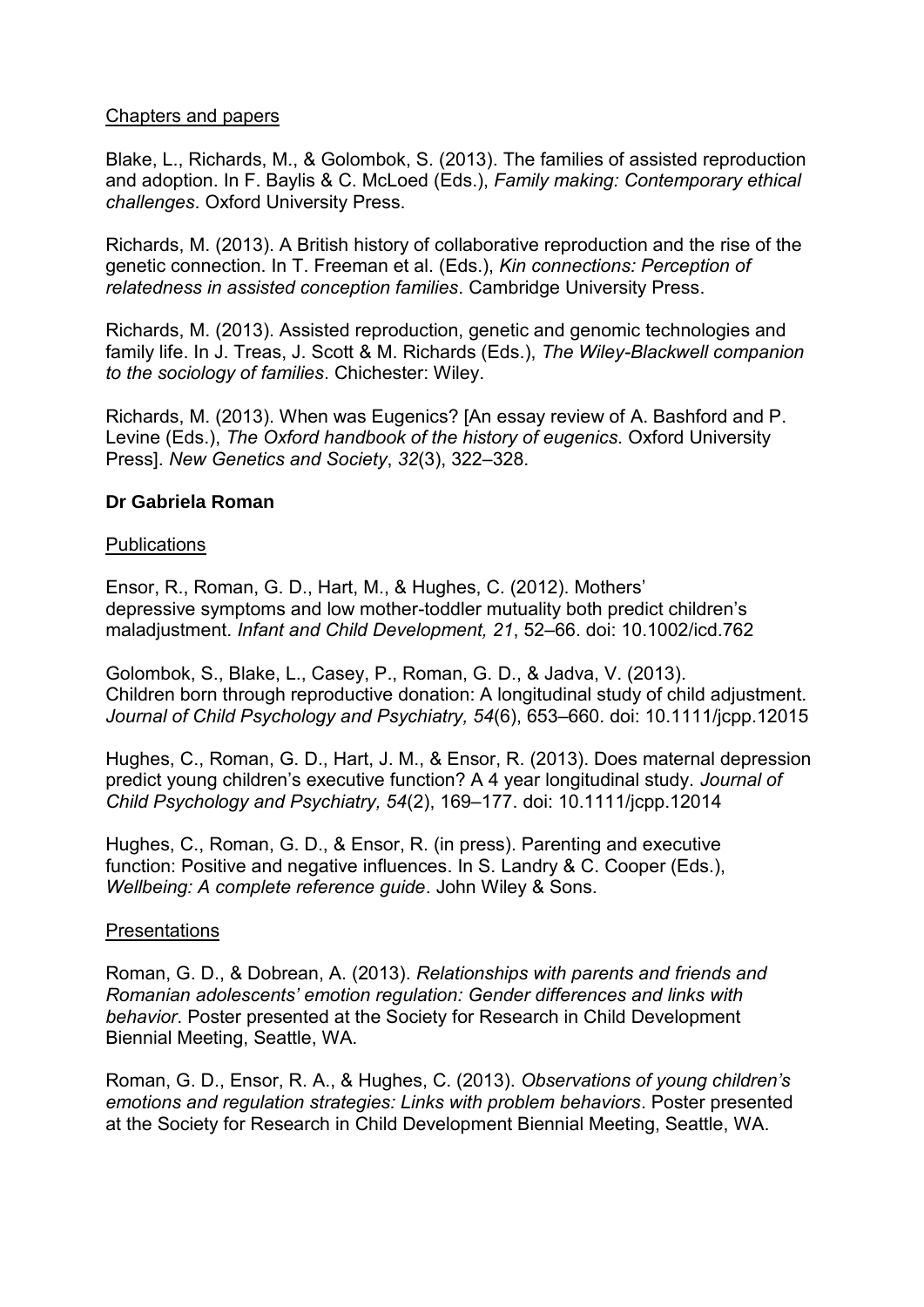## **Helen Statham**

## **Publications**

Blake, L., Zadeh, S., Statham, H., & Freeman, T. (in press). Families created by assisted reproduction: Children's perspectives. In T. Freeman, S. Graham, F. Ebtehaj & M. Richards (Eds.), *Relatedness in assisted reproduction: Families, origins and identities*. Cambridge University Press.

## **Naomi White**

## **Publications**

Hughes, C., White, N., & Ensor, R. (in press). How does talk about thoughts, desires, and feelings foster children's socio-cognitive development? Mediators, moderators and implications for intervention. In K. Lagattuta (Ed.), *Children and emotion: New insights into developmental affective science*. Karger.

White, N., Ensor, R., Marks, A., Jacobs, L., & Hughes, C. (in press). "It's mine!" Does sharing with siblings at age 3 predict sharing with siblings, friends, and unfamiliar peers at age 6? *Early Education & Development*.

#### Poster presentations

White, N. & Hughes, C. (2013). *Boys' and girls' perceptions of close relationships: Comparisons of Asian & European children living in New Zealand*. Poster session presented at the biennial meeting of the Society for Research in Child Development, Seattle, WA.

## **Keri Wong**

## **Publications**

Wong, K. K., Freeman, D., & Hughes, C. (under review). Suspicious children: A study of two and a half thousand 8-14 year olds in the UK and Hong Kong.

## Poster presentations

Wong, K. K. (2013, May). *Social mistrust relates to clinical levels of anxiety, low selfsteem, aggression, and callousness*. Poster presented at the 25th APS Annual Convention, Washington, DC.

Wong, K. K. (2013, May). *Reactive-proactive aggression, anxiety, and callousunemotional traits in Hong Kong children*. Poster presented at the 25th APS Annual Convention, Washington, DC.

Wong, K. K. (2013, April). *Social (mis)trust, anxiety, self-esteem, aggression, and callousness in 8- to 14-year old UK and Hong Kong children*. Poster presented at the SRCD Biennial Meeting, Seattle, WA.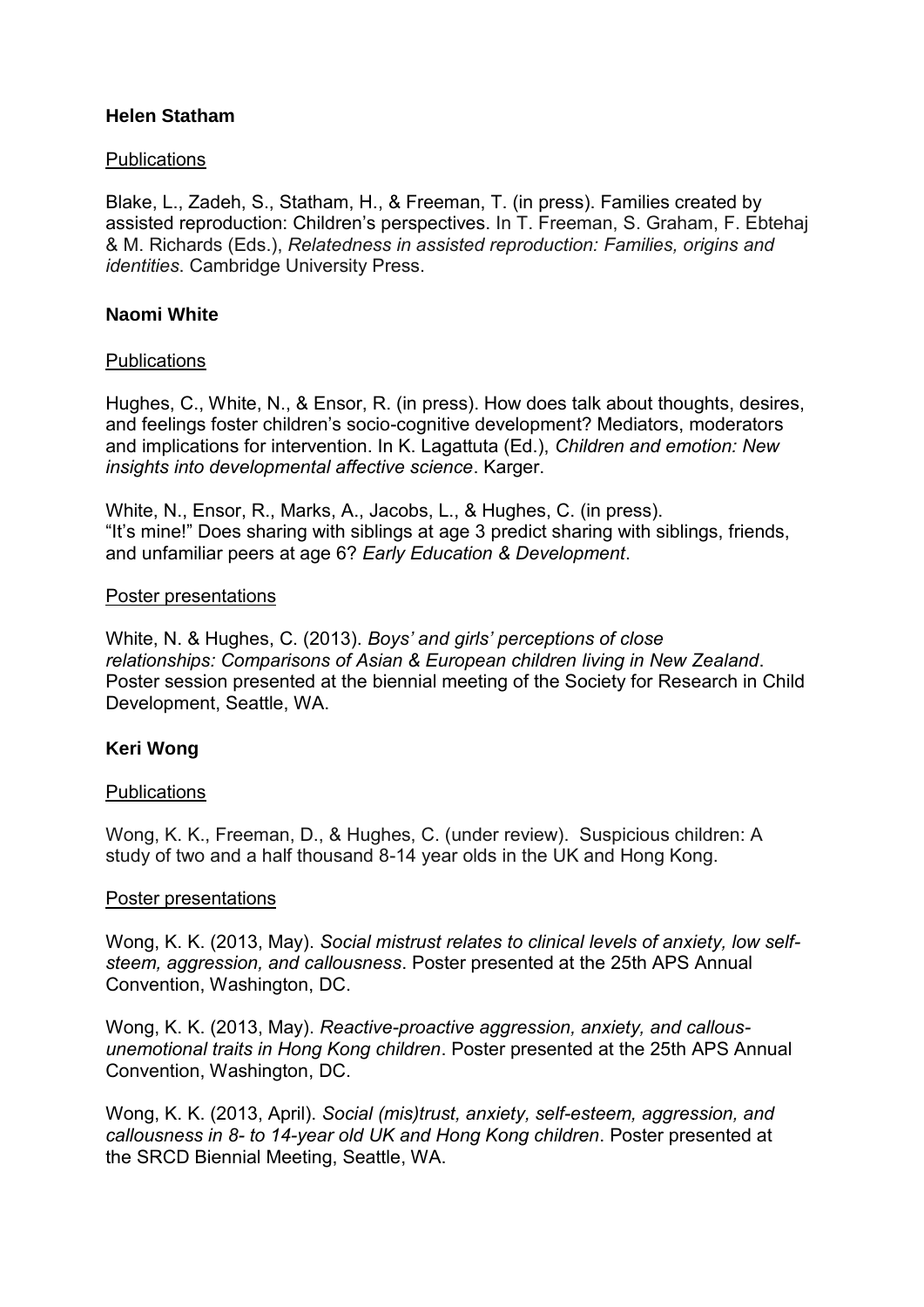## **Presentations**

Wong, K. K. (2013, November). *Callous-unemotional (CU) traits, reactive-proactive aggression, and schizotypal personality in Hong Kong children*. Presented at the 69th American Society of Criminology, Atlanta, GA [recent acceptance].

Wong, K. K. (2013, July). *Understanding internalising and externalising problems through social mistrust in two large independent samples*. Presented at the 28th Annual PsyPAG Postgraduate Student Conference, Lancaster University, Lancaster, UK.

Wong, K. K. (2013, June). *"You don't trust me? I promise to be your best friend..."* Newnham Graduate Interdisciplinary Conference, Cambridgeshire, UK.

## **Sophie Zadeh**

## **Publications**

Imrie, S., & Zadeh, S. (2012). Single women using donor insemination: Thoughts on the discussion of the latest findings from the Centre for Parenting Culture Studies. *Bionews*, *679*, [http://www.bionews.org.uk/page\\_201505.asp](http://www.bionews.org.uk/page_201505.asp)

Zadeh, S. (2013). ART in the freeze frame: Some reflections on 'elective' oocyte preservation. *MaMSIE blog*, [http://mamsie.org/mamsieblog/2013/07/art-in-the-freeze](http://mamsie.org/mamsieblog/2013/07/art-in-the-freeze-frame-some-reflections-on-elective-oocyte-cryopreservation/)[frame-some-reflections-on-elective-oocyte-cryopreservation](http://mamsie.org/mamsieblog/2013/07/art-in-the-freeze-frame-some-reflections-on-elective-oocyte-cryopreservation/)

Zadeh, S. (2013). New conceptions: Single mothers by sperm donation. *University of Cambridge*, [http://www.cam.ac.uk/research/discussion/new-conceptions-single](http://www.cam.ac.uk/research/discussion/new-conceptions-single-mothers-by-sperm-donation)[mothers-by-sperm-donation](http://www.cam.ac.uk/research/discussion/new-conceptions-single-mothers-by-sperm-donation)

Zadeh, S., Freeman, T., & Golombok, S. (2013). Ambivalent identities of single women using sperm donation. *International Review of Social Psychology, 26*(3), 99– 125.

Blake, L., Zadeh, S., Statham, H., & Freeman, T. (in press). Families created by assisted reproduction: Children's perspectives. In T. Freeman, S. Graham, F. Ebtehaj & M. Richards (Eds.), *Relatedness in assisted reproduction: Families, origins and identities*. Cambridge University Press.

## Presentations

Zadeh, S. (2012, November). *Ambivalent identities of single women using sperm donation.* Interdisciplinary Workshop on Reproduction. CRASSH, University of Cambridge, Cambridge, UK.

Golombok, S., & Zadeh, S. (2013, June). *Single mothers by choice.* The Want to Be a Parent Show, Cardiff, UK.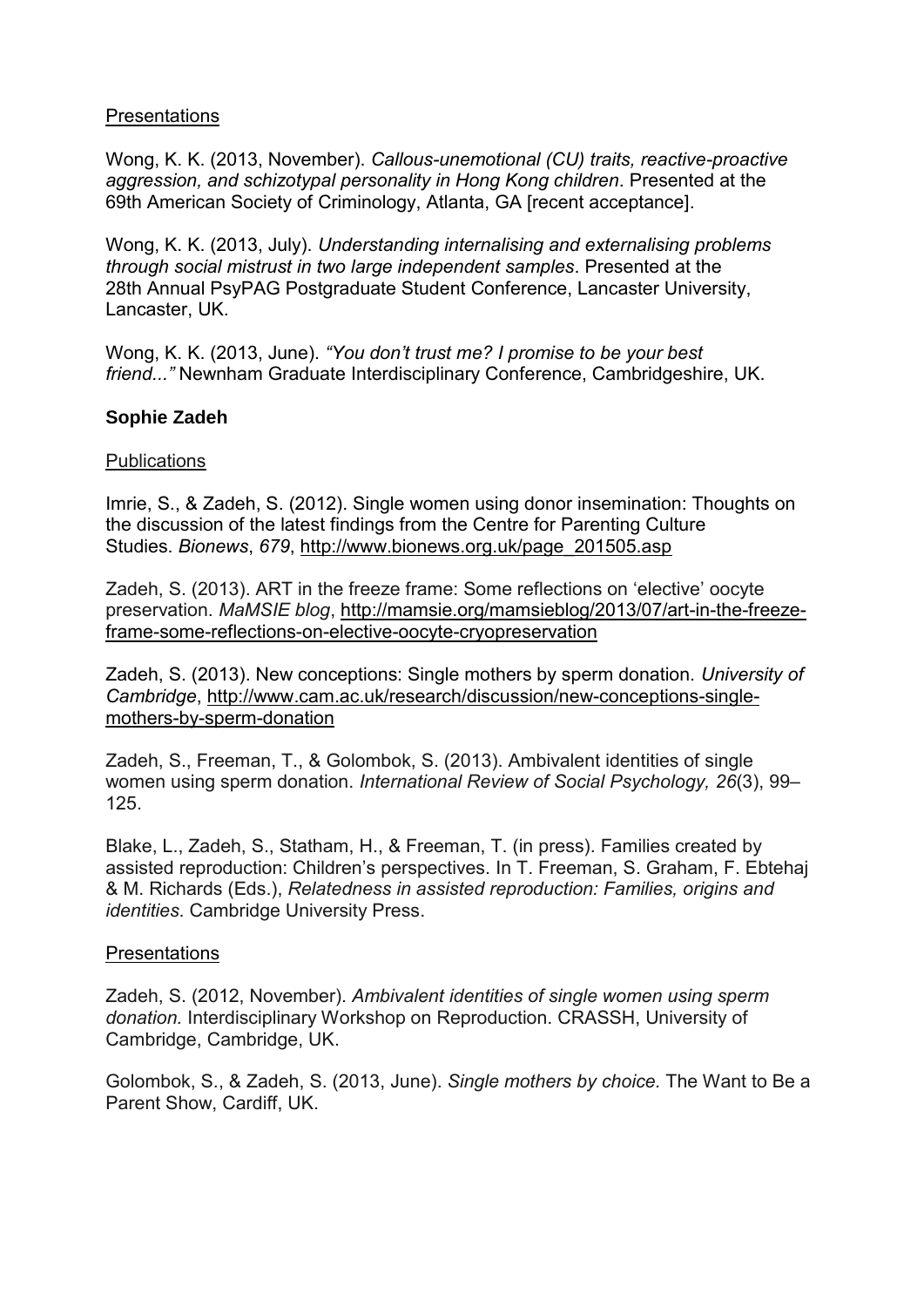Zadeh, S. (2013, June). *"Single mothers by choice": Misnomer for single motherhood by means of donor insemination?* 13th Symposium of the Postgraduate Forum on Genetics and Society, PFGS, University of Leeds, Leeds, UK.

Zadeh, S. *Psychological and social characteristics of single mothers by sperm donation* (2013, July). Annual Meeting of the European Society of Human Reproduction and Embryology, London, UK. (Shortlisted for ESHRE Basic Science Award.)

Zadeh, S., & Golombok, S. (2013, September). *The Mother and Child study*. Alternative Parenting Show, London, UK.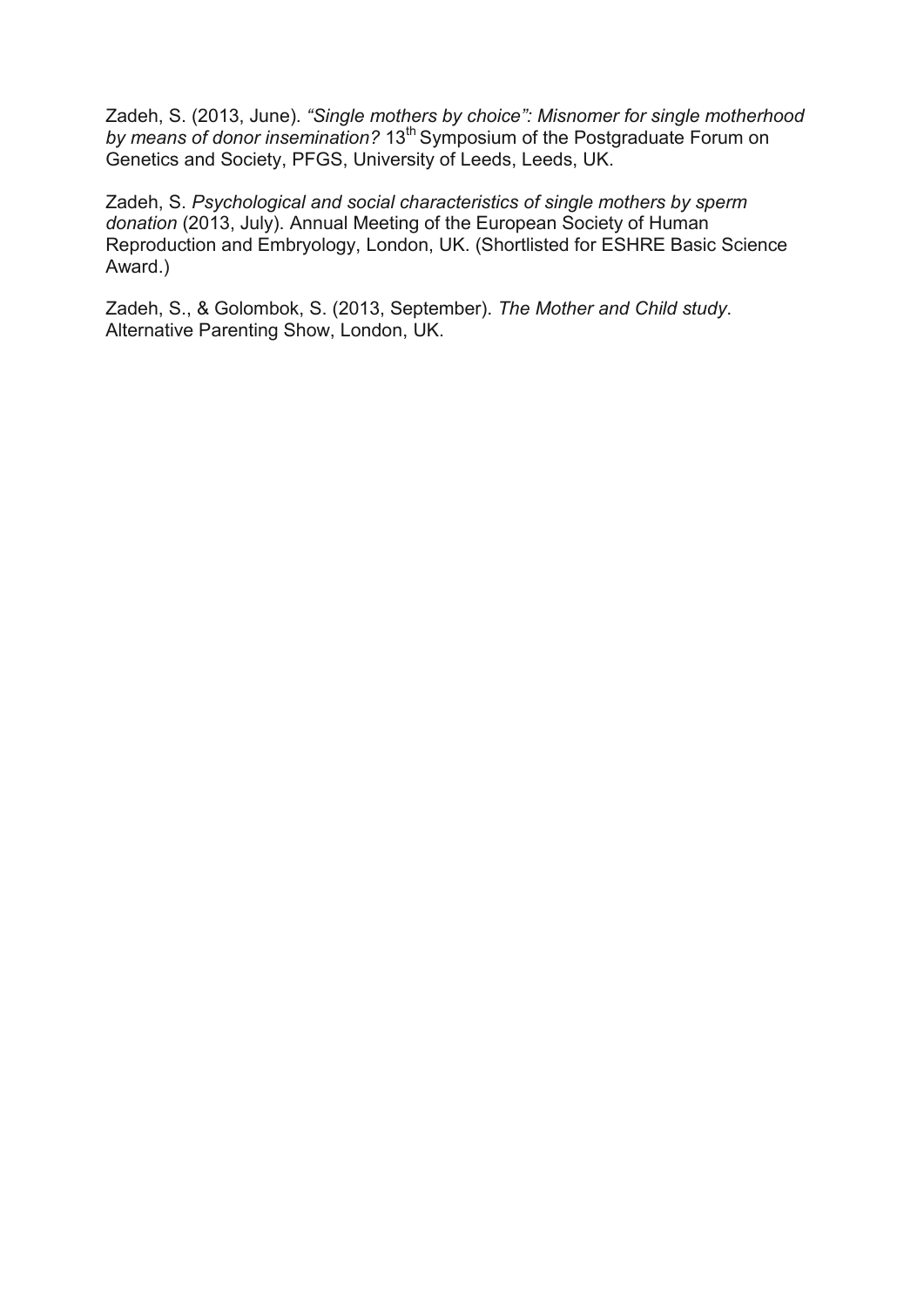#### **ACTIVE CFR GRANTS 2012/13**

#### **XJAG/62**

Grant holder: Dr Gail Ewing Investigator: Dr Gail Ewing Title: Peer Education Project for Carers Sponsor: Nottingham University Period: 1<sup>st</sup> December 2012 – 30<sup>th</sup> November 2014 Amount: £7,355

## **XJAG/61**

Grant holder: Dr Gail Ewing Investigator: Dr Gail Ewing Title: DCC Implementation Study Sponsor: Dimbleby Marie Curie Cancer Care Period:  $1<sup>st</sup>$  May 2013 – 30<sup>th</sup> November 2014 Amount: £9,894

## **XJAG/58**

Grant holder: Dr Gail Ewing Investigator: Dr Gail Ewing Title: Research Capability Funding Award Sponsor: Cambridge City PCT NHS Period: October 2012 –March 2013 Amount: £6,393

## **XJAG/57**

Grant holder: Professor Claire Hughes Investigator: Professor Claire Hughes Title: Bilateral Call (Hong Kong) – Theory of Mind: Acquisition and Use Across **Cultures** Sponsor: ESRC Period: October 2012 –September 2013 Amount: £99,932

## **XJAG/56**

Grant holder: Dr Gail Ewing Investigator: Dr Gail Ewing Title: GE costs for carer tool trial in 6 home hospice care services Sponsor: Cambridge Community Services NHS Trust Period: Aug 2011 –  $31<sup>st</sup>$  July 2013 Amount: £32,918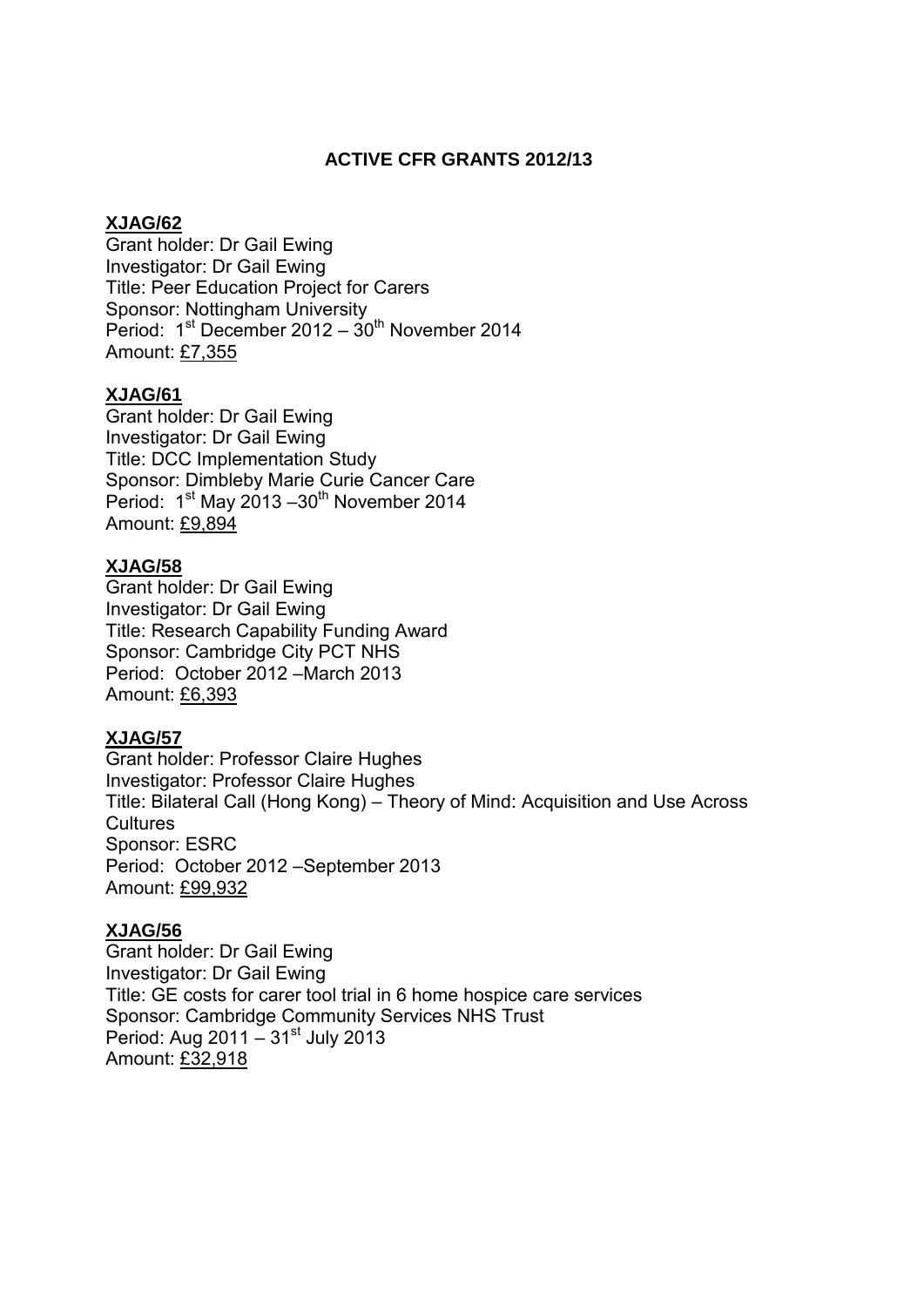## **XJAG/55**

Grant holder: Professor Susan Golombok Investigator: Professor Susan Golombok Title: Future Families: The social and psychological outcomes of emerging assisted reproductive technologies for individuals, families and society. Sponsor: Wellcome Trust Period: January 2013 – December 2017 Amount: £1,037,142

## **ESRC Grant held by Psychology Dept**

Grant holder: Professor Michael Lamb (PI) Professor Susan Golombok (CI) Investigator: Professor Michael Lamb Title: Gay Father Families Sponsor: ESRC ORA Period: January 2012 – December 2015 Amount: £503,868

## **XJAG/54**

Grant holder: Claire Hughes Investigator: Professor Claire Hughes Title: Pets and Positive Relationships: a longitudinal study from toddlerhood to preadolescence Sponsor: Waltham Foundation Period: January 2012 – January 2014 Amount: £12,338.51

## **XJAG/53**

Grant holder: Professor Susan Golombok Investigator: Professor Susan Golombok Title: Children born to gay fathers by assisted reproduction Sponsor: Isaac Newton Trust Period: July 2012 – March 2013 Amount: £17,667

## **XJAG/52**

Grant holder: Dr Claire Hughes Investigator: Dr Claire Hughes Title: Conduct Problems from ages 2 to 10 Sponsor: ESRC Period: May 2012 – December 2013 Amount: £79,506

## **XJAG/51**

Grant holder: Dr Claire Hughes (PI) and Professor Susan Golombok Investigator: Dr Claire Hughes Title: Ready Steady Go Sponsor: The Westminster Fund (FB Grosvenor Group Ltd) Period: January 2012 – January 2013 Amount: £46,855